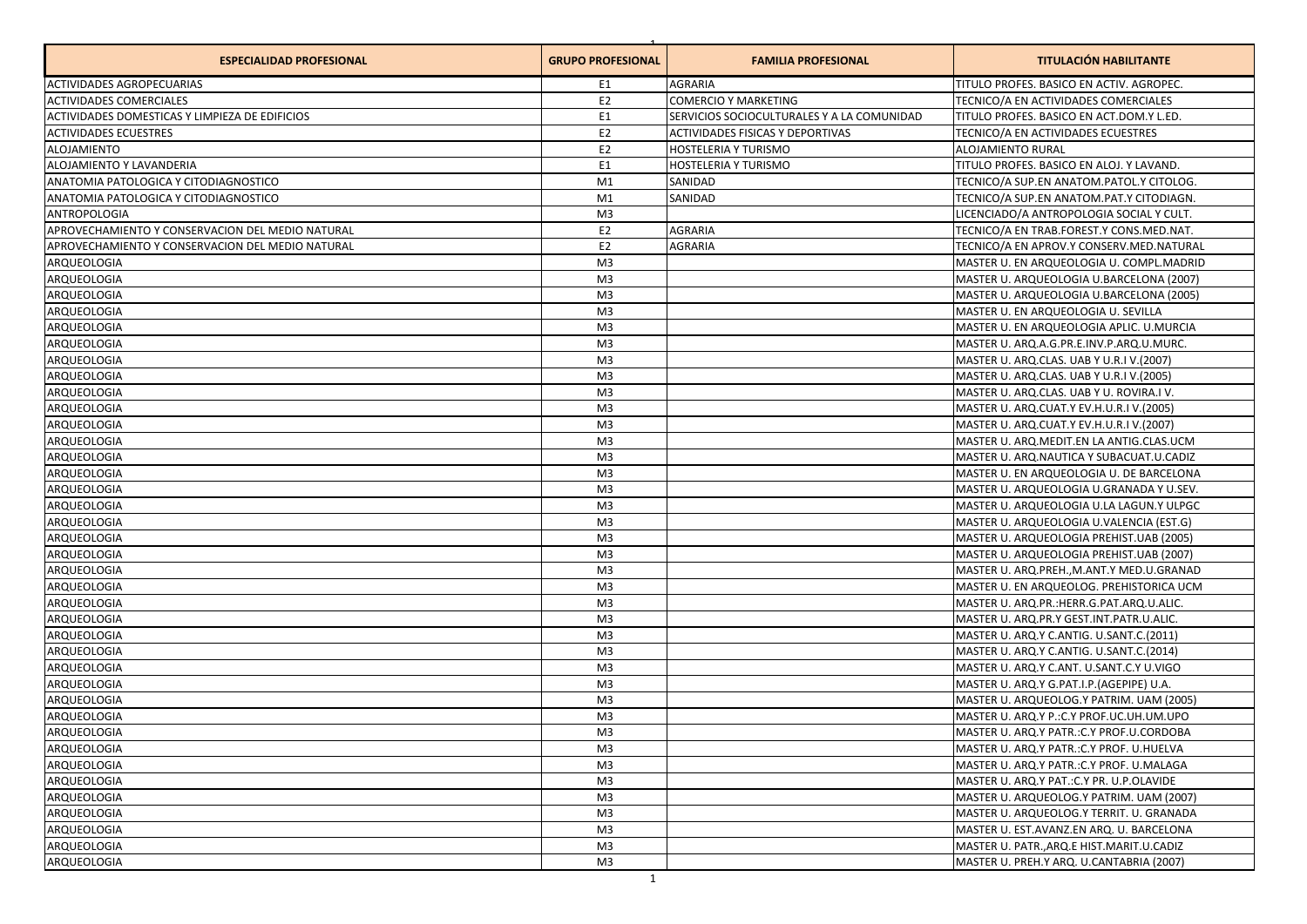| <b>ESPECIALIDAD PROFESIONAL</b>                                     | <b>GRUPO PROFESIONAL</b> | <b>FAMILIA PROFESIONAL</b>              | <b>TITULACIÓN HABILITANTE</b>              |
|---------------------------------------------------------------------|--------------------------|-----------------------------------------|--------------------------------------------|
| ARQUEOLOGIA                                                         | M3                       |                                         | MASTER U. PREH.Y ARQ. U.CANTABRIA (2005)   |
| ARQUEOLOGIA                                                         | M <sub>3</sub>           |                                         | MASTER U. PREHIST.Y ARQUEOL. U.CANTABRIA   |
| ARQUEOLOGIA                                                         | M <sub>3</sub>           |                                         | MASTER U. TUR., ARQ., Y NAT. U.JAEN (2005) |
| ARQUEOLOGIA                                                         | M <sub>3</sub>           |                                         | MASTER U. TUR., ARQ., Y NAT. U.JAEN (2007) |
| ARQUEOLOGIA                                                         | M <sub>3</sub>           |                                         | MASTER U. E.M.A.C.E.H.URIV, IPT(P) MNHN(FT |
| <b>ARTES GRAFICAS</b>                                               | E1                       | <b>ARTES GRAFICAS</b>                   | TITULO PROFES. BASICO EN ARTES GRAFICAS    |
| ASESORIA DE IMAGEN PERSONAL Y CORPORATIVA                           | M1                       | <b>IMAGEN PERSONAL</b>                  | TECNICO/A SUP.EN ASESOR. DE IMAGEN PERS.   |
| ASESORIA DE IMAGEN PERSONAL Y CORPORATIVA                           | M1                       | <b>IMAGEN PERSONAL</b>                  | TECNICO/A SUP.EN ASES.DE IMAG.PERS.Y C.    |
| ASISTENCIA A LA DIRECCION TECNICA DE ESPECTACULOS EN VIVO Y EVENTOS | M1                       |                                         | ASIST.A LA DIR.TEC.ESPECT. EN VIVO Y EV.   |
| AUTOMATIZACION Y ROBOTICA INDUSTRIAL                                | M1                       | ELECTRICIDAD Y ELECTRONICA              | TECNICO/A SUP.EN AUTOMATIZ. Y ROBO.IND.    |
| AUTOMATIZACION Y ROBOTICA INDUSTRIAL                                | M1                       | ELECTRICIDAD Y ELECTRONICA              | TECNICO/A SUP.EN SIST.DE REG.Y CONT.AUT.   |
| <b>AUTOMOCION</b>                                                   | M1                       | TRANSPORTE Y MANTENIMIENTO DE VEHICULOS | TECNICO/A SUPERIOR EN AUTOMOCION           |
| <b>BIOLOGIA</b>                                                     | M <sub>3</sub>           |                                         | LICENCIADO/A EN BIOLOGIA                   |
| <b>BIOLOGIA</b>                                                     | M3                       |                                         | MASTER U. AGROBIOL.AMBIENT.U.P.VASCO/E.H   |
| <b>BIOLOGIA</b>                                                     | M3                       |                                         | MASTER U. AGROBIOL.AMBIENT.U.BARC.(2011)   |
| <b>BIOLOGIA</b>                                                     | M <sub>3</sub>           |                                         | MASTER U. AGROBIOL.AMBIENT.U.BARC.(2016)   |
| <b>BIOLOGIA</b>                                                     | M <sub>3</sub>           |                                         | MASTER U. AGROB.AMB.U.P.V./E.H.U.Y U.P.N   |
| <b>BIOLOGIA</b>                                                     | M3                       |                                         | MASTER U. EN ASTROBIOLOGIA U. DE ALCALA    |
| <b>BIOLOGIA</b>                                                     | M3                       |                                         | MASTER U. AV.BIOL.AGR.Y ACUIC. U.GRANADA   |
| <b>BIOLOGIA</b>                                                     | M <sub>3</sub>           |                                         | MASTER U.BIODIV.Y BIOL.CONS.U.P.O.(2005)   |
| <b>BIOLOGIA</b>                                                     | M3                       |                                         | MASTER U.BIODIV.Y BIOL.CONS.U.P.O.(2007)   |
| <b>BIOLOGIA</b>                                                     | M <sub>3</sub>           |                                         | MASTER U. BIOINFORM.Y BIOL.COMPUTAC. UAM   |
| <b>BIOLOGIA</b>                                                     | M3                       |                                         | MASTER U.BIOL.AG.Y ACUIC.U.GRANADA(2005)   |
| <b>BIOLOGIA</b>                                                     | M <sub>3</sub>           |                                         | MASTER U.BIOL.AG.Y ACUIC.U.GRANADA(2007)   |
| <b>BIOLOGIA</b>                                                     | M <sub>3</sub>           |                                         | MASTER U. BIOL. AV. : INV.Y APL.U.SEVILLA  |
| <b>BIOLOGIA</b>                                                     | M <sub>3</sub>           |                                         | MASTER U. EN BIOLOGIA CELULAR UAB (2005)   |
| <b>BIOLOGIA</b>                                                     | M <sub>3</sub>           |                                         | MASTER U. EN BIOLOGIA CELULAR UAB (2007)   |
| <b>BIOLOGIA</b>                                                     | M <sub>3</sub>           |                                         | MASTER U. BIOL.CEL.Y MOL .U.MALAGA(2005)   |
| <b>BIOLOGIA</b>                                                     | M <sub>3</sub>           |                                         | MASTER U. BIOLOG.CEL.Y MOLEC. U. NAVARRA   |
| <b>BIOLOGIA</b>                                                     | M <sub>3</sub>           |                                         | MASTER U. BIOL.CEL.Y MOL .U.MALAGA(2007)   |
| <b>BIOLOGIA</b>                                                     | M <sub>3</sub>           |                                         | MASTER U. BIOL.CEL.Y MOLEC. USAL (2014)    |
| <b>BIOLOGIA</b>                                                     | M <sub>3</sub>           |                                         | MASTER U. BIOL.CEL.Y MOLEC. USAL (2012)    |
| <b>BIOLOGIA</b>                                                     | M <sub>3</sub>           |                                         | MASTER U. BIOL., C.MAR Y AMB. U.ALICANTE   |
| <b>BIOLOGIA</b>                                                     | M <sub>3</sub>           |                                         | MASTER U. BIOL. COMPUTACIONAL U.P.MADRID   |
| <b>BIOLOGIA</b>                                                     | M <sub>3</sub>           |                                         | MASTER U. BIOLOG.CONSERVACION UCM (2005)   |
| <b>BIOLOGIA</b>                                                     | M <sub>3</sub>           |                                         | MASTER U. BIOLOG.CONSERVACION UCM (2007)   |
| <b>BIOLOGIA</b>                                                     | M <sub>3</sub>           |                                         | MASTER U. BIOL.PLANT.COND.MEDIT. U.BARC.   |
| <b>BIOLOGIA</b>                                                     | M3                       |                                         | MASTER U. BIOL.PL.COND.MEDIT. UIB (2005)   |
| <b>BIOLOGIA</b>                                                     | M <sub>3</sub>           |                                         | MASTER U. BIOL.PL.COND.MEDIT. UIB (2007)   |
| <b>BIOLOGIA</b>                                                     | M <sub>3</sub>           |                                         | MASTER U. BIOL.SIST. U.VIC-U.CENTRAL CAT   |
| <b>BIOLOGIA</b>                                                     | M3                       |                                         | MASTER U. BIOL.DES.Y GENET.U.BARC.(2007)   |
| <b>BIOLOGIA</b>                                                     | M3                       |                                         | MASTER U. BIOL.DES.Y GENET.U.BARC.(2005)   |
| <b>BIOLOGIA</b>                                                     | M <sub>3</sub>           |                                         | MASTER U. BIOLOG.EVOLUTIVA UCM (2005)      |
| <b>BIOLOGIA</b>                                                     | M <sub>3</sub>           |                                         | MASTER U. BIOLOGIA EVOLUTIVA U. SEVILLA    |
| <b>BIOLOGIA</b>                                                     | M3                       |                                         | MASTER U. BIOLOG.EVOLUTIVA UCM (2007)      |
| <b>BIOLOGIA</b>                                                     | M3                       |                                         | MASTER U. BIOL.EVOLUT.INTEG. U.VAL.(E.G)   |
| <b>BIOLOGIA</b>                                                     | M <sub>3</sub>           |                                         | MASTER U. BIOLOGIA EVOLUTIVA U. MALAGA     |
| <b>BIOLOGIA</b>                                                     | M <sub>3</sub>           |                                         | MASTER U. BIOL.FUNC.MICR.EUC.U.SALAMANCA   |
| <b>BIOLOGIA</b>                                                     | M3                       |                                         | MASTER U.BIOL., GEN.Y BIOT.V./PBGB UAB UB  |
|                                                                     | $\overline{2}$           |                                         |                                            |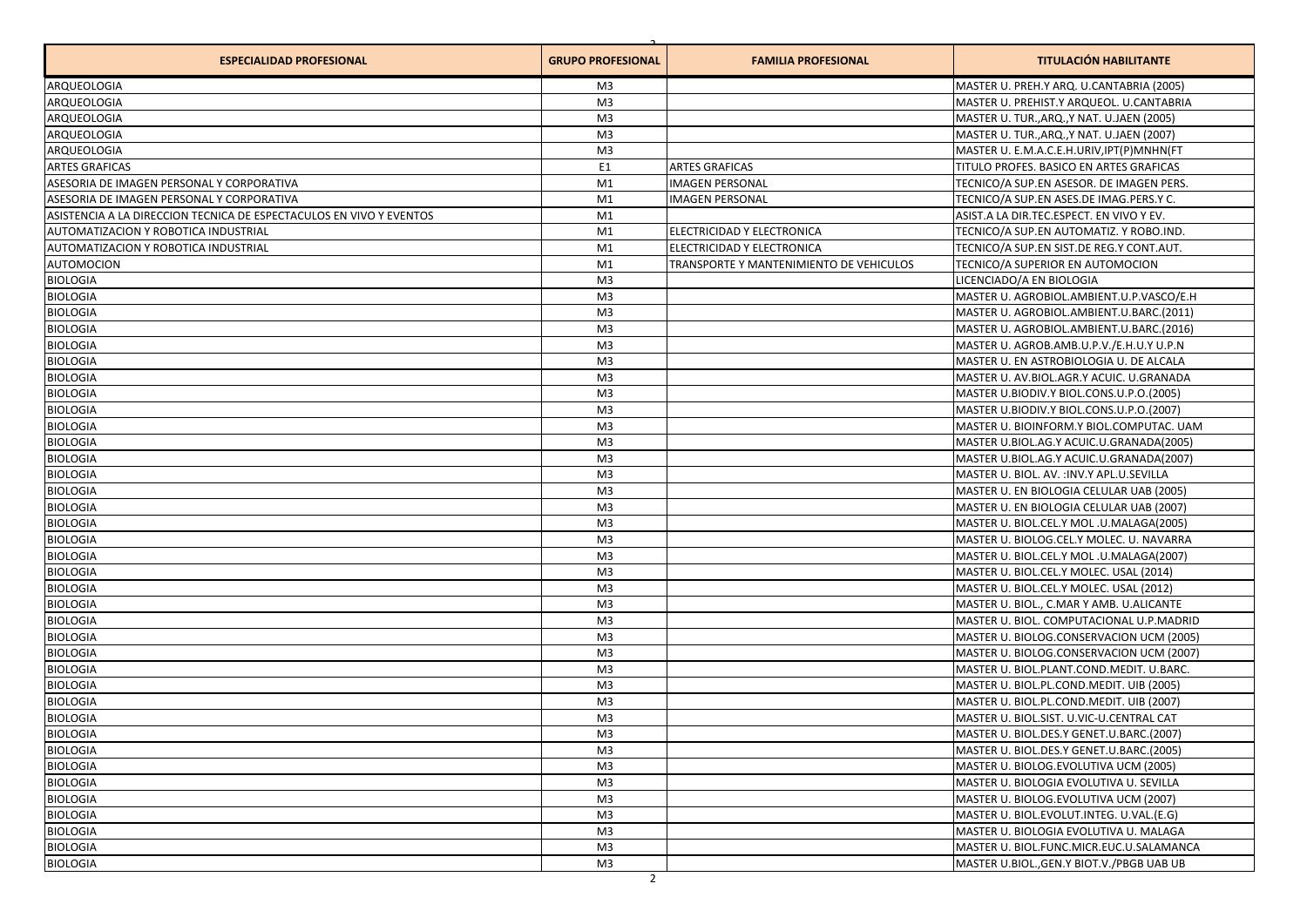| <b>ESPECIALIDAD PROFESIONAL</b> | <b>GRUPO PROFESIONAL</b> | <b>FAMILIA PROFESIONAL</b> | <b>TITULACIÓN HABILITANTE</b>             |
|---------------------------------|--------------------------|----------------------------|-------------------------------------------|
| <b>BIOLOGIA</b>                 | M3                       |                            | MASTER U. BIOL.HUMANA U.BARC.Y UAB(2007)  |
| <b>BIOLOGIA</b>                 | M3                       |                            | MASTER U. BIOL.HUMANA U.BARC.Y UAB(2005)  |
| <b>BIOLOGIA</b>                 | M3                       |                            | MASTER U. BIOL.MAR.: BIOD.Y CONS.U.LA LAG |
| <b>BIOLOGIA</b>                 | M <sub>3</sub>           |                            | MASTER U.BIOL.MAR. U.A COR.; USC Y U.VIGO |
| <b>BIOLOGIA</b>                 | M <sub>3</sub>           |                            | MASTER U.BIOL.MOL.APL.EMP.BIOT.U.GRANADA  |
| <b>BIOLOGIA</b>                 | M <sub>3</sub>           |                            | MASTER U.BIOL.MOL., CEL.Y G.U.VAL.Y U.J.I |
| <b>BIOLOGIA</b>                 | M <sub>3</sub>           |                            | MASTER U. BIOL.MOL., CEL.Y GEN.U.A CORUÑA |
| <b>BIOLOGIA</b>                 | M <sub>3</sub>           |                            | MASTER U.BIOL.M.Y BIOM.U.C.UPV/EHU(2005)  |
| <b>BIOLOGIA</b>                 | M3                       |                            | MASTER U.BIOL.M.Y BIOM.U.C.UPV/EHU(2007)  |
| <b>BIOLOGIA</b>                 | M3                       |                            | MASTER U. BIOL. MOLEC.Y BIOMED. U.GIRONA  |
| <b>BIOLOGIA</b>                 | M3                       |                            | MASTER U. BIOL.MOL.Y BIOT.U.MURCIA(2005)  |
| <b>BIOLOGIA</b>                 | M3                       |                            | MASTER U. BIOL.MOL.Y BIOT.U.MURCIA(2007)  |
| <b>BIOLOGIA</b>                 | M3                       |                            | MASTER U. BIOLOG.MOLEC.Y CEL. UAM (2005)  |
| <b>BIOLOGIA</b>                 | M3                       |                            | MASTER U. BIOLOG.MOLEC.Y CEL. UAM (2007)  |
| <b>BIOLOGIA</b>                 | M3                       |                            | MASTER U. BIOL.MOL.Y CEL. U.ZARAG.(2005)  |
| <b>BIOLOGIA</b>                 | M3                       |                            | MASTER U. BIOL.MOL.Y CEL.INTEGRAT. UIMP   |
| <b>BIOLOGIA</b>                 | M3                       |                            | MASTER U. BIOL.MOL.Y CEL. U.ZARAG.(2007)  |
| <b>BIOLOGIA</b>                 | M3                       |                            | MASTER U. BIOLOG.SANITARIA U.COMP.MADRID  |
| <b>BIOLOGIA</b>                 | M3                       |                            | MASTER U. BIOLOGIA VEGETAL APLICADA UCM   |
| <b>BIOLOGIA</b>                 | M3                       |                            | MASTER U. BIOL.Y BIOTECNOL.VEG.UAB(2005)  |
| <b>BIOLOGIA</b>                 | M3                       |                            | MASTER U. BIOL.Y BIOTECNOL.VEG.UAB(2007)  |
| <b>BIOLOGIA</b>                 | M3                       |                            | MASTER U. BIOLOG.Y BIOTECNOL.VEGETAL UAB  |
| <b>BIOLOGIA</b>                 | M3                       |                            | MASTER U. BIOL.Y CL. CANCER U.SALAMANCA   |
| <b>BIOLOGIA</b>                 | M3                       |                            | MASTER U. BIOL.Y CONS.BIODIV.U.SALAMANCA  |
| <b>BIOLOGIA</b>                 | M <sub>3</sub>           |                            | MASTER U. BIOL.Y TEC.APL.REP.H.ASIST.UEM  |
| <b>BIOLOGIA</b>                 | M3                       |                            | MASTER U.BIOL.Y T.REP.MAM.U.MURCIA(2005)  |
| <b>BIOLOGIA</b>                 | M <sub>3</sub>           |                            | MASTER U.BIOL.Y T.REP.MAM.U.MURCIA(2007)  |
| <b>BIOLOGIA</b>                 | M <sub>3</sub>           |                            | MASTER U. BIOL.Y TECN. REPROD. U. OVIEDO  |
| <b>BIOLOGIA</b>                 | M <sub>3</sub>           |                            | MASTER U. C.BIOL.: B.MOL.C.AMB.B-I.U.VIGO |
| <b>BIOLOGIA</b>                 | M <sub>3</sub>           |                            | MASTER U. CITOGEN.Y BIOL.REP.U.AUT.BARC.  |
| <b>BIOLOGIA</b>                 | M <sub>3</sub>           |                            | MASTER U. GEN.Y BIOL.CEL.UAM; UCMY U.ALC. |
| <b>BIOLOGIA</b>                 | M <sub>3</sub>           |                            | MASTER U. INV.B.Y AP.BIO.M.Y CEL. U.JAEN  |
| <b>BIOLOGIA</b>                 | M <sub>3</sub>           |                            | MASTER U. INV. BIOL.FUND.Y BIOM. U. LEON  |
| <b>BIOLOGIA</b>                 | M <sub>3</sub>           |                            | MASTER U. INV.BIO.MOL.CEL.GEN.U.J.I C.UV  |
| <b>BIOLOGIA</b>                 | M3                       |                            | MASTER U. INV.BIO.MOL.CEL.GEN.U.VALENCIA  |
| <b>BIOLOGIA</b>                 | M3                       |                            | MASTER U. C.SALUD-FARMNEU.Y NUT.U.VALL    |
| <b>BIOLOGIA</b>                 | M3                       |                            | MASTER U. INV.PSIC.CL.Y PSICOB.U.SANT.C.  |
| <b>BIOLOGIA</b>                 | M3                       |                            | MASTER U. INV.AV.MICROB.U.GRANADA(2005)   |
| <b>BIOLOGIA</b>                 | M3                       |                            | MASTER U. INV.AV.MICROB.U.GRANADA(2007)   |
| <b>BIOLOGIA</b>                 | M3                       |                            | MASTER U. MET.I.BIO.F.BIOM. U.LEON(2007)  |
| <b>BIOLOGIA</b>                 | M3                       |                            | MASTER U. MET.I.BIO.F.BIOM. U.LEON(2005)  |
| <b>BIOLOGIA</b>                 | M3                       |                            | MASTER U. MET.Y APL. BIOL. MOLEC. U.VIGO  |
| <b>BIOLOGIA</b>                 | M <sub>3</sub>           |                            | MASTER U. MICROBIOL. U.AUT.MADRID (2005)  |
| <b>BIOLOGIA</b>                 | M <sub>3</sub>           |                            | MASTER U. MICROBIO.AP. U.AUT.BARC.(2005)  |
| <b>BIOLOGIA</b>                 | M3                       |                            | MASTER U. MICROBIO.AP. U.AUT.BARC.(2007)  |
| <b>BIOLOGIA</b>                 | M3                       |                            | MASTER U. MIC.A.SAL.P.E I.ENF.I.U.ALCALA  |
| <b>BIOLOGIA</b>                 | M <sub>3</sub>           |                            | MASTER U. MICROBIOL.APLICADA U.AUT.BARC.  |
| <b>BIOLOGIA</b>                 | M <sub>3</sub>           |                            | MASTER U. MICROB.AV. U.BARC.U.I.B.(2005)  |
| <b>BIOLOGIA</b>                 | M3                       |                            | MASTER U. MICROB.AV. U.BARC.U.I.B.(2007)  |
|                                 |                          |                            |                                           |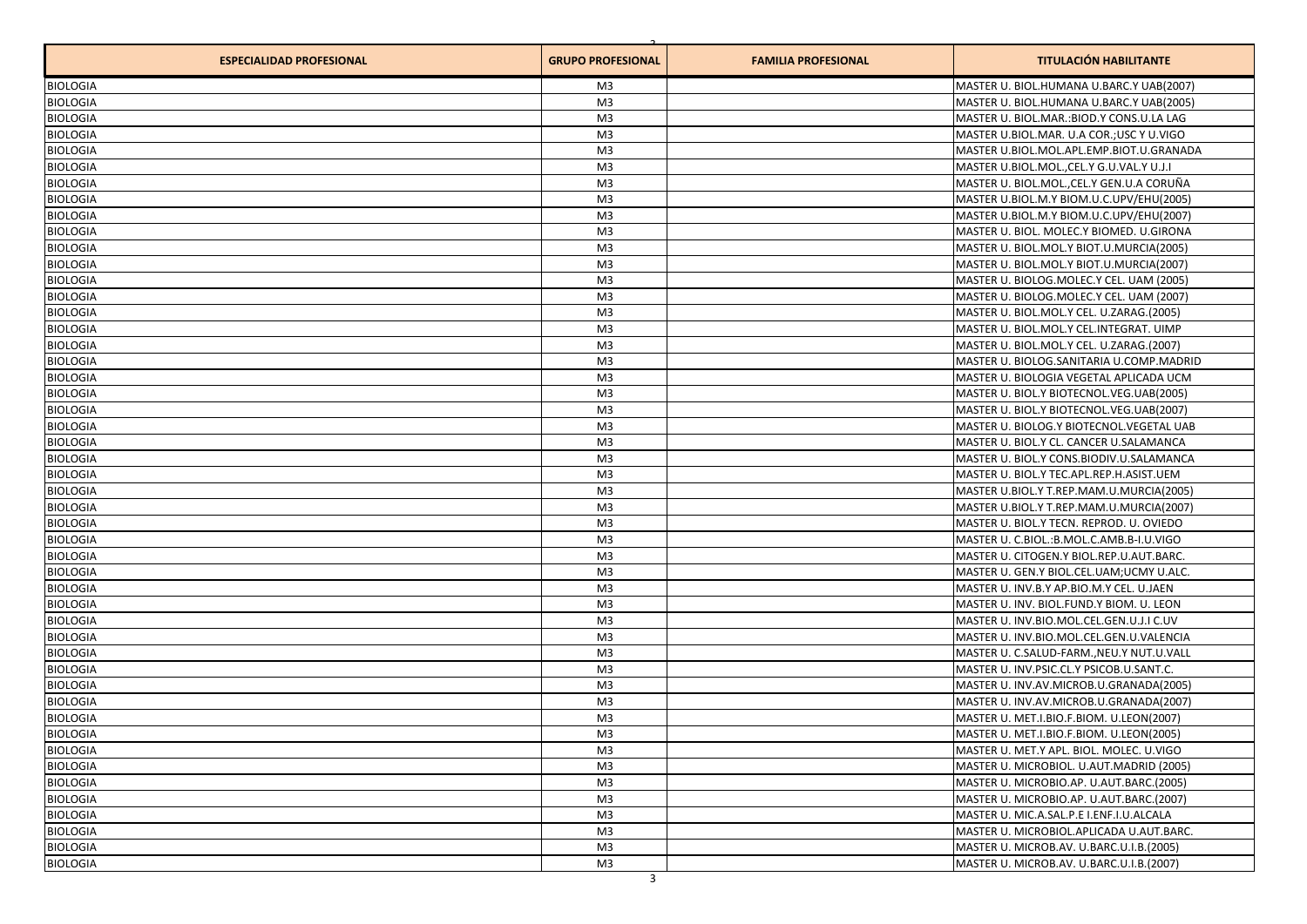| <b>ESPECIALIDAD PROFESIONAL</b> | <b>GRUPO PROFESIONAL</b> | <b>FAMILIA PROFESIONAL</b> | <b>TITULACIÓN HABILITANTE</b>                |
|---------------------------------|--------------------------|----------------------------|----------------------------------------------|
| <b>BIOLOGIA</b>                 | M3                       |                            | MASTER U. MICROBIOL. AVANZ. U.BARCELONA      |
| <b>BIOLOGIA</b>                 | M <sub>3</sub>           |                            | MASTER U. MICROBIOL. AVANZ. U. I.BALEARS     |
| <b>BIOLOGIA</b>                 | M <sub>3</sub>           |                            | MASTER U. MICROBIOLOGIA UAM (2007)           |
| <b>BIOLOGIA</b>                 | M <sub>3</sub>           |                            | MASTER U. MICROB.Y PARASIT.: INV.Y D. UCM    |
| <b>BIOLOGIA</b>                 | M <sub>3</sub>           |                            | MASTER U. MICROBIO.Y SALUD U.P.VASCO/EHU     |
| <b>BIOLOGIA</b>                 | M <sub>3</sub>           |                            | MASTER U. NEUR.Y BIO.COMP. U.P.OL.(2005)     |
| <b>BIOLOGIA</b>                 | M <sub>3</sub>           |                            | MASTER U. NEUR.Y BIO.COMP. U.P.OL.(2007)     |
| <b>BIOLOGIA</b>                 | M <sub>3</sub>           |                            | MASTER U. NEUROC.Y BIO.COMP. U.P.OLAVIDE     |
| <b>BIOLOGIA</b>                 | M <sub>3</sub>           |                            | MASTER U. PALEOB.Y R.FOSIL/P.F.R.UAB UB      |
| <b>BIOQUIMICA</b>               | M <sub>3</sub>           |                            | LICENCIADO/A EN BIOQUIMICA                   |
| <b>BIOQUIMICA</b>               | M3                       |                            | MASTER U. BIOQ., BIO. MOL. Y BIOM. UAB(2007) |
| <b>BIOQUIMICA</b>               | M <sub>3</sub>           |                            | MASTER U. BIOQ., BIO.MOL.Y BIOM.UAB(2005)    |
| <b>BIOQUIMICA</b>               | M <sub>3</sub>           |                            | MASTER U. BIOQ., BIO. MOL. Y BIOMED. UAB     |
| <b>BIOQUIMICA</b>               | M <sub>3</sub>           |                            | MASTER U. BIOQ., BIO. MOL. Y BIOMED. UCM     |
| <b>BIOQUIMICA</b>               | M <sub>3</sub>           |                            | MASTER U. BIOQ. Y BIOL.MOL.APL. U.MURCIA     |
| <b>CARPINTERIA Y MUEBLE</b>     | E <sub>1</sub>           | MADERA, MUEBLE Y CORCHO    | TITULO PROF. BASICO EN CARPINT. Y MUEBLE     |
| <b>CARPINTERIA Y MUEBLE</b>     | E <sub>2</sub>           | MADERA, MUEBLE Y CORCHO    | TECNICO/A EN CARPINTERIA Y MUEBLE            |
| <b>CARPINTERIA Y MUEBLE</b>     | E <sub>2</sub>           | MADERA, MUEBLE Y CORCHO    | TECNICO/A EN FABRIC.INDUST.CARP.Y MUEBLE     |
| CIENCIAS DE LA INFORMACION      | M <sub>2</sub>           |                            | GRADUADO/A EN COM.AUDIOV.Y MULT.U.GIRONA     |
| CIENCIAS DE LA INFORMACION      | M <sub>2</sub>           |                            | GRADUADO/A EN COM.Y CR. AUD. U.SALAMANCA     |
| CIENCIAS DE LA INFORMACION      | M <sub>2</sub>           |                            | GRADUADO/A EN COM.GLOBAL Y ESTRAT.U.E.M.     |
| CIENCIAS DE LA INFORMACION      | M <sub>2</sub>           |                            | GRADUADO/A EN PERIODISMO U. EUR. MADRID      |
| CIENCIAS DE LA INFORMACION      | M <sub>2</sub>           |                            | GRADUADO/A EN PERIODISMO U.A DIST.MADRID     |
| CIENCIAS DE LA INFORMACION      | M <sub>2</sub>           |                            | GRADUADO/A EN PERIODISMO U. A.DE NEBRIJA     |
| CIENCIAS DE LA INFORMACION      | M <sub>2</sub>           |                            | GRADUADO/A EN COMUNIC.PUBL.U.E.CANARIAS      |
| CIENCIAS DE LA INFORMACION      | M <sub>2</sub>           |                            | GRADUADO/A EN COMUNIC.DIGIT. U.SAN JORGE     |
| CIENCIAS DE LA INFORMACION      | M <sub>2</sub>           |                            | GRADUADO/A EN COMUNIC.AUDIOV.U.A.NEBRIJA     |
| CIENCIAS DE LA INFORMACION      | M <sub>2</sub>           |                            | GRADUADO/A EN COMUNICAC. U.PABLO OLAVIDE     |
| CIENCIAS DE LA INFORMACION      | M <sub>2</sub>           |                            | GRADUADO/A EN COM.DIGIT. U.PABLO OLAVIDE     |
| CIENCIAS DE LA INFORMACION      | M <sub>2</sub>           |                            | GRADUADO/A EN COMUNIC. U.CAT.SAN ANTONIO     |
| CIENCIAS DE LA INFORMACION      | M <sub>2</sub>           |                            | GRADUADO/A EN COMUN.AUDIOV.U.P.COMILLAS      |
| CIENCIAS DE LA INFORMACION      | M <sub>2</sub>           |                            | GRADUADO/A EN PERIODISMO U.PONT.COMILLAS     |
| CIENCIAS DE LA INFORMACION      | M <sub>2</sub>           |                            | GRADUADO/A EN COM.DIGITAL U.CARD.H.-CEU      |
| CIENCIAS DE LA INFORMACION      | M <sub>2</sub>           |                            | GRADUADO/A EN COMUNIC.PUBL.U.E.VALENCIA      |
| CIENCIAS DE LA INFORMACION      | M <sub>2</sub>           |                            | GRADUADO/A EN COMUNIC.AUDIOV.U.EUR.ATL.      |
| CIENCIAS DE LA INFORMACION      | M <sub>2</sub>           |                            | GRADUADO/A EN PERIODISMO U.EUR.ATLANTICO     |
| CIENCIAS DE LA INFORMACION      | M <sub>2</sub>           |                            | GRADUADO/A EN COM.INTERN.-B.G.C. U.P.C.      |
| CIENCIAS DE LA INFORMACION      | M <sub>2</sub>           |                            | GRADUADO/A EN COM.AUDIOVISUAL U.RAMON L.     |
| CIENCIAS DE LA INFORMACION      | M <sub>2</sub>           |                            | GRADUADO/A EN PER.Y COM.CORP.U.RAMON LL.     |
| CIENCIAS DE LA INFORMACION      | M <sub>2</sub>           |                            | GRADUADO/A EN COMUNICACION U.CAMILO J.C.     |
| CIENCIAS DE LA INFORMACION      | M <sub>2</sub>           |                            | GRADUADO/A EN COMUNIC.AUDIOV. U.E.MADRID     |
| CIENCIAS DE LA INFORMACION      | M <sub>2</sub>           |                            | GRADUADO/A EN COM. AUD. U.F.P.-C. (UFP-C)    |
| CIENCIAS DE LA INFORMACION      | M <sub>2</sub>           |                            | GRADUADO/A EN PERIODISMO U.F.P-C.(UFP-C)     |
| CIENCIAS DE LA INFORMACION      | M <sub>2</sub>           |                            | GRADUADO/A EN COM.Y M.DIG./B.C.D.M.IE U.     |
| CIENCIAS DE LA INFORMACION      | M <sub>2</sub>           |                            | GRADUADO/A EN COM.CORP., PR.Y O.EV.U.A.N.    |
| CIENCIAS DE LA INFORMACION      | M <sub>2</sub>           |                            | GRADUADO/A EN PERIODISMO U. ANTONIO DE N     |
| CIENCIAS DE LA INFORMACION      | M <sub>2</sub>           |                            | GRADUADO/A EN COMUNICACION AUDIOVISUAL U     |
| CIENCIAS DE LA INFORMACION      | M <sub>2</sub>           |                            | GRADUADO/A EN PERIODISMO U. CARLOS III D     |
| CIENCIAS DE LA INFORMACION      | M <sub>2</sub>           |                            | GRADUADO/A EN COMUNICACION AUDIOVISUAL U     |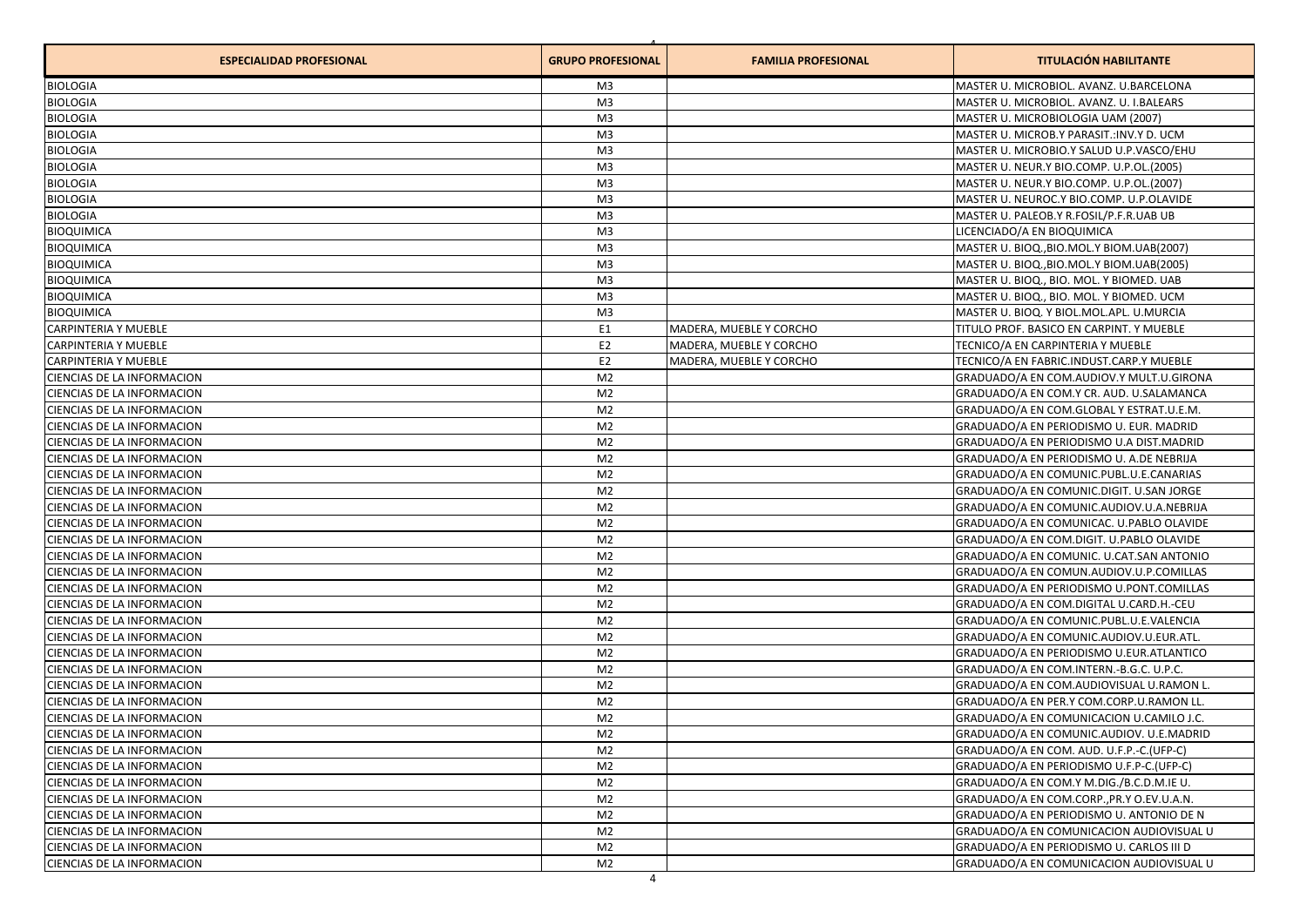| <b>ESPECIALIDAD PROFESIONAL</b>                          | <b>GRUPO PROFESIONAL</b> | <b>FAMILIA PROFESIONAL</b> | <b>TITULACIÓN HABILITANTE</b>                                                        |
|----------------------------------------------------------|--------------------------|----------------------------|--------------------------------------------------------------------------------------|
| CIENCIAS DE LA INFORMACION                               | M2                       |                            | GRADUADO/A EN PERIODISMO U. DE ZARAGOZA                                              |
| CIENCIAS DE LA INFORMACION                               | M <sub>2</sub>           |                            | GRADUADO/A EN COMUNICACION AUDIOVISUAL Y                                             |
| CIENCIAS DE LA INFORMACION                               | M <sub>2</sub>           |                            | GRADUADO/A EN PERIODISMO U. EUROPEA DE M                                             |
| CIENCIAS DE LA INFORMACION                               | M <sub>2</sub>           |                            | GRADUADO/A EN PERIODISMO U. REY JUAN CAR                                             |
| CIENCIAS DE LA INFORMACION                               | M <sub>2</sub>           |                            | GRADUADO/A EN COMUNICACION IE UNIVERSIDA                                             |
| CIENCIAS DE LA INFORMACION                               | M <sub>2</sub>           |                            | GRADUADO/A EN COMUNICACION AUDIOVISUAL U                                             |
| CIENCIAS DE LA INFORMACION                               | M <sub>2</sub>           |                            | GRADUADO/A EN PERIODISMO U. RAMON LLULL                                              |
| <b>CIENCIAS DE LA INFORMACION</b>                        | M <sub>2</sub>           |                            | GRADUADO/A EN COMUNICACION AUDIOVISUAL U                                             |
| CIENCIAS DE LA INFORMACION                               | M <sub>2</sub>           |                            | <b>GRADUADO/A EN COMUNICACION PUBLICITARIA</b>                                       |
| <b>CIENCIAS DE LA INFORMACION</b>                        | M <sub>2</sub>           |                            | GRADUADO/A EN PERIODISMO U. DE LA LAGUNA                                             |
| CIENCIAS DE LA INFORMACION                               | M <sub>2</sub>           |                            | GRADUADO/A EN COMUNICACION AUDIOVISUAL U                                             |
| CIENCIAS DE LA INFORMACION                               | M <sub>2</sub>           |                            | GRADUADO/A EN PERIODISMO U. SAN JORGE                                                |
| CIENCIAS DE LA INFORMACION                               | M <sub>2</sub>           |                            | GRADUADO/A EN PERIODISMO U. CATOLICA SAN                                             |
| CIENCIAS DE LA INFORMACION                               | M <sub>2</sub>           |                            | GRADUADO/A EN COMUNICACION AUDIOVISUAL U                                             |
| CIENCIAS DE LA INFORMACION                               | M <sub>2</sub>           |                            | GRADUADO/A EN COMUNICACION AUDIOVISUAL U                                             |
| CIENCIAS DE LA INFORMACION                               | M <sub>2</sub>           |                            | GRADUADO/A EN COMUNICACION AUDIOVISUAL U                                             |
| CIENCIAS DE LA INFORMACION                               | M <sub>2</sub>           |                            | GRADUADO/A EN COMUNICACION AUDIOVISUAL U                                             |
| CIENCIAS DE LA INFORMACION                               | M <sub>2</sub>           |                            | GRADUADO/A EN COMUNICACION AUDIOVISUAL U                                             |
| CIENCIAS DE LA INFORMACION                               | M <sub>2</sub>           |                            | GRADUADO/A EN PERIODISMO U. JAUME I DE C                                             |
| CIENCIAS DE LA INFORMACION                               | M <sub>2</sub>           |                            | GRADUADO/A EN COMUNICACION Y PERIODISMO                                              |
| CIENCIAS DE LA INFORMACION                               | M <sub>2</sub>           |                            | GRADUADO/A EN PERIODISMO U. POMPEU FABR                                              |
| CIENCIAS DE LA INFORMACION                               | M <sub>2</sub>           |                            | GRADUADO/A EN COMUNICACION AUDIOVISUAL U                                             |
| CIENCIAS DE LA INFORMACION                               | M <sub>2</sub>           |                            | GRADUADO/A EN PERIODISMO U. ROVIRA I VIR                                             |
| CIENCIAS DE LA INFORMACION                               | M <sub>2</sub>           |                            |                                                                                      |
| CIENCIAS DE LA INFORMACION                               | M <sub>2</sub>           |                            | GRADUADO/A EN COMUNICACION AUDIOVISUAL U<br>GRADUADO/A EN PERIODISMO U. DE LAS ILLES |
| CIENCIAS DE LA INFORMACION                               | M <sub>2</sub>           |                            | GRADUADO/A EN COMUNICACION AUDIOVISUAL U                                             |
| CIENCIAS DE LA INFORMACION                               | M <sub>2</sub>           |                            | GRADUADO/A EN PERIODISMO U. CARDENAL HER                                             |
| CIENCIAS DE LA INFORMACION                               | M <sub>2</sub>           |                            | GRADUADO/A EN COMUNICACION U. DE DEUSTO                                              |
| CIENCIAS DE LA INFORMACION                               | M <sub>2</sub>           |                            | GRADUADO/A EN COMUNICACION AUDIOVISUAL U                                             |
| CIENCIAS DE LA INFORMACION                               | M <sub>2</sub>           |                            | GRADUADO/A EN PERIODISMO U. EUROPEA MIGU                                             |
| CIENCIAS DE LA INFORMACION                               | M <sub>2</sub>           |                            | GRADUADO/A EN COMUNICACION AUDIOVISUAL U                                             |
| CIENCIAS DE LA INFORMACION                               | M <sub>2</sub>           |                            | GRADUADO/A EN PERIODISMO U. FRANCISCO DE                                             |
| CIENCIAS DE LA INFORMACION                               | M <sub>2</sub>           |                            | GRADUADO/A EN COMUNICACION AUDIOVISUAL U                                             |
| CIENCIAS DE LA INFORMACION                               | M <sub>2</sub>           |                            | GRADUADO/A EN COMUNICACION AUDIOVISUAL M                                             |
| CIENCIAS DE LA INFORMACION                               | M <sub>2</sub>           |                            | GRADUADO/A EN COMUNICACION AUDIOVISUAL U                                             |
| CIENCIAS DE LA INFORMACION                               | M <sub>2</sub>           |                            | GRADUADO/A EN PERIODISMO U. DE NAVARRA                                               |
| <b>CIENCIAS DE LA INFORMACION</b>                        | M <sub>2</sub>           |                            | GRADUADO/A EN COMUNICACION U. OBERTA DE                                              |
| CIENCIAS DE LA INFORMACION                               | M <sub>2</sub>           |                            | GRADUADO/A EN PERIODISMO U. EXTREMADURA                                              |
| CIENCIAS DE LA INFORMACION                               | M <sub>2</sub>           |                            | GRADUADO/A EN COMUNICACION U.ATLANT.MED.                                             |
| CIENCIAS DE LA INFORMACION                               | M <sub>2</sub>           |                            | GRADUADO/A EN COM.AUDIOV.U.SAN PABLO-CEU                                             |
| CIENCIAS DE LA INFORMACION                               | M2                       |                            | GRADUADO/A EN COM. DIGITAL U.S.PABLO-CEU                                             |
| CIENCIAS DE LA INFORMACION                               | M <sub>2</sub>           |                            | GRADUADO/A EN PERIODISMO U.SAN PABLO-CEU                                             |
| CIENCIAS DE LA INFORMACION                               | M <sub>2</sub>           |                            | GRADUADO/A EN PERIODISMO U. SAN PABLO-CE                                             |
|                                                          | M <sub>2</sub>           |                            |                                                                                      |
| CIENCIAS DE LA INFORMACION<br>CIENCIAS DE LA INFORMACION | M <sub>2</sub>           |                            | GRADUADO/A EN PERIODISMO U. A DISTANCIA<br>GRADUADO/A EN COMUNICACION AUDIOVISUAL U  |
| CIENCIAS DE LA INFORMACION                               | M <sub>2</sub>           |                            | GRADUADO/A EN PERIODISMO U. DE VIC                                                   |
| CIENCIAS DE LA INFORMACION                               | M <sub>2</sub>           |                            | GRADUADO/A EN COMUNICACION AUDIOVISUAL U                                             |
| CIENCIAS DE LA INFORMACION                               | M <sub>2</sub>           |                            | GRADUADO/A EN COMUNICACION AUDIOVISUAL U                                             |
| CIENCIAS DE LA INFORMACION                               | M <sub>2</sub>           |                            | GRADUADO/A EN COMUNICACION AUDIOVISUAL U                                             |
|                                                          |                          |                            |                                                                                      |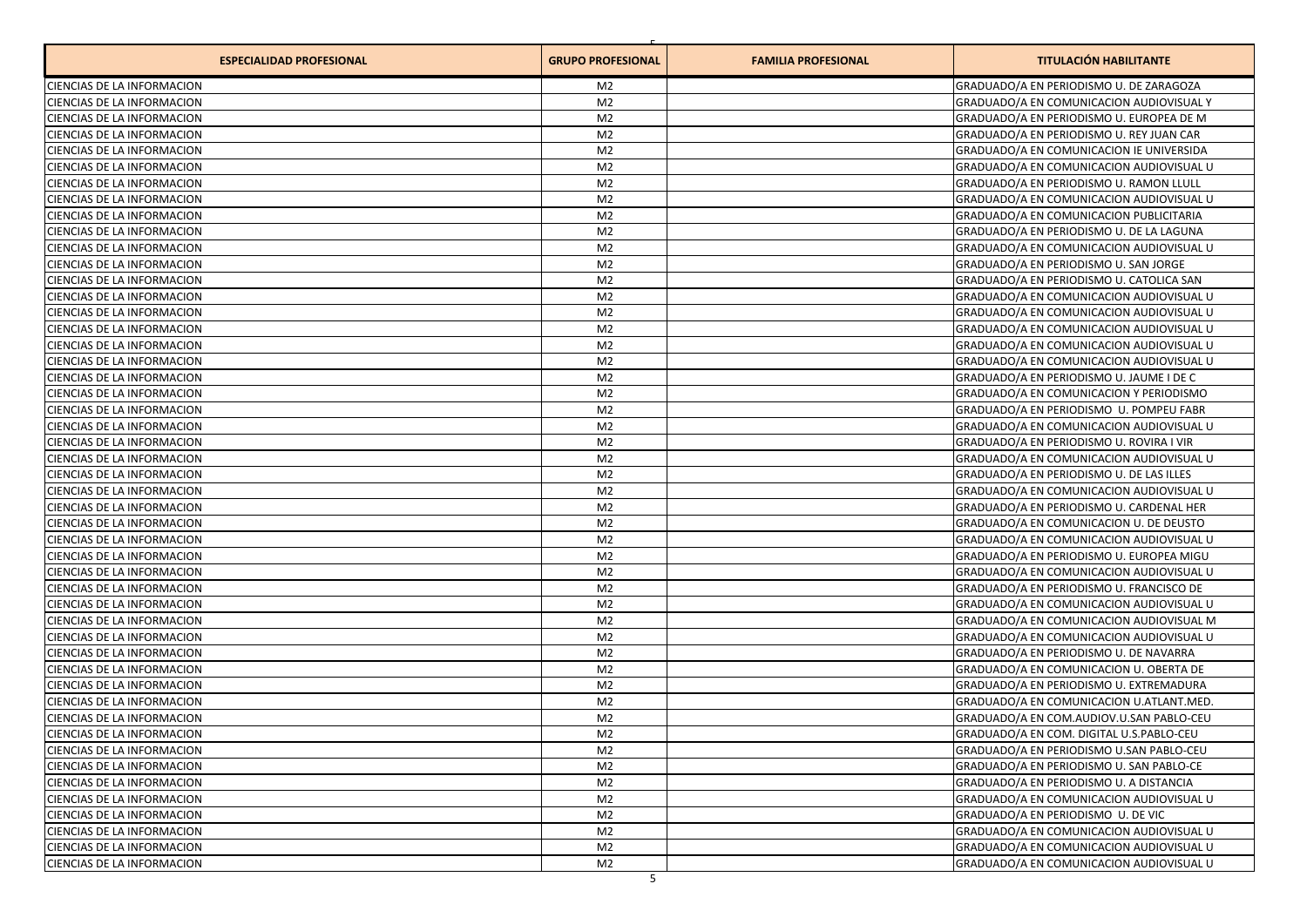| <b>ESPECIALIDAD PROFESIONAL</b>   | <b>GRUPO PROFESIONAL</b> | <b>FAMILIA PROFESIONAL</b> | <b>TITULACIÓN HABILITANTE</b>             |
|-----------------------------------|--------------------------|----------------------------|-------------------------------------------|
| CIENCIAS DE LA INFORMACION        | M2                       |                            | GRADUADO/A EN PERIODISMO U. COMPLUTENSE   |
| CIENCIAS DE LA INFORMACION        | M <sub>2</sub>           |                            | GRADUADO/A EN COMUNICACION U. INTERNACIO  |
| CIENCIAS DE LA INFORMACION        | M <sub>2</sub>           |                            | GRADUADO/A EN PERIODISMO U. DE MURCIA     |
| CIENCIAS DE LA INFORMACION        | M <sub>2</sub>           |                            | GRADUADO/A EN PERIODISMO U. DE VALENCIA   |
| CIENCIAS DE LA INFORMACION        | M <sub>2</sub>           |                            | GRADUADO/A EN PERIODISMO U. PONTIFICIA D  |
| CIENCIAS DE LA INFORMACION        | M <sub>2</sub>           |                            | GRADUADO/A EN COMUNICACION AUDIOVISUAL U  |
| CIENCIAS DE LA INFORMACION        | M <sub>2</sub>           |                            | GRADUADO/A EN COMUNICACION AUDIOVISUAL U  |
| <b>CIENCIAS DE LA INFORMACION</b> | M <sub>2</sub>           |                            | GRADUADO/A EN COMUNICACION AUDIOVISUAL U  |
| CIENCIAS DE LA INFORMACION        | M <sub>2</sub>           |                            | GRADUADO/A EN PERIODISMO U. DE SANTIAGO   |
| CIENCIAS DE LA INFORMACION        | M <sub>2</sub>           |                            | GRADUADO/A EN COMUNICACION AUDIOVISUAL U  |
| CIENCIAS DE LA INFORMACION        | M <sub>2</sub>           |                            | GRADUADO/A EN COMUNICACION AUDIOVISUAL U  |
| CIENCIAS DE LA INFORMACION        | M <sub>2</sub>           |                            | GRADUADO/A EN COMUNICACION U. ALFONSO X   |
| CIENCIAS DE LA INFORMACION        | M <sub>2</sub>           |                            | GRADUADO/A EN PERIODISMO U. DE CASTILLA-  |
| CIENCIAS DE LA INFORMACION        | M <sub>2</sub>           |                            | GRADUADO/A EN COMUNICACION AUDIOVISUAL U  |
| CIENCIAS DE LA INFORMACION        | M <sub>2</sub>           |                            | GRADUADO/A EN PERIODISMO U. DEL PAIS VAS  |
| CIENCIAS DE LA INFORMACION        | M <sub>2</sub>           |                            | GRADUADO/A EN PERIODISMO U. DE VALLADOLI  |
| CIENCIAS DE LA INFORMACION        | M <sub>2</sub>           |                            | GRADUADO/A EN COMUNICACION AUDIOVISUAL U  |
| CIENCIAS DE LA INFORMACION        | M <sub>2</sub>           |                            | GRADUADO/A EN COMUNICACION Y RELACIONES   |
| CIENCIAS DE LA INFORMACION        | M <sub>2</sub>           |                            | GRADUADO/A EN PERIODISMO U. MIGUEL HERNA  |
| CIENCIAS DE LA INFORMACION        | M <sub>2</sub>           |                            | GRADUADO/A EN COMUNICACION AUDIOVISUAL U  |
| CIENCIAS DE LA INFORMACION        | M <sub>2</sub>           |                            | GRADUADO/A EN COMUNICACION AUDIOVISUAL U  |
| CIENCIAS DE LA INFORMACION        | M <sub>2</sub>           |                            | GRADUADO/A EN PERIODISMO U. DE MALAGA     |
| CIENCIAS DE LA INFORMACION        | M <sub>2</sub>           |                            | GRADUADO/A EN COMUNICACION AUDIOVISUAL U  |
| <b>CIENCIAS DE LA INFORMACION</b> | M <sub>2</sub>           |                            | GRADUADO/A EN COMUNICACION AUDIOVISUAL U  |
| CIENCIAS DE LA INFORMACION        | M <sub>2</sub>           |                            | GRADUADO/A EN PERIODISMO U. CAMILO JOSE   |
| CIENCIAS DE LA INFORMACION        | M <sub>2</sub>           |                            | GRADUADO/A EN COMUNICACION AUDIOVISUAL    |
| CIENCIAS DE LA INFORMACION        | M <sub>2</sub>           |                            | GRADUADO/A EN COMUNICACION AUDIOVISUAL U  |
| CIENCIAS DE LA INFORMACION        | M <sub>2</sub>           |                            | GRADUADO/A EN PERIODISMO U. DE SEVILLA    |
| CIENCIAS DE LA INFORMACION        | M <sub>2</sub>           |                            | GRADUADO/A EN COMUNIC.CULT. U. DE GIRONA  |
| CIENCIAS DE LA INFORMACION        | M <sub>2</sub>           |                            | GRADUADO/A EN PERIODISMO U.INT.CATALUNYA  |
| CIENCIAS DE LA INFORMACION        | M <sub>2</sub>           |                            | GRADUADO/A EN COMUNIC.AUDIOVISUAL U.A.B.  |
| CIENCIAS DE LA INFORMACION        | M <sub>2</sub>           |                            | GRADUADO/A EN PERIODISMO U.AUT.BARCELONA  |
| CIENCIAS DE LA INFORMACION        | M <sub>2</sub>           |                            | GRADUADO/A EN COMUNIC.DIGITAL U.S.P.-CEU  |
| CIENCIAS DE LA INFORMACION        | M <sub>2</sub>           |                            | GRADUADO/A EN COMUNIC.E IND.CULT.U.BARC.  |
| CIENCIAS DE LA INFORMACION        | M <sub>2</sub>           |                            | GRADUADO/A EN PERIOD. U. ABAT OLIBA CEU   |
| CIENCIAS DE LA INFORMACION        | M <sub>2</sub>           |                            | GRADUADO/A EN COMUN. AUDIV. U. BARCELONA  |
| CIENCIAS DE LA INFORMACION        | M <sub>2</sub>           |                            | GRADUADO/A EN COMUNICACION U.LOYOLA A.    |
| CIENCIAS DE LA INFORMACION        | M <sub>3</sub>           |                            | LICENCIADO/A EN COMUNICACION AUDIOVISUAL  |
| CIENCIAS DE LA INFORMACION        | M <sub>3</sub>           |                            | LICENCIADO/A EN PERIODISMO                |
| CIENCIAS DE LA INFORMACION        | M <sub>3</sub>           |                            | LICENCIADO/A EN CIENCIAS DE LA INFORMAC.  |
| CIENCIAS DE LA INFORMACION        | M3                       |                            | MASTER U. COMUNIC. Y PERIOD. U. ZARAGOZA  |
| CIENCIAS DE LA INFORMACION        | M <sub>3</sub>           |                            | MASTER U. COM.Y PER.MOT. U.SAN PABLO-CEU  |
| CIENCIAS DE LA INFORMACION        | M <sub>3</sub>           |                            | MASTER U. COM.Y PERIOD.DEP. U.EUR.MADRID  |
| CIENCIAS DE LA INFORMACION        | M <sub>3</sub>           |                            | MASTER U. INNOV.EN PERIOD. U.M.H.ELCHE    |
| CIENCIAS DE LA INFORMACION        | M <sub>3</sub>           |                            | MASTER U. INVEST. EN COM. Y PERIOD. UAB   |
| CIENCIAS DE LA INFORMACION        | M <sub>3</sub>           |                            | MASTER U. INVEST.PERIOD., DISC.Y COM. UCM |
| CIENCIAS DE LA INFORMACION        | M <sub>3</sub>           |                            | MASTER U. N.MED.INT.Y PER.MULT.U.GRANADA  |
| CIENCIAS DE LA INFORMACION        | M <sub>3</sub>           |                            | MASTER U. N.PER., COM.P.Y S.C. U.VALENCIA |
| CIENCIAS DE LA INFORMACION        | M3                       |                            | MASTER U. PERIODISMO U. ANT. DE NEBRIJA   |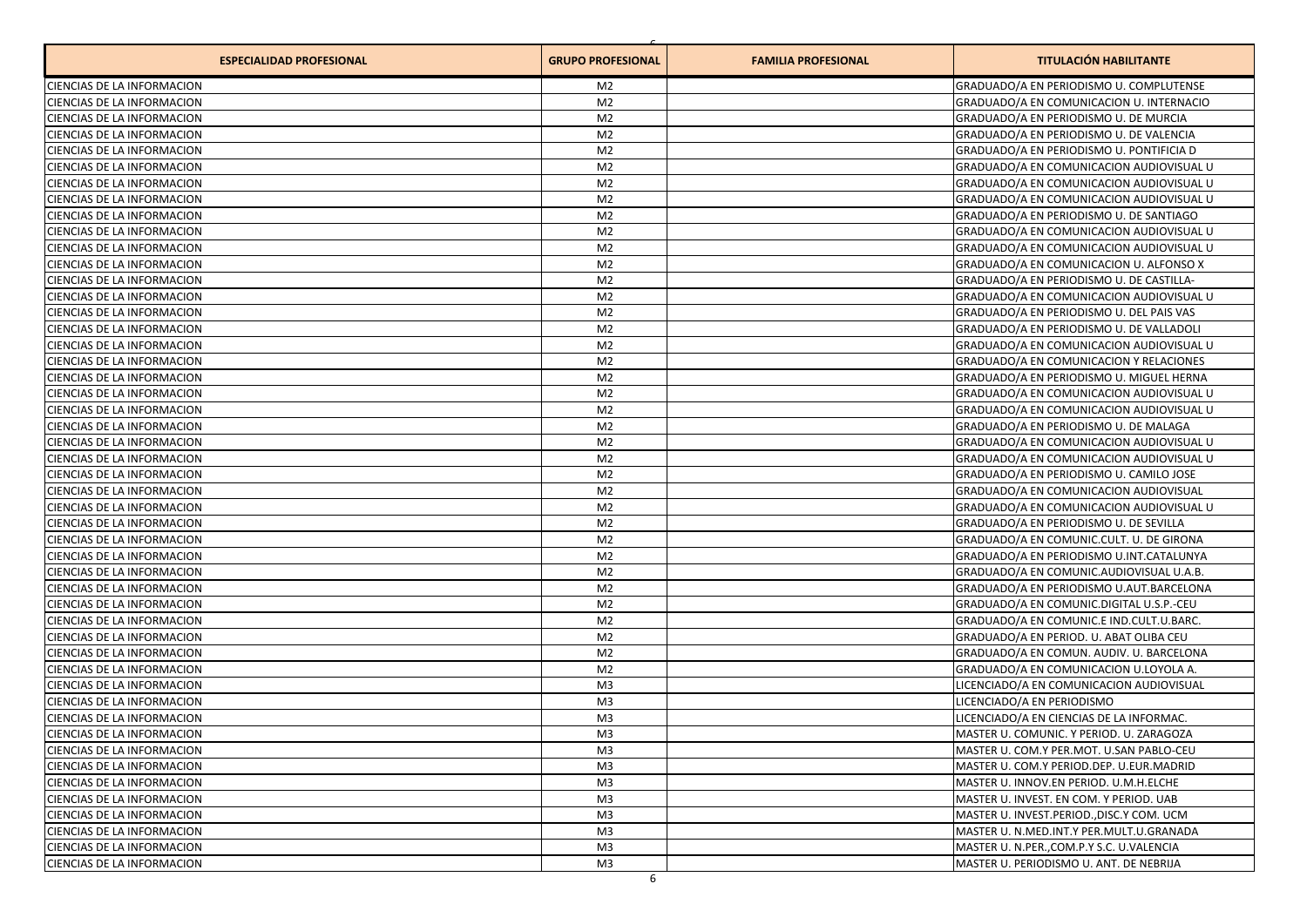| <b>ESPECIALIDAD PROFESIONAL</b>   | <b>GRUPO PROFESIONAL</b> | <b>FAMILIA PROFESIONAL</b> | <b>TITULACIÓN HABILITANTE</b>             |
|-----------------------------------|--------------------------|----------------------------|-------------------------------------------|
| CIENCIAS DE LA INFORMACION        | M3                       |                            | MASTER U. PERIODISMO U. COMPL. DE MADRID  |
| CIENCIAS DE LA INFORMACION        | M <sub>3</sub>           |                            | MASTER U. PERIODISMO U. SAN PABLO-CEU     |
| CIENCIAS DE LA INFORMACION        | M <sub>3</sub>           |                            | MASTER U. PERIOD.AUDIOV. U. FCO. VITORIA  |
| CIENCIAS DE LA INFORMACION        | M <sub>3</sub>           |                            | MASTER U. PER.AV.REPORT. U.R.LLULL(2005)  |
| CIENCIAS DE LA INFORMACION        | M <sub>3</sub>           |                            | MASTER U. PER.AV.REPORT. U.R.LLULL(2007)  |
| CIENCIAS DE LA INFORMACION        | M <sub>3</sub>           |                            | MASTER U. PERIOD.AVANZ.REPORT. U.R.LLULL  |
| CIENCIAS DE LA INFORMACION        | M <sub>3</sub>           |                            | MASTER U. PERIOD. CULTURAL U.S.PABLO-CEU  |
| CIENCIAS DE LA INFORMACION        | M <sub>3</sub>           |                            | MASTER U. PERIOD.CULT. Y NUEV.TEND. URJC  |
| CIENCIAS DE LA INFORMACION        | M <sub>3</sub>           |                            | MASTER U. PER.INV.DAT.Y VIS.U.I.LA RIOJA  |
| CIENCIAS DE LA INFORMACION        | M <sub>3</sub>           |                            | MASTER U. PERIOD.DEPORT. U.CAMILO J.CELA  |
| CIENCIAS DE LA INFORMACION        | M3                       |                            | MASTER U. PERIOD.DEPORT. U.INT.LA RIOJA   |
| CIENCIAS DE LA INFORMACION        | M <sub>3</sub>           |                            | MASTER U. PERIOD.DIG./M.DIG.JOURN. IE.U.  |
| CIENCIAS DE LA INFORMACION        | M <sub>3</sub>           |                            | MASTER U. PERIOD.DIG.Y DAT. U.A.NEBRIJA   |
| CIENCIAS DE LA INFORMACION        | M3                       |                            | MASTER U. PERIOD.DIG.Y N.PERF.PROF. URJC  |
| CIENCIAS DE LA INFORMACION        | M3                       |                            | MASTER U. PERIOD.DIG.Y R.SOC. U.E.MADRID  |
| CIENCIAS DE LA INFORMACION        | M <sub>3</sub>           |                            | MASTER U. PERIOD.E INNOV. CONT. DIG. UAB  |
| <b>CIENCIAS DE LA INFORMACION</b> | M <sub>3</sub>           |                            | MASTER U. PERIOD. ECONOMICO URJC (2005)   |
| CIENCIAS DE LA INFORMACION        | M <sub>3</sub>           |                            | MASTER U. PERIOD. ECONOMICO URJC (2007)   |
| CIENCIAS DE LA INFORMACION        | M <sub>3</sub>           |                            | MASTER U. PERIOD.TELEV. U.ANT.DE NEBRIJA  |
| CIENCIAS DE LA INFORMACION        | M <sub>3</sub>           |                            | MASTER U. PERIODISMO INTERNACIONAL URIC   |
| CIENCIAS DE LA INFORMACION        | M <sub>3</sub>           |                            | MASTER U. PERIOD. MULT. U.CARDENAL H-CEU  |
| CIENCIAS DE LA INFORMACION        | M <sub>3</sub>           |                            | MASTER U. PERIOD.MULT.EL CORREO-UPV/EHU   |
| CIENCIAS DE LA INFORMACION        | M <sub>3</sub>           |                            | lMASTER U. PERIODISMO MULTIMED. UPV/EHU   |
| CIENCIAS DE LA INFORMACION        | M3                       |                            | MASTER U. PERIODISMO MULTIMED. PROF. UCM  |
| CIENCIAS DE LA INFORMACION        | M <sub>3</sub>           |                            | MASTER U. PERIOD.Y COM.DIG.:DAT.N.N. UOC  |
| CIENCIAS DE LA INFORMACION        | M <sub>3</sub>           |                            | MASTER U. PER.Y COM.:N.T.P.GEST.D.C. USC  |
| CIENCIAS DE LA INFORMACION        | M <sub>3</sub>           |                            | MASTER U. PERIOD. 360º U. CAMILO J. CELA  |
| CIENCIAS DE LA INFORMACION        | M <sub>3</sub>           |                            | MASTER U. ARTES COM.AUDIOV.U.S.PABLO-CEU  |
| CIENCIAS DE LA INFORMACION        | M <sub>3</sub>           |                            | MASTER U. COMUNIC. AUDIOV. U.ANT.NEBRIJA  |
| CIENCIAS DE LA INFORMACION        | M <sub>3</sub>           |                            | MASTER U. COM. AUDIOV. SERV. PUBLICO UNED |
| CIENCIAS DE LA INFORMACION        | M <sub>3</sub>           |                            | MASTER U. COM. AUD.: INV.E INNOV. U.SAL.  |
| CIENCIAS DE LA INFORMACION        | M <sub>3</sub>           |                            | MASTER U. COM.AUD.INT Y N.M. U.S.P.-CEU   |
| CIENCIAS DE LA INFORMACION        | M <sub>3</sub>           |                            | MASTER U. COM. AUDIOV. ERA DIGITAL UCM    |
| CIENCIAS DE LA INFORMACION        | M <sub>3</sub>           |                            | MASTER U. CONT.COM.AUDIOV. Y PUBLIC. UAB  |
| CIENCIAS DE LA INFORMACION        | M <sub>3</sub>           |                            | MASTER U. EITB-D.C.A.E.I. U.DEUSTO(2005)  |
| CIENCIAS DE LA INFORMACION        | M <sub>3</sub>           |                            | MASTER U. GEST.C.AUD.EM.I.U.DEUSTO(2007)  |
| CIENCIAS DE LA INFORMACION        | M <sub>3</sub>           |                            | MASTER U. INV.C.SOC.E.C.AUD.E.E. U.VALL.  |
| CIENCIAS DE LA INFORMACION        | M <sub>3</sub>           |                            | MASTER U. INVEST.COM.AUDIOV. U.SALAMANCA  |
| <b>CIENCIAS DEL TRABAJO</b>       | M3                       |                            | LICENCIADO/A EN CIENCIAS DEL TRABAJO      |
| <b>CIENCIAS DEL TRABAJO</b>       | M <sub>3</sub>           |                            | MASTER U. CIENC.TRABAJO. U.SEVILLA(2012)  |
| <b>CIENCIAS DEL TRABAJO</b>       | M3                       |                            | MASTER U. CIENC.TRABAJO. U.SEVILLA(2019)  |
| <b>CIENCIAS DEL TRABAJO</b>       | M3                       |                            | MASTER U. DCHO.TR.Y SEG.SOC.JURISP. URJC  |
| CIENCIAS DEL TRABAJO              | M3                       |                            | MASTER U. DCHO.TR.Y SEG.S. U.I.LA RIOJA   |
| <b>CIENCIAS DEL TRABAJO</b>       | M <sub>3</sub>           |                            | MASTER U. DCHO.TR.Y REL.LAB. U.SALAMANCA  |
| <b>CIENCIAS DEL TRABAJO</b>       | M3                       |                            | MASTER U. EMPL.Y MERC.T.:INT.C.AMB.L.UOC  |
| <b>CIENCIAS DEL TRABAJO</b>       | M <sub>3</sub>           |                            | MASTER U. EST.AV.DCHO.TRAB.PROC.LAB. UCM  |
| <b>CIENCIAS DEL TRABAJO</b>       | M <sub>3</sub>           |                            | MASTER U. ESTUD. AV. EN TRAB.Y EMPL. UCM  |
| <b>CIENCIAS DEL TRABAJO</b>       | M <sub>3</sub>           |                            | MASTER U. FORM.Y ORIENT. TRAB. U.SEVILLA  |
| <b>CIENCIAS DEL TRABAJO</b>       | M3                       |                            | MASTER U. G.RRHH.TR.O. U.M.H.ELCHE(2005)  |
|                                   | $\overline{7}$           |                            |                                           |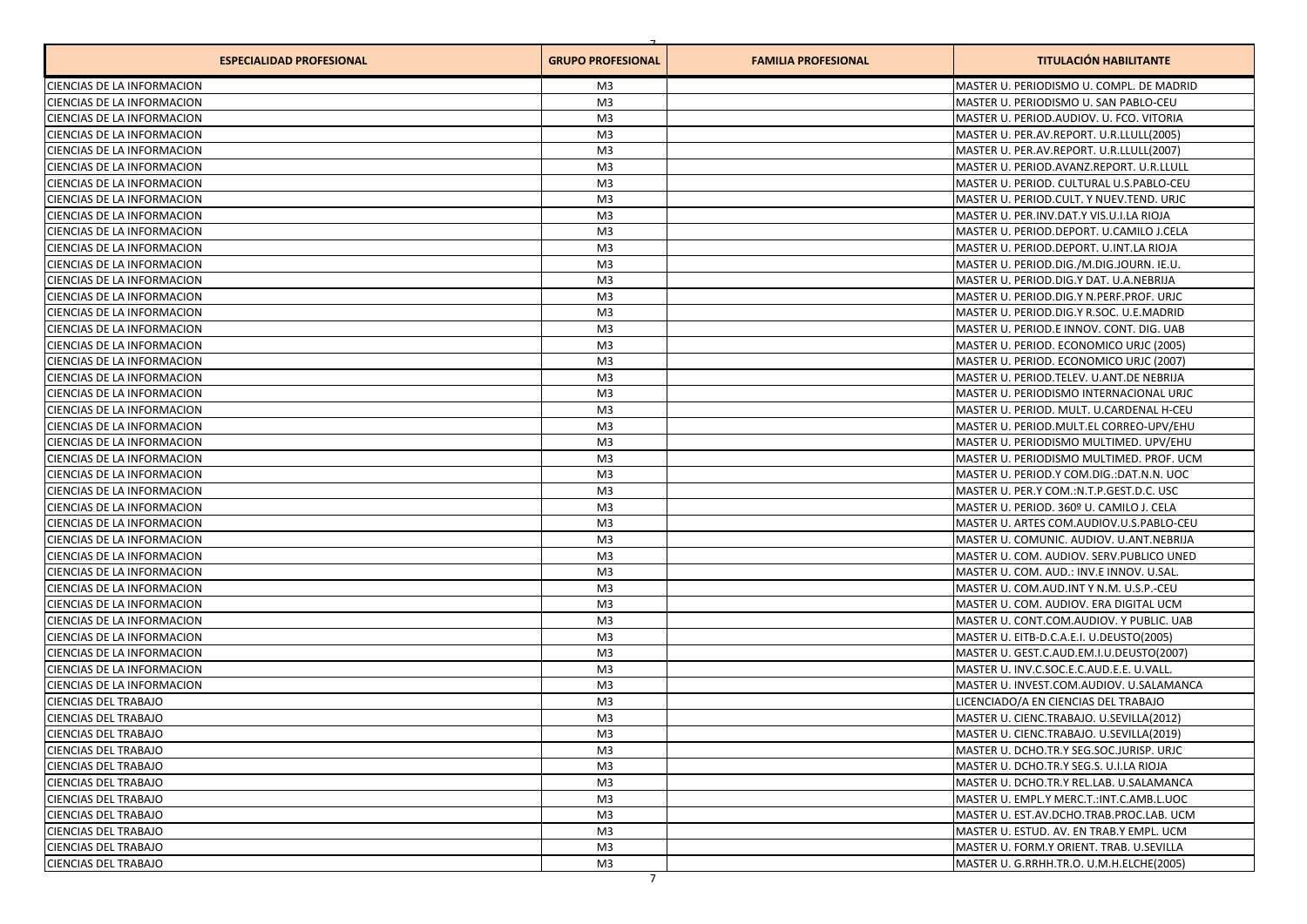| <b>ESPECIALIDAD PROFESIONAL</b> | <b>GRUPO PROFESIONAL</b> | <b>FAMILIA PROFESIONAL</b>  | <b>TITULACIÓN HABILITANTE</b>                   |
|---------------------------------|--------------------------|-----------------------------|-------------------------------------------------|
| CIENCIAS DEL TRABAJO            | M <sub>3</sub>           |                             | MASTER U. G.RRHH.TR.O. U.M.H.ELCHE(2007)        |
| CIENCIAS DEL TRABAJO            | M <sub>3</sub>           |                             | MASTER U. G.I.S.C.MED.A.S.Y S.TR. UCVSVM        |
| CIENCIAS DEL TRABAJO            | M <sub>3</sub>           |                             | MASTER U. POLIT.SOC., TRAB.Y BIENEST. UAB       |
| CIENCIAS DEL TRABAJO            | M <sub>3</sub>           |                             | MASTER U. PSCOL. ORG. Y TRAB. U. SEVILLA        |
| CIENCIAS DEL TRABAJO            | M <sub>3</sub>           |                             | MASTER U. PS.T., O.RRHH U.VALENCIA (2005)       |
| CIENCIAS DEL TRABAJO            | M <sub>3</sub>           |                             | MASTER U. PS.T., O.RRHH U.VALENCIA (2007)       |
| CIENCIAS DEL TRABAJO            | M <sub>3</sub>           |                             | MASTER U. PS.T., O.RRHH U.J.I CAST. (2007)      |
| <b>CIENCIAS DEL TRABAJO</b>     | M <sub>3</sub>           |                             | MASTER U. PS.T., O.RRHH U.J.I CAST. (2005)      |
| CIENCIAS DEL TRABAJO            | M <sub>3</sub>           |                             | MASTER U. PS.T., ORG.RRHH U.J.I CASTELLON       |
| CIENCIAS DEL TRABAJO            | M <sub>3</sub>           |                             | MASTER U. PSIC.TR., ORG.G. RRHH UCM(2005)       |
| CIENCIAS DEL TRABAJO            | M <sub>3</sub>           |                             | MASTER U. PSIC.TR., ORG.Y RRHH U.B. (2005)      |
| CIENCIAS DEL TRABAJO            | M <sub>3</sub>           |                             | MASTER U. PSIC.TR., ORG.Y RRHH U.B. (2007)      |
| CIENCIAS DEL TRABAJO            | M <sub>3</sub>           |                             | MASTER U. PSIC.TR., ORG.Y RRHH U.R.LLULL        |
| CIENCIAS DEL TRABAJO            | M <sub>3</sub>           |                             | MASTER U. PS.T.O.PS.J.-F.I.S. USC (2007)        |
| CIENCIAS DEL TRABAJO            | M <sub>3</sub>           |                             | MASTER U. PSIC.TR., ORG.G. RRHH UCM(2007)       |
| CIENCIAS DEL TRABAJO            | M <sub>3</sub>           |                             | MASTER U. PS.T.O.PS.J.-F.I.S. USC (2019)        |
| CIENCIAS DEL TRABAJO            | M <sub>3</sub>           |                             | MASTER U. TRAB., REL.LAB.Y RR.HH U.GIRONA       |
| CIENCIAS DEL TRABAJO            | M <sub>3</sub>           |                             | MASTER U. TRAB.Y POLIT.SOCIAL UAB (2005)        |
| CIENCIAS DEL TRABAJO            | M <sub>3</sub>           |                             | MASTER U. TRAB.Y POLIT.SOCIAL UAB (2007)        |
| CIENCIAS DEL TRABAJO            | M <sub>3</sub>           |                             | MASTER U. ER.M.P.T.O.R.H./EMWOPP (2005)         |
| CIENCIAS DEL TRABAJO            | M <sub>3</sub>           |                             | MASTER U. ER.M.P.T.O.R.H. UB UV (2007)          |
| CIENCIAS DEL TRABAJO            | M <sub>3</sub>           |                             | MASTER U. ER.M.P.T.O.R.H./EMWOPP UB UV          |
| COCINA Y GASTRONOMIA            | E <sub>2</sub>           | HOSTELERIA Y TURISMO        | TECNICO/A EN COCINA Y GASTRONOMIA               |
| <b>COCINA Y RESTAURACION</b>    | E <sub>1</sub>           | <b>HOSTELERIA Y TURISMO</b> | TITULO PROFES. BASICO EN COCINA Y REST.         |
| COMUNICACION AUDIOVISUAL        | M <sub>2</sub>           |                             | GRADUADO/A EN COM.AUDIOV.Y MULT.U.GIRONA        |
| COMUNICACION AUDIOVISUAL        | M <sub>2</sub>           |                             | GRADUADO/A EN COMUNIC.DIGIT. U.SAN JORGE        |
| COMUNICACION AUDIOVISUAL        | M <sub>2</sub>           |                             | GRADUADO/A EN COMUNIC.AUDIOV.U.A.NEBRIJA        |
| COMUNICACION AUDIOVISUAL        | M <sub>2</sub>           |                             | GRADUADO/A EN COM.DIGIT. U.PABLO OLAVIDE        |
| COMUNICACION AUDIOVISUAL        | M <sub>2</sub>           |                             | GRADUADO/A EN COMUN.AUDIOV.U.P.COMILLAS         |
| COMUNICACION AUDIOVISUAL        | M <sub>2</sub>           |                             | GRADUADO/A EN COM.DIGITAL U.CARD.H.-CEU         |
| COMUNICACION AUDIOVISUAL        | M <sub>2</sub>           |                             | GRADUADO/A EN COMUNIC.AUDIOV.U.EUR.ATL.         |
| COMUNICACION AUDIOVISUAL        | M <sub>2</sub>           |                             | GRADUADO/A EN COM.AUDIOVISUAL U.RAMON L.        |
| COMUNICACION AUDIOVISUAL        | M <sub>2</sub>           |                             | GRADUADO/A EN COMUNIC.AUDIOV. U.E.MADRID        |
| COMUNICACION AUDIOVISUAL        | M <sub>2</sub>           |                             | GRADUADO/A EN COM. AUD. U.F.P.-C.(UFP-C)        |
| COMUNICACION AUDIOVISUAL        | M <sub>2</sub>           |                             | GRADUADO/A EN COMUNICACION AUDIOVISUAL U        |
| COMUNICACION AUDIOVISUAL        | M <sub>2</sub>           |                             | GRADUADO/A EN COMUNICACION AUDIOVISUAL U        |
| COMUNICACION AUDIOVISUAL        | M <sub>2</sub>           |                             | <b>GRADUADO/A EN COMUNICACION AUDIOVISUAL Y</b> |
| COMUNICACION AUDIOVISUAL        | M <sub>2</sub>           |                             | GRADUADO/A EN COMUNICACION AUDIOVISUAL U        |
| COMUNICACION AUDIOVISUAL        | M <sub>2</sub>           |                             | GRADUADO/A EN COMUNICACION AUDIOVISUAL U        |
| COMUNICACION AUDIOVISUAL        | M <sub>2</sub>           |                             | GRADUADO/A EN COMUNICACION AUDIOVISUAL U        |
| COMUNICACION AUDIOVISUAL        | M2                       |                             | GRADUADO/A EN COMUNICACION AUDIOVISUAL U        |
| COMUNICACION AUDIOVISUAL        | M <sub>2</sub>           |                             | GRADUADO/A EN COMUNICACION AUDIOVISUAL U        |
| COMUNICACION AUDIOVISUAL        | M <sub>2</sub>           |                             | GRADUADO/A EN COMUNICACION AUDIOVISUAL U        |
| COMUNICACION AUDIOVISUAL        | M <sub>2</sub>           |                             | GRADUADO/A EN COMUNICACION AUDIOVISUAL U        |
| COMUNICACION AUDIOVISUAL        | M <sub>2</sub>           |                             | GRADUADO/A EN COMUNICACION AUDIOVISUAL U        |
| COMUNICACION AUDIOVISUAL        | M <sub>2</sub>           |                             | GRADUADO/A EN COMUNICACION AUDIOVISUAL U        |
| COMUNICACION AUDIOVISUAL        | M <sub>2</sub>           |                             | GRADUADO/A EN COMUNICACION AUDIOVISUAL U        |
| COMUNICACION AUDIOVISUAL        | M <sub>2</sub>           |                             | GRADUADO/A EN COMUNICACION AUDIOVISUAL U        |
| COMUNICACION AUDIOVISUAL        | M <sub>2</sub>           |                             | GRADUADO/A EN COMUNICACION AUDIOVISUAL U        |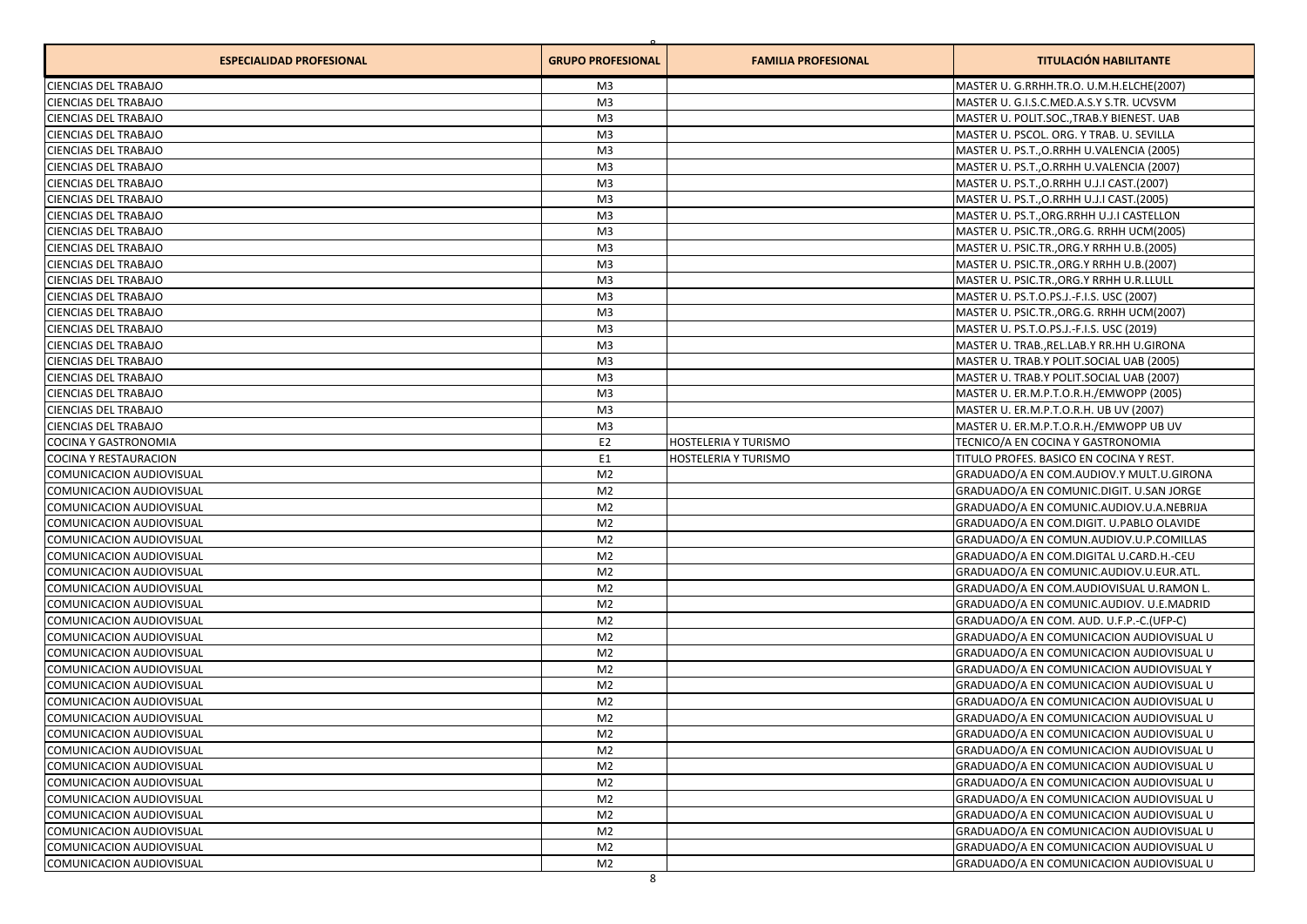| <b>ESPECIALIDAD PROFESIONAL</b>                     | <b>GRUPO PROFESIONAL</b> | <b>FAMILIA PROFESIONAL</b>              | <b>TITULACIÓN HABILITANTE</b>             |
|-----------------------------------------------------|--------------------------|-----------------------------------------|-------------------------------------------|
| COMUNICACION AUDIOVISUAL                            | M2                       |                                         | GRADUADO/A EN COMUNICACION AUDIOVISUAL U  |
| COMUNICACION AUDIOVISUAL                            | M <sub>2</sub>           |                                         | GRADUADO/A EN COMUNICACION AUDIOVISUAL U  |
| COMUNICACION AUDIOVISUAL                            | M <sub>2</sub>           |                                         | GRADUADO/A EN COMUNICACION AUDIOVISUAL M  |
| COMUNICACION AUDIOVISUAL                            | M <sub>2</sub>           |                                         | GRADUADO/A EN COMUNICACION AUDIOVISUAL U  |
| COMUNICACION AUDIOVISUAL                            | M <sub>2</sub>           |                                         | GRADUADO/A EN COM.AUDIOV.U.SAN PABLO-CEU  |
| COMUNICACION AUDIOVISUAL                            | M <sub>2</sub>           |                                         | GRADUADO/A EN COM. DIGITAL U.S.PABLO-CEU  |
| COMUNICACION AUDIOVISUAL                            | M <sub>2</sub>           |                                         | GRADUADO/A EN COMUNICACION AUDIOVISUAL U  |
| COMUNICACION AUDIOVISUAL                            | M <sub>2</sub>           |                                         | GRADUADO/A EN COMUNICACION AUDIOVISUAL U  |
| COMUNICACION AUDIOVISUAL                            | M <sub>2</sub>           |                                         | GRADUADO/A EN COMUNICACION AUDIOVISUAL U  |
| COMUNICACION AUDIOVISUAL                            | M <sub>2</sub>           |                                         | GRADUADO/A EN COMUNICACION AUDIOVISUAL U  |
| COMUNICACION AUDIOVISUAL                            | M <sub>2</sub>           |                                         | GRADUADO/A EN COMUNICACION AUDIOVISUAL U  |
| COMUNICACION AUDIOVISUAL                            | M <sub>2</sub>           |                                         | GRADUADO/A EN COMUNICACION AUDIOVISUAL U  |
| COMUNICACION AUDIOVISUAL                            | M <sub>2</sub>           |                                         | GRADUADO/A EN COMUNICACION AUDIOVISUAL U  |
| COMUNICACION AUDIOVISUAL                            | M <sub>2</sub>           |                                         | GRADUADO/A EN COMUNICACION AUDIOVISUAL U  |
| COMUNICACION AUDIOVISUAL                            | M <sub>2</sub>           |                                         | GRADUADO/A EN COMUNICACION AUDIOVISUAL U  |
| COMUNICACION AUDIOVISUAL                            | M <sub>2</sub>           |                                         | GRADUADO/A EN COMUNICACION AUDIOVISUAL U  |
| COMUNICACION AUDIOVISUAL                            | M <sub>2</sub>           |                                         | GRADUADO/A EN COMUNICACION AUDIOVISUAL U  |
| COMUNICACION AUDIOVISUAL                            | M <sub>2</sub>           |                                         | GRADUADO/A EN COMUNICACION AUDIOVISUAL U  |
| COMUNICACION AUDIOVISUAL                            | M <sub>2</sub>           |                                         | GRADUADO/A EN COMUNICACION AUDIOVISUAL U  |
| COMUNICACION AUDIOVISUAL                            | M <sub>2</sub>           |                                         | GRADUADO/A EN COMUNICACION AUDIOVISUAL U  |
| COMUNICACION AUDIOVISUAL                            | M <sub>2</sub>           |                                         | GRADUADO/A EN COMUNICACION AUDIOVISUAL U  |
| COMUNICACION AUDIOVISUAL                            | M <sub>2</sub>           |                                         | GRADUADO/A EN COMUNICACION AUDIOVISUAL    |
| COMUNICACION AUDIOVISUAL                            | M <sub>2</sub>           |                                         | GRADUADO/A EN COMUNICACION AUDIOVISUAL U  |
| COMUNICACION AUDIOVISUAL                            | M <sub>2</sub>           |                                         | GRADUADO/A EN COMUNIC.AUDIOVISUAL U.A.B.  |
| COMUNICACION AUDIOVISUAL                            | M <sub>2</sub>           |                                         | GRADUADO/A EN COMUNIC.DIGITAL U.S.P.-CEU  |
| COMUNICACION AUDIOVISUAL                            | M <sub>2</sub>           |                                         | GRADUADO/A EN COMUN. AUDIV. U. BARCELONA  |
| COMUNICACION AUDIOVISUAL                            | M <sub>3</sub>           |                                         | LICENCIADO/A EN COMUNICACION AUDIOVISUAL  |
| COMUNICACION AUDIOVISUAL                            | M <sub>3</sub>           |                                         | MASTER U. ARTES COM.AUDIOV.U.S.PABLO-CEU  |
| COMUNICACION AUDIOVISUAL                            | M <sub>3</sub>           |                                         | MASTER U. COMUNIC. AUDIOV. U.ANT.NEBRIJA  |
| COMUNICACION AUDIOVISUAL                            | M <sub>3</sub>           |                                         | MASTER U. COM. AUDIOV. SERV. PUBLICO UNED |
| COMUNICACION AUDIOVISUAL                            | M <sub>3</sub>           |                                         | MASTER U. COM. AUD.: INV.E INNOV. U.SAL.  |
| COMUNICACION AUDIOVISUAL                            | M <sub>3</sub>           |                                         | MASTER U. COM.AUD.INT Y N.M. U.S.P.-CEU   |
| COMUNICACION AUDIOVISUAL                            | M <sub>3</sub>           |                                         | MASTER U. COM. AUDIOV. ERA DIGITAL UCM    |
| COMUNICACION AUDIOVISUAL                            | M <sub>3</sub>           |                                         | MASTER U. CONT.COM.AUDIOV. Y PUBLIC. UAB  |
| COMUNICACION AUDIOVISUAL                            | M <sub>3</sub>           |                                         | MASTER U. EITB-D.C.A.E.I. U.DEUSTO(2005)  |
| COMUNICACION AUDIOVISUAL                            | M <sub>3</sub>           |                                         | MASTER U. GEST.C.AUD.EM.I.U.DEUSTO(2007)  |
| COMUNICACION AUDIOVISUAL                            | M <sub>3</sub>           |                                         | MASTER U. INV.C.SOC.E.C.AUD.E.E. U.VALL.  |
| COMUNICACION AUDIOVISUAL                            | M3                       |                                         | MASTER U. INVEST.COM.AUDIOV. U.SALAMANCA  |
| CONDUCCION DE VEHICULOS DE TRANSPORTE POR CARRETERA | E <sub>2</sub>           | TRANSPORTE Y MANTENIMIENTO DE VEHICULOS | TECNICO/A EN COND.DE VEHIC.DE TR.POR C.   |
| <b>CONFECCION Y MODA</b>                            | E <sub>2</sub>           | TEXTIL, CONFECCION Y PIEL               | TECNICO/A EN CONFECCION Y MODA            |
| CONFECCION Y MODA                                   | E2                       | TEXTIL, CONFECCION Y PIEL               | TECNICO/A EN CONFECCION                   |
| CONSERVACION Y RESTAURACION DE BIENES CULTURALES    | M <sub>2</sub>           |                                         | DIPLOM.U.BELLAS ART.-ESPEC.CONS.Y R.O.A.  |
| CONSERVACION Y RESTAURACION DE BIENES CULTURALES    | M <sub>2</sub>           |                                         | TITULO SUP. CONSERV.Y REST.BIENES CULT.   |
| CONSERVACION Y RESTAURACION DE BIENES CULTURALES    | M <sub>2</sub>           |                                         | GRADUADO/A CONSERV. Y REST. BIENES CULT.  |
| CONSERVACION Y RESTAURACION DE BIENES CULTURALES    | M <sub>2</sub>           |                                         | GRADUADO/A EN CONSERVACION Y RESTAURACIO  |
| CONSERVACION Y RESTAURACION DE BIENES CULTURALES    | M <sub>2</sub>           |                                         | GRADUADO/A EN CONSERVACION Y RESTAURACIO  |
| CONSERVACION Y RESTAURACION DE BIENES CULTURALES    | M <sub>2</sub>           |                                         | GRADUADO/A EN CONSERVACION Y RESTAURACIO  |
| CONSERVACION Y RESTAURACION DE BIENES CULTURALES    | M <sub>2</sub>           |                                         | GRADUADO/A EN CONSERVACION Y RESTAURACIO  |
| CONSERVACION Y RESTAURACION DE BIENES CULTURALES    | M <sub>2</sub>           |                                         | GRADUADO/A EN CONSERVACION Y RESTAURACIO  |
|                                                     |                          |                                         |                                           |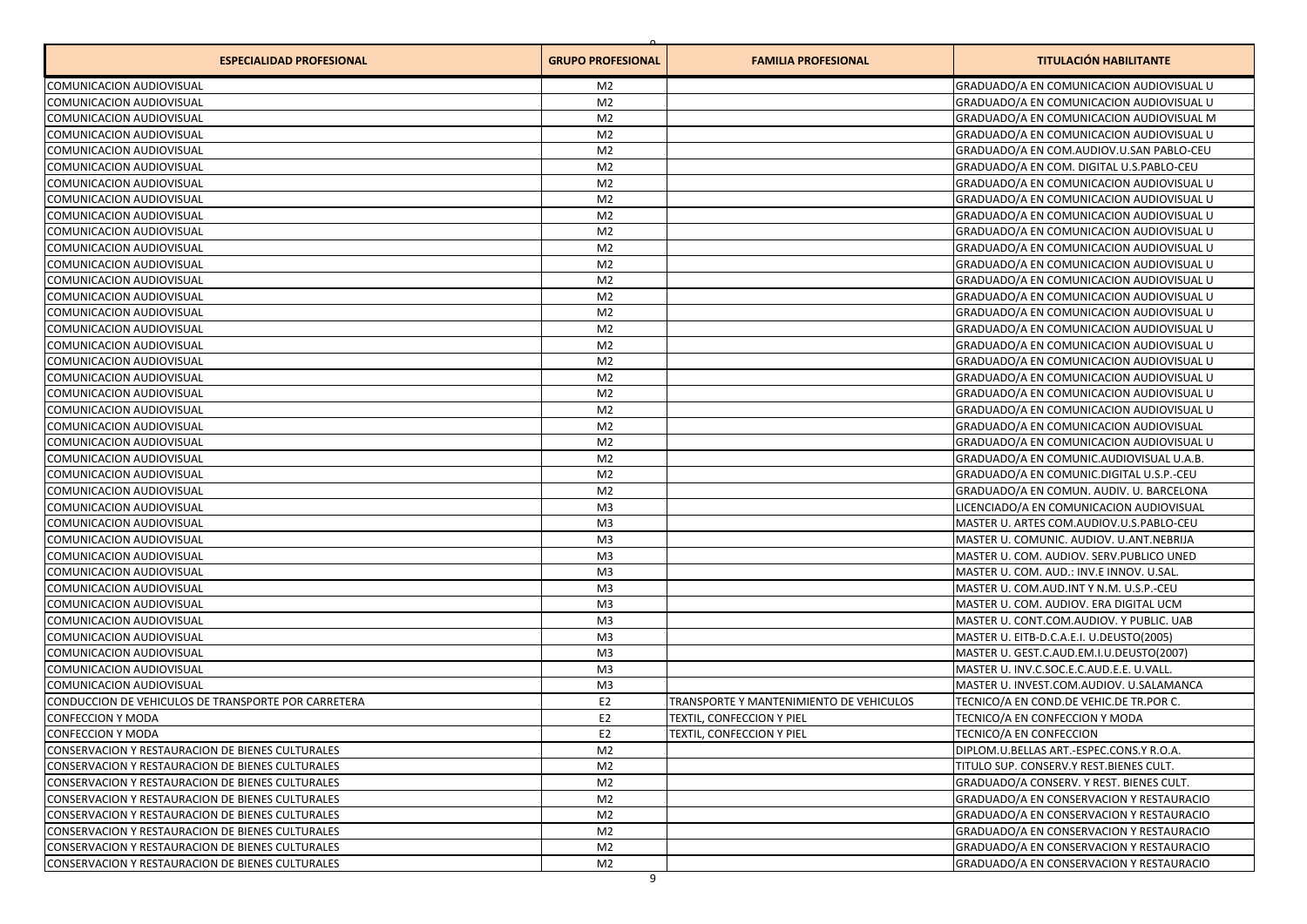| <b>ESPECIALIDAD PROFESIONAL</b>                                            | <b>GRUPO PROFESIONAL</b> | <b>FAMILIA PROFESIONAL</b>      | <b>TITULACIÓN HABILITANTE</b>            |
|----------------------------------------------------------------------------|--------------------------|---------------------------------|------------------------------------------|
| CONSERVACION Y RESTAURACION DE BIENES CULTURALES                           | M <sub>2</sub>           |                                 | GRADUADO/A EN C.-REST.B.CULT.U.BARCELONA |
| CONSERVACION Y RESTAURACION DE BIENES CULTURALES                           | M <sub>2</sub>           |                                 | GRADUADO/A EN C.-REST.B.CULT.U.LA LAGUNA |
| CONSTRUCCION                                                               | E <sub>2</sub>           | EDIFICACION Y OBRA CIVIL        | TECNICO/A EN CONSTRUCCION                |
| CONSTRUCCION                                                               | E <sub>2</sub>           | EDIFICACION Y OBRA CIVIL        | TECNICO/A EN OBRAS DE ALBAÑILERIA        |
| CONSTRUCCION                                                               | E <sub>2</sub>           | EDIFICACION Y OBRA CIVIL        | TECNICO/A EN OBRAS DE HORMIGON           |
| CONTROL DE PROYECTOS Y DE CONSTRUCCION Y CONSERVACION DE CARRETERAS (CPCC) | M1                       | EDIFICACION Y OBRA CIVIL        | TECNICO/A SUP. EN DES. PROY.UR.Y OP.TOP. |
| CONTROL DE PROYECTOS Y DE CONSTRUCCION Y CONSERVACION DE CARRETERAS (CPCC) | M1                       | EDIFICACION Y OBRA CIVIL        | TECNICO/A SUP.EN PROYECTOS DE OBRA CIVIL |
| CONTROL DE PROYECTOS Y DE CONSTRUCCION Y CONSERVACION DE CARRETERAS (CPCC) | M1                       | EDIFICACION Y OBRA CIVIL        | TECNICO/A SUP.EN REALIZ.Y PLANES DE OBR. |
| CONTROL DE PROYECTOS Y DE CONSTRUCCION Y CONSERVACION DE CARRETERAS (CPCC) | M1                       | <b>EDIFICACION Y OBRA CIVIL</b> | TECNICO/A SUP. EN ORG.Y CONT.OBR. CONST. |
| <b>CUIDADOS AUXILIARES DE ENFERMERIA</b>                                   | E <sub>2</sub>           | SANIDAD                         | TEC.EN CUIDADOS AUXILIARES DE ENFERMERIA |
| CUIDADOS AUXILIARES DE ENFERMERIA                                          | E <sub>2</sub>           | SANIDAD                         | TECNICO/A EN CUIDADOS AUX. DE ENFERMERIA |
| DESARROLLO DE PROYECTOS DE INSTALACIONES TERMICAS Y DE FLUIDOS             | M1                       | INSTALACION Y MANTENIMIENTO     | TECNICO/A SUP.EN DES.PROY. INS.TER.Y F.  |
| DESARROLLO DE PROYECTOS DE INSTALACIONES TERMICAS Y DE FLUIDOS             | M1                       | INSTALACION Y MANTENIMIENTO     | TECNICO/A SUP.EN DES.PR.INS.FL.TERM.Y M. |
| DIRECCION DE COCINA                                                        | M1                       | HOSTELERIA Y TURISMO            | TECNICO/A SUPER. EN DIRECCION DE COCINA  |
| DIRECCION DE COCINA                                                        | M1                       | HOSTELERIA Y TURISMO            | TECNICO/A SUPERIOR EN RESTAURACION       |
| DIRECCION DE SERVICIOS DE RESTAURACION                                     | M1                       | HOSTELERIA Y TURISMO            | TECNICO/A SUP. EN DIRECC.DE SER.DE REST. |
| DIRECCION DE SERVICIOS DE RESTAURACION                                     | M1                       | HOSTELERIA Y TURISMO            | TECNICO/A SUPERIOR EN RESTAURACION       |
| DISEÑO EN FABRICACION MECANICA                                             | M1                       | <b>FABRICACION MECANICA</b>     | TECNICO/A SUP.EN DES. DE PROY. MECANICOS |
| DISEÑO EN FABRICACION MECANICA                                             | M1                       | <b>FABRICACION MECANICA</b>     | TECNICO/A SUP.EN DISEÑO EN FABRIC. MEC.  |
| DISEÑO GRAFICO                                                             | M <sub>2</sub>           |                                 | GRADUADO/A EN DISEÑO MULTIMEDIA Y GRAFIC |
| DISEÑO Y AMUEBLAMIENTO                                                     | M1                       | MADERA, MUEBLE Y CORCHO         | TECNICO/A SUP.EN DES.DE PROD.EN CAR.Y M. |
| DISEÑO Y AMUEBLAMIENTO                                                     | M1                       | MADERA, MUEBLE Y CORCHO         | TECNICO/A SUP. EN DISEÑO Y AMUEBLAMIENTO |
| DISEÑO Y AMUEBLAMIENTO                                                     | M1                       | MADERA, MUEBLE Y CORCHO         | TECNICO/A SUP.EN PRODUC.DE MADERA Y M.   |
| DISEÑO Y EDICION DE PUBLICACIONES IMPRESAS Y MULTIMEDIA                    | M1                       | ARTES GRAFICAS                  | TECNICO/A SUP.EN DISEÑO Y PROD.EDITORIAL |
| DISEÑO Y EDICION DE PUBLICACIONES IMPRESAS Y MULTIMEDIA                    | M1                       | <b>ARTES GRAFICAS</b>           | TECNICO/A SUP.DISEÑO Y EDIC.PUB.IMP.MUL. |
| DISEÑO Y GESTION DE LA PRODUCCION GRAFICA                                  | M1                       | <b>ARTES GRAFICAS</b>           | TECNICO/A SUP.EN PR.EN IND.DE ART.GRAF.  |
| DISEÑO Y GESTION DE LA PRODUCCION GRAFICA                                  | M1                       | <b>ARTES GRAFICAS</b>           | TECNICO/A SUP.EN DISEÑO Y GEST.PR.GRAF.  |
| <b>DOCENCIA</b>                                                            | M <sub>2</sub>           |                                 | DIPLOMADO/A EN PROFESORADO DE E.G.B.     |
| <b>DOCENCIA</b>                                                            | M <sub>2</sub>           |                                 | MAESTRO/A                                |
| <b>DOCENCIA</b>                                                            | M <sub>2</sub>           |                                 | MAESTRO. ESPECIALIDAD: EDUC.INFANTIL     |
| <b>DOCENCIA</b>                                                            | M3                       |                                 | LICENCIADO/A EN BIOLOGIA                 |
| <b>DOCENCIA</b>                                                            | M <sub>3</sub>           |                                 | LICENCIADO/A EN CIENCIAS BIOLOGICAS      |
| <b>DOCENCIA</b>                                                            | M3                       |                                 | LICENCIADO/A EN CIENCIAS FISICAS         |
| <b>DOCENCIA</b>                                                            | M3                       |                                 | LICENCIADO/A EN FISICA                   |
| <b>DOCENCIA</b>                                                            | M <sub>3</sub>           |                                 | LICENCIADO/A EN CIENCIAS MATEMATICAS     |
| <b>DOCENCIA</b>                                                            | M <sub>3</sub>           |                                 | LICENCIADO/A EN CIENCIAS QUIMICAS        |
| <b>DOCENCIA</b>                                                            | M3                       |                                 | LICENCIADO/A EN CIENCIAS ECONOM. Y EMP.  |
| <b>DOCENCIA</b>                                                            | M3                       |                                 | LICENCIADO/A EN GEOGRAFIA E HISTORIA     |
| <b>DOCENCIA</b>                                                            | M <sub>3</sub>           |                                 | LICENCIADO/A EN HISTORIA                 |
| <b>DOCENCIA</b>                                                            | M <sub>3</sub>           |                                 | LICENCIADO/A EN INFORMATICA              |
| <b>DOCENCIA</b>                                                            | M <sub>3</sub>           |                                 | LICENCIADO/A EN FILOLOGIA                |
| <b>DOCENCIA</b>                                                            | M3                       |                                 | LICENCIADO/A EN FILOSOFIA Y CIENC.EDUC.  |
| <b>DOCENCIA</b>                                                            | M <sub>3</sub>           |                                 | LICENCIADO/A EN FILOSOFIA Y LETRAS       |
| <b>DOCENCIA</b>                                                            | M <sub>3</sub>           |                                 | LICENCIADO/A EN FILOSOFIA                |
| <b>DOCENCIA</b>                                                            | M <sub>3</sub>           |                                 | LICENCIADO/A EN PSICOLOGIA               |
| <b>DOCENCIA</b>                                                            | M <sub>3</sub>           |                                 | LICENCIADO/A EN FARMACIA                 |
| <b>DOCENCIA</b>                                                            | M <sub>3</sub>           |                                 | LICENCIADO/A EN BELLAS ARTES             |
| <b>DOCENCIA</b>                                                            | M <sub>3</sub>           |                                 | LICENCIADO/A CIENC. ACTIVIDAD FIS.Y DEP. |
| <b>DOCENCIA</b>                                                            | M <sub>3</sub>           |                                 | LICENCIADO/A EN ADMON. Y DIRECCION EMP.  |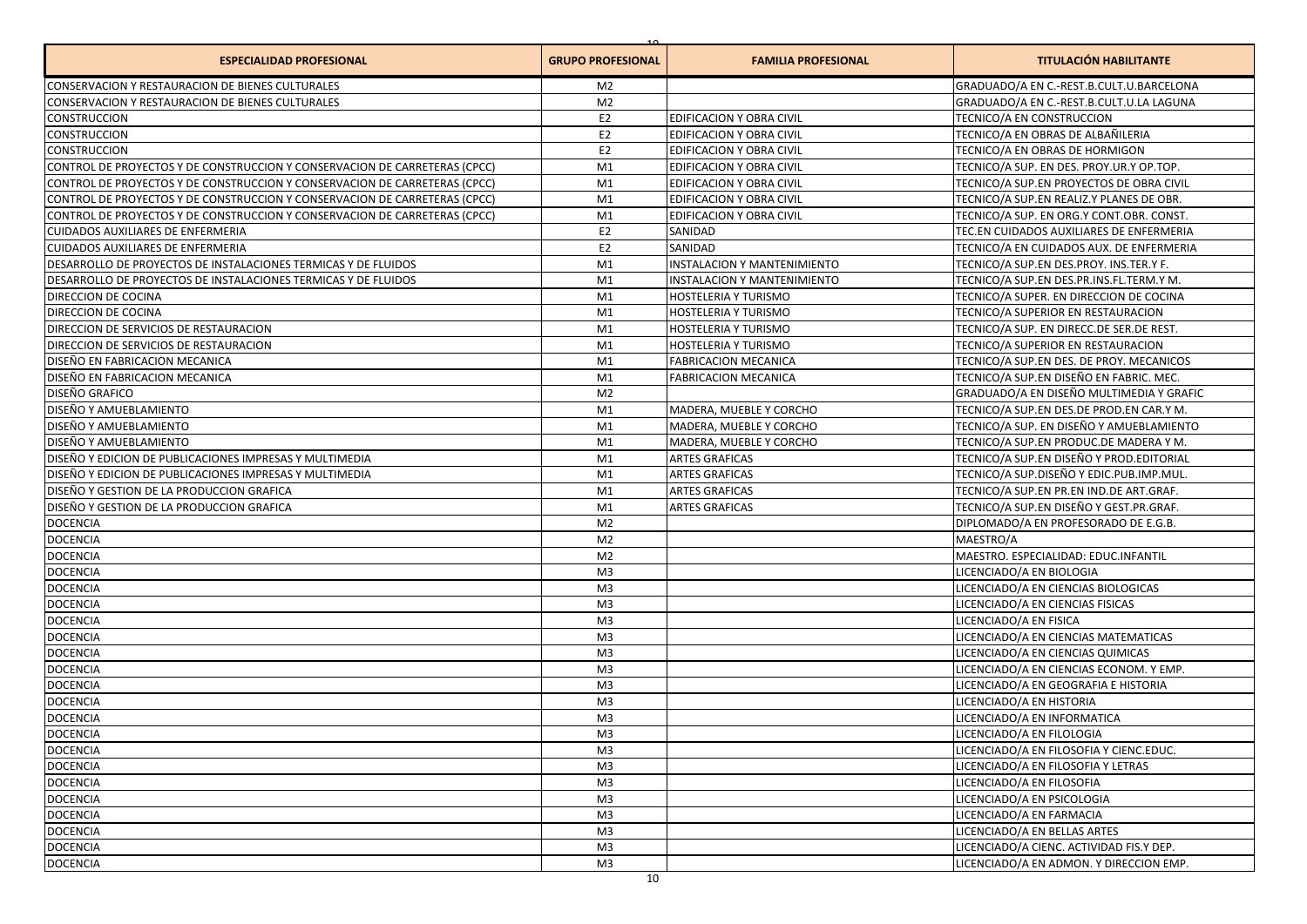| <b>ESPECIALIDAD PROFESIONAL</b>             | <b>GRUPO PROFESIONAL</b> | <b>FAMILIA PROFESIONAL</b> | <b>TITULACIÓN HABILITANTE</b>            |
|---------------------------------------------|--------------------------|----------------------------|------------------------------------------|
| <b>DOCENCIA</b>                             | M3                       |                            | LICENCIADO/A EN PEDAGOGIA                |
| <b>DOCENCIA</b>                             | M <sub>3</sub>           |                            | LICENCIADO/A EN PSICOPEDAGOGIA           |
| <b>DOCENCIA</b>                             | M <sub>3</sub>           |                            | LICENCIADO/A EN MATEMATICAS              |
| <b>DOCENCIA</b>                             | M <sub>3</sub>           |                            | LICENCIADO/A EN QUIMICA                  |
| <b>DOCENCIA</b>                             | M <sub>3</sub>           |                            | LICENCIADO/A EN FILOLOGIA ALEMANA        |
| <b>DOCENCIA</b>                             | M <sub>3</sub>           |                            | LICENCIADO/A EN FILOLOGIA ARABE          |
| <b>DOCENCIA</b>                             | M <sub>3</sub>           |                            | LICENCIADO/A EN FILOLOGIA FRANCESA       |
| <b>DOCENCIA</b>                             | M <sub>3</sub>           |                            | LICENCIADO/A EN FILOLOGIA GALLEGA        |
| <b>DOCENCIA</b>                             | M <sub>3</sub>           |                            | LICENCIADO/A EN FILOLOGIA HISPANICA      |
| <b>DOCENCIA</b>                             | M <sub>3</sub>           |                            | LICENCIADO/A EN FILOLOGIA INGLESA        |
| <b>DOCENCIA</b>                             | M <sub>3</sub>           |                            | LICENCIADO/A EN FILOLOGIA PORTUGUESA     |
| <b>DOCENCIA</b>                             | M <sub>3</sub>           |                            | LICENCIADO/A HIST. Y CIENC. DE LA MUSICA |
| <b>DOCENCIA</b>                             | M <sub>3</sub>           |                            | TITULO SUPERIOR DE MUSICA P.A.           |
| DOCUMENTACION Y ADMINISTRACION SANITARIAS   | M1                       | SANIDAD                    | TECNICO/A SUP.EN DOCUMENTACION SANITARIA |
| DOCUMENTACION Y ADMINISTRACION SANITARIAS   | M1                       | SANIDAD                    | TECNICO/A SUP.EN DOCUMENT.Y ADMON.SANIT. |
| EDUCACION SOCIAL Y CIENCIAS DE LA EDUCACION | M <sub>2</sub>           |                            | DIPLOMADO/A EN EDUCACION SOCIAL          |
| EDUCACION SOCIAL Y CIENCIAS DE LA EDUCACION | M <sub>2</sub>           |                            | GRADUADO/A EN EDUC.SECUNDAR.OBLIGATORIA  |
| EDUCACION SOCIAL Y CIENCIAS DE LA EDUCACION | M <sub>2</sub>           |                            | GRADUADO/A EN PSICOLOGIA U. CORDOBA      |
| EDUCACION SOCIAL Y CIENCIAS DE LA EDUCACION | M <sub>2</sub>           |                            | GRADUADO/A EN PSICOLOGIA U.AB.OLIBA CEU  |
| EDUCACION SOCIAL Y CIENCIAS DE LA EDUCACION | M <sub>2</sub>           |                            | GRADUADO/A EN PSICOLOGIA U. DE GIRONA    |
| EDUCACION SOCIAL Y CIENCIAS DE LA EDUCACION | M <sub>2</sub>           |                            | GRADUADO/A EN PSICOLOGIA U.EUR.MADRID    |
| EDUCACION SOCIAL Y CIENCIAS DE LA EDUCACION | M <sub>2</sub>           |                            | GRADUADO/A EN EDUCACION SOCIAL U. GIRONA |
| EDUCACION SOCIAL Y CIENCIAS DE LA EDUCACION | M <sub>2</sub>           |                            | GRADUADO/A EN PEDAGOGIA U. DE GIRONA     |
| EDUCACION SOCIAL Y CIENCIAS DE LA EDUCACION | M <sub>2</sub>           |                            | GRADUADO/A EN EDUCAC. INFANTIL U.GRANADA |
| EDUCACION SOCIAL Y CIENCIAS DE LA EDUCACION | M <sub>2</sub>           |                            | GRADUADO/A EN EDUCAC. PRIMARIA U.GRANADA |
| EDUCACION SOCIAL Y CIENCIAS DE LA EDUCACION | M <sub>2</sub>           |                            | GRADUADO/A EN PSICOLOGIA U. NAVARRA      |
| EDUCACION SOCIAL Y CIENCIAS DE LA EDUCACION | M <sub>2</sub>           |                            | GRADUADO/A EN EDUCACION INFANTIL U.CADIZ |
| EDUCACION SOCIAL Y CIENCIAS DE LA EDUCACION | M <sub>2</sub>           |                            | GRADUADO/A EN EDUCACION PRIMARIA U.CADIZ |
| EDUCACION SOCIAL Y CIENCIAS DE LA EDUCACION | M <sub>2</sub>           |                            | GRADUADO/A EN PEDAG.U.CAT.VALENCIA S.V.M |
| EDUCACION SOCIAL Y CIENCIAS DE LA EDUCACION | M <sub>2</sub>           |                            | GRADUADO/A EN PSICOLOG.U.LOYOLA ANDALUC. |
| EDUCACION SOCIAL Y CIENCIAS DE LA EDUCACION | M <sub>2</sub>           |                            | GRADUADO/A EN EDUCACION SOCIAL U.CORDOBA |
| EDUCACION SOCIAL Y CIENCIAS DE LA EDUCACION | M <sub>2</sub>           |                            | GRADUADO/A EN EDUCACION SOCIAL U. JAEN   |
| EDUCACION SOCIAL Y CIENCIAS DE LA EDUCACION | M <sub>2</sub>           |                            | GRADUADO/A EN ED. INF.U.LOYOLA ANDALUCIA |
| EDUCACION SOCIAL Y CIENCIAS DE LA EDUCACION | M <sub>2</sub>           |                            | GRADUADO/A EN ED.PRIM.U.LOYOLA ANDALUCIA |
| EDUCACION SOCIAL Y CIENCIAS DE LA EDUCACION | M <sub>2</sub>           |                            | GRADUADO/A EN PSICOLOGIA U. DE ALCALA    |
| EDUCACION SOCIAL Y CIENCIAS DE LA EDUCACION | M <sub>2</sub>           |                            | GRADUADO/A EN EDUC.INFANTIL U.E.VALENCIA |
| EDUCACION SOCIAL Y CIENCIAS DE LA EDUCACION | M <sub>2</sub>           |                            | GRADUADO/A EN EDUC.PRIMARIA U.E.VALENCIA |
| EDUCACION SOCIAL Y CIENCIAS DE LA EDUCACION | M <sub>2</sub>           |                            | GRADUADO/A EN PSICOLOGIA U.EUR.ATLANTICO |
| EDUCACION SOCIAL Y CIENCIAS DE LA EDUCACION | M <sub>2</sub>           |                            | GRADUADO/A EN PSICOLOGIA U.EXTREMADURA   |
| EDUCACION SOCIAL Y CIENCIAS DE LA EDUCACION | M <sub>2</sub>           |                            | GRADUADO/A EN EDUC.INF.-INF.EDUC.U.S.J.  |
| EDUCACION SOCIAL Y CIENCIAS DE LA EDUCACION | M2                       |                            | GRADUADO/A EN EDUC.PRIM.-PRIM.ED.U.S.J.  |
| EDUCACION SOCIAL Y CIENCIAS DE LA EDUCACION | M <sub>2</sub>           |                            | GRADUADO/A EN PS. U.F.P.-CANARIAS(UFP-C) |
| EDUCACION SOCIAL Y CIENCIAS DE LA EDUCACION | M <sub>2</sub>           |                            | GRADUADO/A EN PEDAGOGIA U.INTER.LA RIOJA |
| EDUCACION SOCIAL Y CIENCIAS DE LA EDUCACION | M <sub>2</sub>           |                            | GRADUADO/A EN PSICOLOGIA U.EUR.VALENCIA  |
| EDUCACION SOCIAL Y CIENCIAS DE LA EDUCACION | M <sub>2</sub>           |                            | GRADUADO/A EN PSICOLOGIA U.C.STA.T.J.A.  |
| EDUCACION SOCIAL Y CIENCIAS DE LA EDUCACION | M <sub>2</sub>           |                            | GRADUADO/A EN PSICOLOGIA U.EUR.M.DE C.   |
| EDUCACION SOCIAL Y CIENCIAS DE LA EDUCACION | M <sub>2</sub>           |                            | GRADUADO/A EN ED. PRIMARIA U.E.ATLANTICO |
| EDUCACION SOCIAL Y CIENCIAS DE LA EDUCACION | M <sub>2</sub>           |                            | GRADUADO/A EN PSICOLOGIA U.A. DE NEBRIJA |
| EDUCACION SOCIAL Y CIENCIAS DE LA EDUCACION | M <sub>2</sub>           |                            | GRADUADO/A EN PSICOLOGIA U. A DISTANCIA  |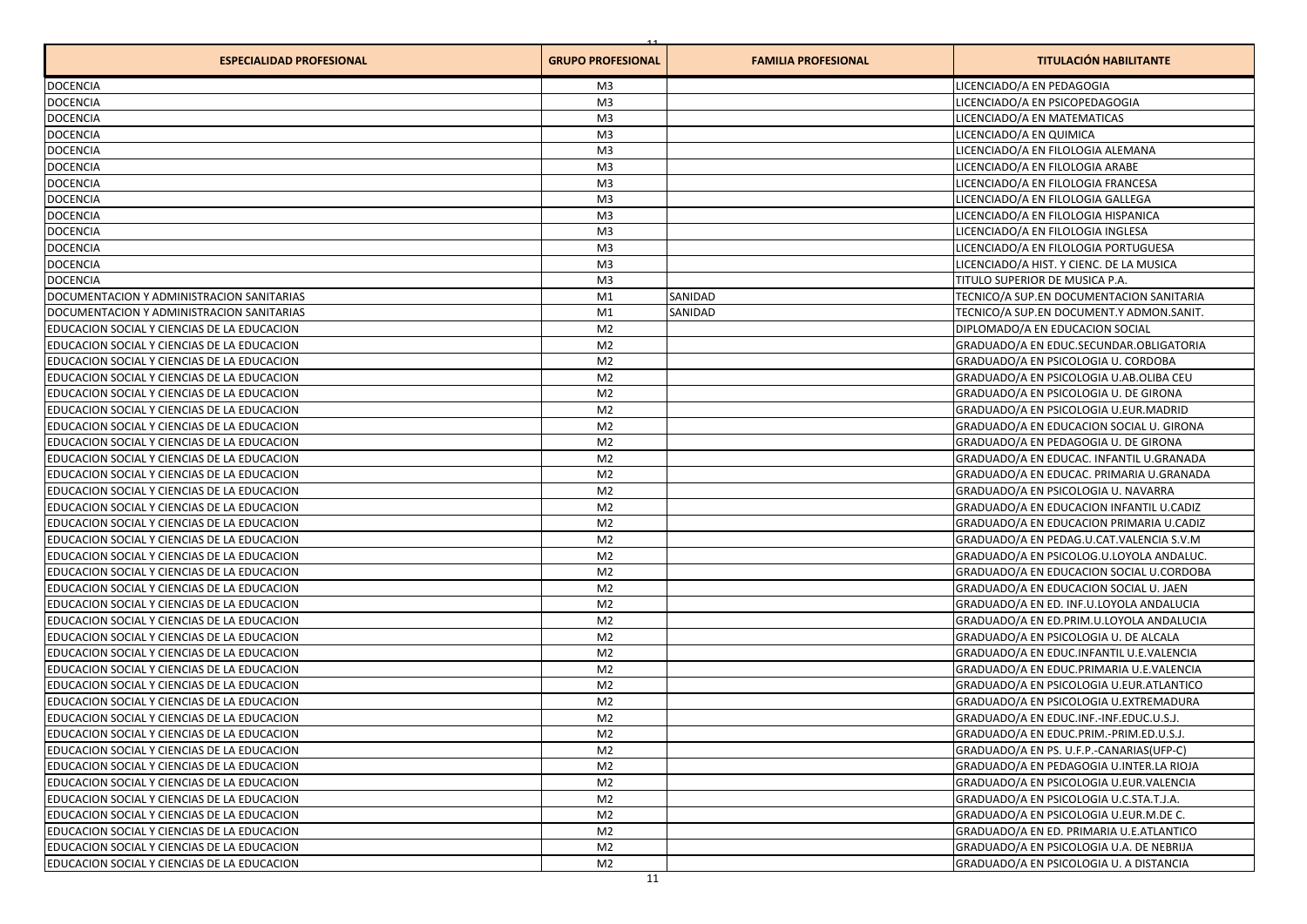| <b>ESPECIALIDAD PROFESIONAL</b>             | <b>GRUPO PROFESIONAL</b> | <b>FAMILIA PROFESIONAL</b> | <b>TITULACIÓN HABILITANTE</b>            |
|---------------------------------------------|--------------------------|----------------------------|------------------------------------------|
| EDUCACION SOCIAL Y CIENCIAS DE LA EDUCACION | M <sub>2</sub>           |                            | GRADUADO/A EN PSICOLOGIA U. CATOLICA SAN |
| EDUCACION SOCIAL Y CIENCIAS DE LA EDUCACION | M <sub>2</sub>           |                            | GRADUADO/A EN PSICOLOGIA U. CATOLICA DE  |
| EDUCACION SOCIAL Y CIENCIAS DE LA EDUCACION | M <sub>2</sub>           |                            | GRADUADO/A EN EDUCACION INFANTIL U. PONT |
| EDUCACION SOCIAL Y CIENCIAS DE LA EDUCACION | M <sub>2</sub>           |                            | GRADUADO/A EN PSICOLOGIA U. OBERTA DE CA |
| EDUCACION SOCIAL Y CIENCIAS DE LA EDUCACION | M <sub>2</sub>           |                            | GRADUADO/A EN EDUCACION PRIMARIA U. PONT |
| EDUCACION SOCIAL Y CIENCIAS DE LA EDUCACION | M <sub>2</sub>           |                            | GRADUADO/A EN PSICOLOGIA U. DE ZARAGOZA  |
| EDUCACION SOCIAL Y CIENCIAS DE LA EDUCACION | M <sub>2</sub>           |                            | GRADUADO/A EN PSICOLOGIA U. AUTONOMA DE  |
| EDUCACION SOCIAL Y CIENCIAS DE LA EDUCACION | M <sub>2</sub>           |                            | GRADUADO/A EN PSICOLOGIA U. DE BARCELONA |
| EDUCACION SOCIAL Y CIENCIAS DE LA EDUCACION | M <sub>2</sub>           |                            | GRADUADO/A EN EDUCACION SOCIAL U. DE BAR |
| EDUCACION SOCIAL Y CIENCIAS DE LA EDUCACION | M <sub>2</sub>           |                            | GRADUADO/A EN PEDAGOGIA U. DE BARCELONA  |
| EDUCACION SOCIAL Y CIENCIAS DE LA EDUCACION | M <sub>2</sub>           |                            | GRADUADO/A EN EDUCACION SOCIAL U. DE CAS |
| EDUCACION SOCIAL Y CIENCIAS DE LA EDUCACION | M <sub>2</sub>           |                            | GRADUADO/A EN PSICOLOGIA U. DE LAS ILLES |
| EDUCACION SOCIAL Y CIENCIAS DE LA EDUCACION | M <sub>2</sub>           |                            | GRADUADO/A EN EDUCACION SOCIAL U. DE LAS |
| EDUCACION SOCIAL Y CIENCIAS DE LA EDUCACION | M <sub>2</sub>           |                            | GRADUADO/A EN PEDAGOGIA U. DE LAS ILLES  |
| EDUCACION SOCIAL Y CIENCIAS DE LA EDUCACION | M <sub>2</sub>           |                            | GRADUADO/A EN PSICOLOGIA U. DE LA LAGUNA |
| EDUCACION SOCIAL Y CIENCIAS DE LA EDUCACION | M <sub>2</sub>           |                            | GRADUADO/A EN EDUCACION PRIMARIA U. DE L |
| EDUCACION SOCIAL Y CIENCIAS DE LA EDUCACION | M <sub>2</sub>           |                            | GRADUADO/A EN EDUCACION SOCIAL U. DE LLE |
| EDUCACION SOCIAL Y CIENCIAS DE LA EDUCACION | M <sub>2</sub>           |                            | GRADUADO/A EN EDUCACION INFANTIL U. DE M |
| EDUCACION SOCIAL Y CIENCIAS DE LA EDUCACION | M <sub>2</sub>           |                            | GRADUADO/A EN EDUCACION PRIMARIA U. DE   |
| EDUCACION SOCIAL Y CIENCIAS DE LA EDUCACION | M <sub>2</sub>           |                            | GRADUADO/A EN EDUCACION SOCIAL U. DE MUR |
| EDUCACION SOCIAL Y CIENCIAS DE LA EDUCACION | M <sub>2</sub>           |                            | GRADUADO/A EN PEDAGOGIA U. DE MURCIA     |
| EDUCACION SOCIAL Y CIENCIAS DE LA EDUCACION | M <sub>2</sub>           |                            | GRADUADO/A EN PSICOLOGIA U. NACIONAL DE  |
| EDUCACION SOCIAL Y CIENCIAS DE LA EDUCACION | M <sub>2</sub>           |                            | GRADUADO/A EN EDUCACION SOCIAL U. NACION |
| EDUCACION SOCIAL Y CIENCIAS DE LA EDUCACION | M <sub>2</sub>           |                            | GRADUADO/A EN PEDAGOGIA U. NACIONAL DE E |
| EDUCACION SOCIAL Y CIENCIAS DE LA EDUCACION | M <sub>2</sub>           |                            | GRADUADO/A EN PSICOLOGIA U. RAMON LLULL  |
| EDUCACION SOCIAL Y CIENCIAS DE LA EDUCACION | M <sub>2</sub>           |                            | GRADUADO/A EN EDUCACION INFANTIL U. RAMO |
| EDUCACION SOCIAL Y CIENCIAS DE LA EDUCACION | M <sub>2</sub>           |                            | GRADUADO/A EN EDUCACION PRIMARIA U. RAMO |
| EDUCACION SOCIAL Y CIENCIAS DE LA EDUCACION | M <sub>2</sub>           |                            | GRADUADO/A EN EDUCACION SOCIAL U. RAMON  |
| EDUCACION SOCIAL Y CIENCIAS DE LA EDUCACION | M <sub>2</sub>           |                            | GRADUADO/A EN EDUCACION INFANTIL U. REY  |
| EDUCACION SOCIAL Y CIENCIAS DE LA EDUCACION | M <sub>2</sub>           |                            | GRADUADO/A EN EDUCACION PRIMARIA U. REY  |
| EDUCACION SOCIAL Y CIENCIAS DE LA EDUCACION | M <sub>2</sub>           |                            | GRADUADO/A EN PSICOLOGIA U. ROVIRA I VIR |
| EDUCACION SOCIAL Y CIENCIAS DE LA EDUCACION | M <sub>2</sub>           |                            | GRADUADO/A EN EDUCACION SOCIAL U. ROVIRA |
| EDUCACION SOCIAL Y CIENCIAS DE LA EDUCACION | M <sub>2</sub>           |                            | GRADUADO/A EN PEDAGOGIA U. ROVIRA I VIRG |
| EDUCACION SOCIAL Y CIENCIAS DE LA EDUCACION | M <sub>2</sub>           |                            | GRADUADO/A EN EDUCACION INFANTIL U. ROVI |
| EDUCACION SOCIAL Y CIENCIAS DE LA EDUCACION | M <sub>2</sub>           |                            | GRADUADO/A EN EDUCACION PRIMARIA U. ROVI |
| EDUCACION SOCIAL Y CIENCIAS DE LA EDUCACION | M <sub>2</sub>           |                            | GRADUADO/A EN PSICOLOGIA U. DE SANTIAGO  |
| EDUCACION SOCIAL Y CIENCIAS DE LA EDUCACION | M <sub>2</sub>           |                            | GRADUADO/A EN EDUCACION SOCIAL U. DE VAL |
| EDUCACION SOCIAL Y CIENCIAS DE LA EDUCACION | M <sub>2</sub>           |                            | GRADUADO/A EN EDUCACION INFANTIL U. DE V |
| EDUCACION SOCIAL Y CIENCIAS DE LA EDUCACION | M <sub>2</sub>           |                            | GRADUADO/A EN EDUCACION PRIMARIA U. DE V |
| EDUCACION SOCIAL Y CIENCIAS DE LA EDUCACION | M <sub>2</sub>           |                            | GRADUADO/A EN EDUCACION INFANTIL U. DE L |
| EDUCACION SOCIAL Y CIENCIAS DE LA EDUCACION | M2                       |                            | GRADUADO/A EN PSICOLOGIA U. ABAT OLIBA C |
| EDUCACION SOCIAL Y CIENCIAS DE LA EDUCACION | M <sub>2</sub>           |                            | GRADUADO/A EN EDUCACION INFANTIL U. CATO |
| EDUCACION SOCIAL Y CIENCIAS DE LA EDUCACION | M <sub>2</sub>           |                            | GRADUADO/A EN EDUCACION PRIMARIA U. CATO |
| EDUCACION SOCIAL Y CIENCIAS DE LA EDUCACION | M <sub>2</sub>           |                            | GRADUADO/A EN EDUCACION INFANTIL U. DE D |
| EDUCACION SOCIAL Y CIENCIAS DE LA EDUCACION | M <sub>2</sub>           |                            | GRADUADO/A EN EDUCACION PRIMARIA U. DE D |
| EDUCACION SOCIAL Y CIENCIAS DE LA EDUCACION | M <sub>2</sub>           |                            | GRADUADO/A EN EDUCACION SOCIAL U. DE DEU |
| EDUCACION SOCIAL Y CIENCIAS DE LA EDUCACION | M <sub>2</sub>           |                            | GRADUADO/A EN PSICOLOGIA U. DE DEUSTO    |
| EDUCACION SOCIAL Y CIENCIAS DE LA EDUCACION | M <sub>2</sub>           |                            | GRADUADO/A EN PSICOLOGIA IE UNIVERSIDAD  |
| EDUCACION SOCIAL Y CIENCIAS DE LA EDUCACION | M <sub>2</sub>           |                            | GRADUADO/A EN EDUCACION INFANTIL U. INTE |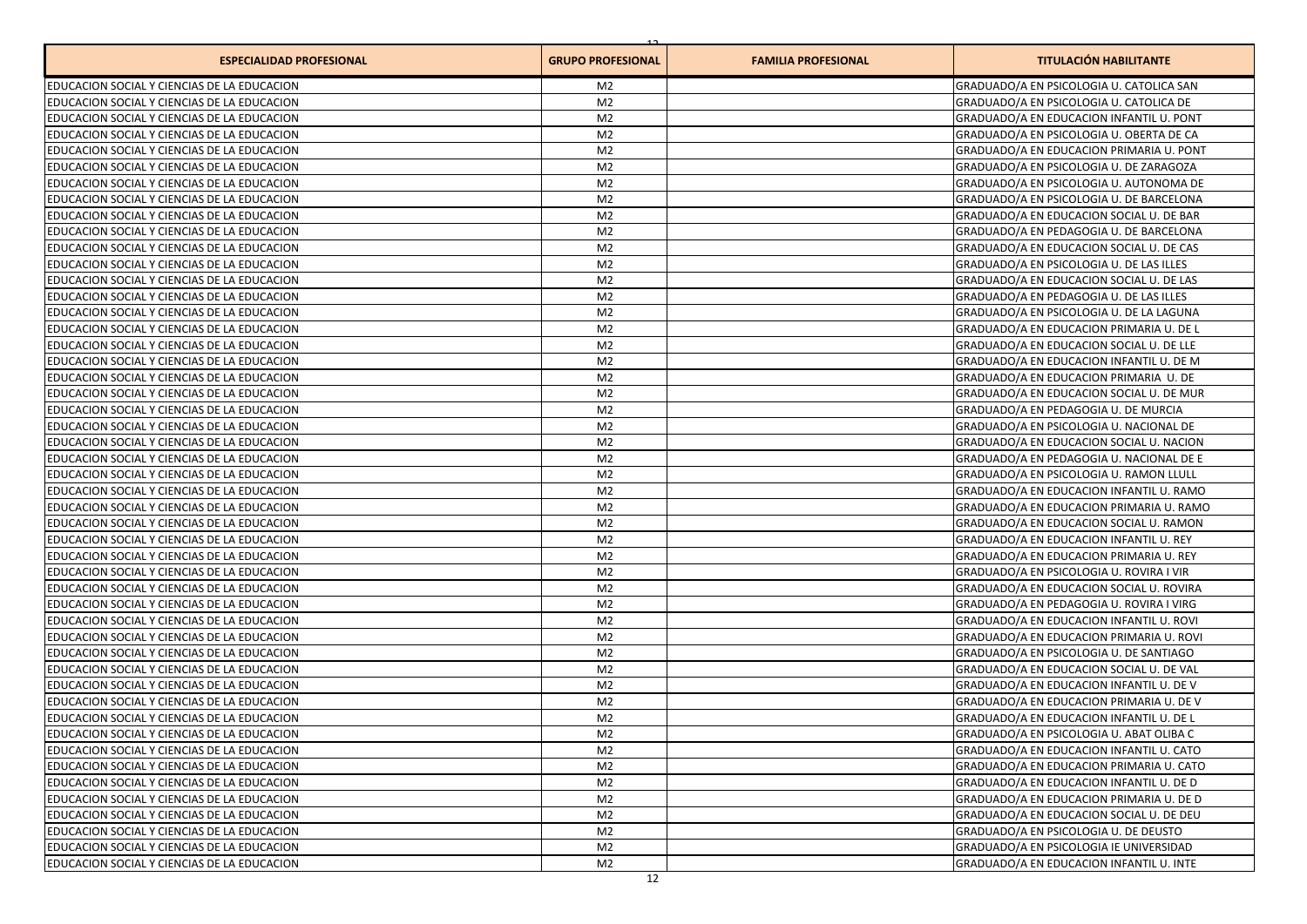| <b>ESPECIALIDAD PROFESIONAL</b>             | <b>GRUPO PROFESIONAL</b> | <b>FAMILIA PROFESIONAL</b> | <b>TITULACIÓN HABILITANTE</b>            |
|---------------------------------------------|--------------------------|----------------------------|------------------------------------------|
| EDUCACION SOCIAL Y CIENCIAS DE LA EDUCACION | M <sub>2</sub>           |                            | GRADUADO/A EN EDUCACION PRIMARIA U. INTE |
| EDUCACION SOCIAL Y CIENCIAS DE LA EDUCACION | M <sub>2</sub>           |                            | GRADUADO/A EN EDUCACION INFANTIL MONDRAG |
| EDUCACION SOCIAL Y CIENCIAS DE LA EDUCACION | M <sub>2</sub>           |                            | GRADUADO/A EN EDUCACION PRIMARIA MONDRAG |
| EDUCACION SOCIAL Y CIENCIAS DE LA EDUCACION | M <sub>2</sub>           |                            | GRADUADO/A EN PEDAGOGIA U. DE NAVARRA    |
| EDUCACION SOCIAL Y CIENCIAS DE LA EDUCACION | M <sub>2</sub>           |                            | GRADUADO/A EN EDUCACION SOCIAL U. OBERTA |
| EDUCACION SOCIAL Y CIENCIAS DE LA EDUCACION | M <sub>2</sub>           |                            | GRADUADO/A EN EDUC. PRIMARIA U. EUR.ATL. |
| EDUCACION SOCIAL Y CIENCIAS DE LA EDUCACION | M <sub>2</sub>           |                            | GRADUADO/A EN PSICOLOGIA U. DE ZARAGOZA  |
| EDUCACION SOCIAL Y CIENCIAS DE LA EDUCACION | M <sub>2</sub>           |                            | GRADUADO/A EN PSICOLOGIA U. PUB. NAVARRA |
| EDUCACION SOCIAL Y CIENCIAS DE LA EDUCACION | M <sub>2</sub>           |                            | GRADUADO/A EN EDUCAC, PRIMARIA U. LLEIDA |
| EDUCACION SOCIAL Y CIENCIAS DE LA EDUCACION | M <sub>2</sub>           |                            | GRADUADO/A EN EDUCAC.SOCIAL U.I.LA RIOJA |
| EDUCACION SOCIAL Y CIENCIAS DE LA EDUCACION | M <sub>2</sub>           |                            | GRADUADO/A EN PSICOLOGIA U. PONTIFICIA C |
| EDUCACION SOCIAL Y CIENCIAS DE LA EDUCACION | M <sub>2</sub>           |                            | GRADUADO/A EN EDUCACION SOCIAL U. DE VIC |
| EDUCACION SOCIAL Y CIENCIAS DE LA EDUCACION | M <sub>2</sub>           |                            | GRADUADO/A EN PEDAGOGIA U. COMPLUTENSE D |
| EDUCACION SOCIAL Y CIENCIAS DE LA EDUCACION | M <sub>2</sub>           |                            | GRADUADO/A EN PSICOLOGIA U. COMPLUTENSE  |
| EDUCACION SOCIAL Y CIENCIAS DE LA EDUCACION | M <sub>2</sub>           |                            | GRADUADO/A EN PSICOLOGIA U. DE MURCIA    |
| EDUCACION SOCIAL Y CIENCIAS DE LA EDUCACION | M <sub>2</sub>           |                            | GRADUADO/A EN EDUCACION SOCIAL U. AUTON  |
| EDUCACION SOCIAL Y CIENCIAS DE LA EDUCACION | M <sub>2</sub>           |                            | GRADUADO/A EN EDUCACION SOCIAL U. CATOLI |
| EDUCACION SOCIAL Y CIENCIAS DE LA EDUCACION | M <sub>2</sub>           |                            | GRADUADO/A EN EDUCACION SOCIAL U. DE EXT |
| EDUCACION SOCIAL Y CIENCIAS DE LA EDUCACION | M <sub>2</sub>           |                            | GRADUADO/A EN EDUCACION INFANTIL U. DE L |
| EDUCACION SOCIAL Y CIENCIAS DE LA EDUCACION | M <sub>2</sub>           |                            | GRADUADO/A EN EDUCACION PRIMARIA U. DE L |
| EDUCACION SOCIAL Y CIENCIAS DE LA EDUCACION | M <sub>2</sub>           |                            | GRADUADO/A EN EDUCACION SOCIAL U. DE LEO |
| EDUCACION SOCIAL Y CIENCIAS DE LA EDUCACION | M <sub>2</sub>           |                            | GRADUADO/A EN EDUCACION SOCIAL U. DE VAL |
| EDUCACION SOCIAL Y CIENCIAS DE LA EDUCACION | M <sub>2</sub>           |                            | GRADUADO/A EN PEDAGOGIA U. DE VALENCIA   |
| EDUCACION SOCIAL Y CIENCIAS DE LA EDUCACION | M <sub>2</sub>           |                            | GRADUADO/A EN PSICOLOGIA U. CAMILO JOSE  |
| EDUCACION SOCIAL Y CIENCIAS DE LA EDUCACION | M <sub>2</sub>           |                            | GRADUADO/A EN EDUCACION SOCIAL U. COMPLU |
| EDUCACION SOCIAL Y CIENCIAS DE LA EDUCACION | M <sub>2</sub>           |                            | GRADUADO/A EN EDUCACION PRIMARIA U. DE E |
| EDUCACION SOCIAL Y CIENCIAS DE LA EDUCACION | M <sub>2</sub>           |                            | GRADUADO/A EN EDUCACION INFANTIL U. DE L |
| EDUCACION SOCIAL Y CIENCIAS DE LA EDUCACION | M <sub>2</sub>           |                            | GRADUADO/A EN PSICOLOGIA U. REY JUAN CAR |
| EDUCACION SOCIAL Y CIENCIAS DE LA EDUCACION | M <sub>2</sub>           |                            | GRADUADO/A EN PSICOLOGIA U. DE VALENCIA  |
| EDUCACION SOCIAL Y CIENCIAS DE LA EDUCACION | M <sub>2</sub>           |                            | GRADUADO/A EN EDUCACION INFANTIL U. DE E |
| EDUCACION SOCIAL Y CIENCIAS DE LA EDUCACION | M <sub>2</sub>           |                            | GRADUADO/A EN EDUCACION PRIMARIA U. DE L |
| EDUCACION SOCIAL Y CIENCIAS DE LA EDUCACION | M <sub>2</sub>           |                            | GRADUADO/A EN EDUCACION INFANTIL U. DE A |
| EDUCACION SOCIAL Y CIENCIAS DE LA EDUCACION | M <sub>2</sub>           |                            | GRADUADO/A EN EDUCACION PRIMARIA U. DE A |
| EDUCACION SOCIAL Y CIENCIAS DE LA EDUCACION | M <sub>2</sub>           |                            | GRADUADO/A EN PSICOLOGIA U. DE SEVILLA   |
| EDUCACION SOCIAL Y CIENCIAS DE LA EDUCACION | M <sub>2</sub>           |                            | GRADUADO/A EN EDUCACION SOCIAL U. DE SAN |
| EDUCACION SOCIAL Y CIENCIAS DE LA EDUCACION | M <sub>2</sub>           |                            | GRADUADO/A EN PEDAGOGIA U. DE SANTIAGO D |
| EDUCACION SOCIAL Y CIENCIAS DE LA EDUCACION | M <sub>2</sub>           |                            | GRADUADO/A EN EDUCACION INFANTIL U. DE V |
| EDUCACION SOCIAL Y CIENCIAS DE LA EDUCACION | M <sub>2</sub>           |                            | GRADUADO/A EN EDUCACION PRIMARIA U. DE V |
| EDUCACION SOCIAL Y CIENCIAS DE LA EDUCACION | M <sub>2</sub>           |                            | GRADUADO/A EN EDUCACION PRIMARIA U. CAT  |
| EDUCACION SOCIAL Y CIENCIAS DE LA EDUCACION | M <sub>2</sub>           |                            | GRADUADO/A EN PEDAGOGIA U. DE SEVILLA    |
| EDUCACION SOCIAL Y CIENCIAS DE LA EDUCACION | M2                       |                            | GRADUADO/A EN EDUCACION SOCIAL U. DE VIG |
| EDUCACION SOCIAL Y CIENCIAS DE LA EDUCACION | M <sub>2</sub>           |                            | GRADUADO/A EN EDUCACION SOCIAL U. DE A C |
| EDUCACION SOCIAL Y CIENCIAS DE LA EDUCACION | M <sub>2</sub>           |                            | GRADUADO/A EN PEDAGOGIA U. DE BURGOS     |
| EDUCACION SOCIAL Y CIENCIAS DE LA EDUCACION | M <sub>2</sub>           |                            | GRADUADO/A EN EDUCACION INFANTIL U. DE L |
| EDUCACION SOCIAL Y CIENCIAS DE LA EDUCACION | M <sub>2</sub>           |                            | GRADUADO/A EN EDUCACION PRIMARIA U. DE L |
| EDUCACION SOCIAL Y CIENCIAS DE LA EDUCACION | M <sub>2</sub>           |                            | GRADUADO/A EN PSICOLOGIA U. PONTIFICIA   |
| EDUCACION SOCIAL Y CIENCIAS DE LA EDUCACION | M <sub>2</sub>           |                            | GRADUADO/A EN EDUCACION INFANTIL U. FRAN |
| EDUCACION SOCIAL Y CIENCIAS DE LA EDUCACION | M <sub>2</sub>           |                            | GRADUADO/A EN EDUCACION PRIMARIA U. FRAN |
| EDUCACION SOCIAL Y CIENCIAS DE LA EDUCACION | M <sub>2</sub>           |                            | GRADUADO/A EN EDUCACION SOCIAL U. PONTIF |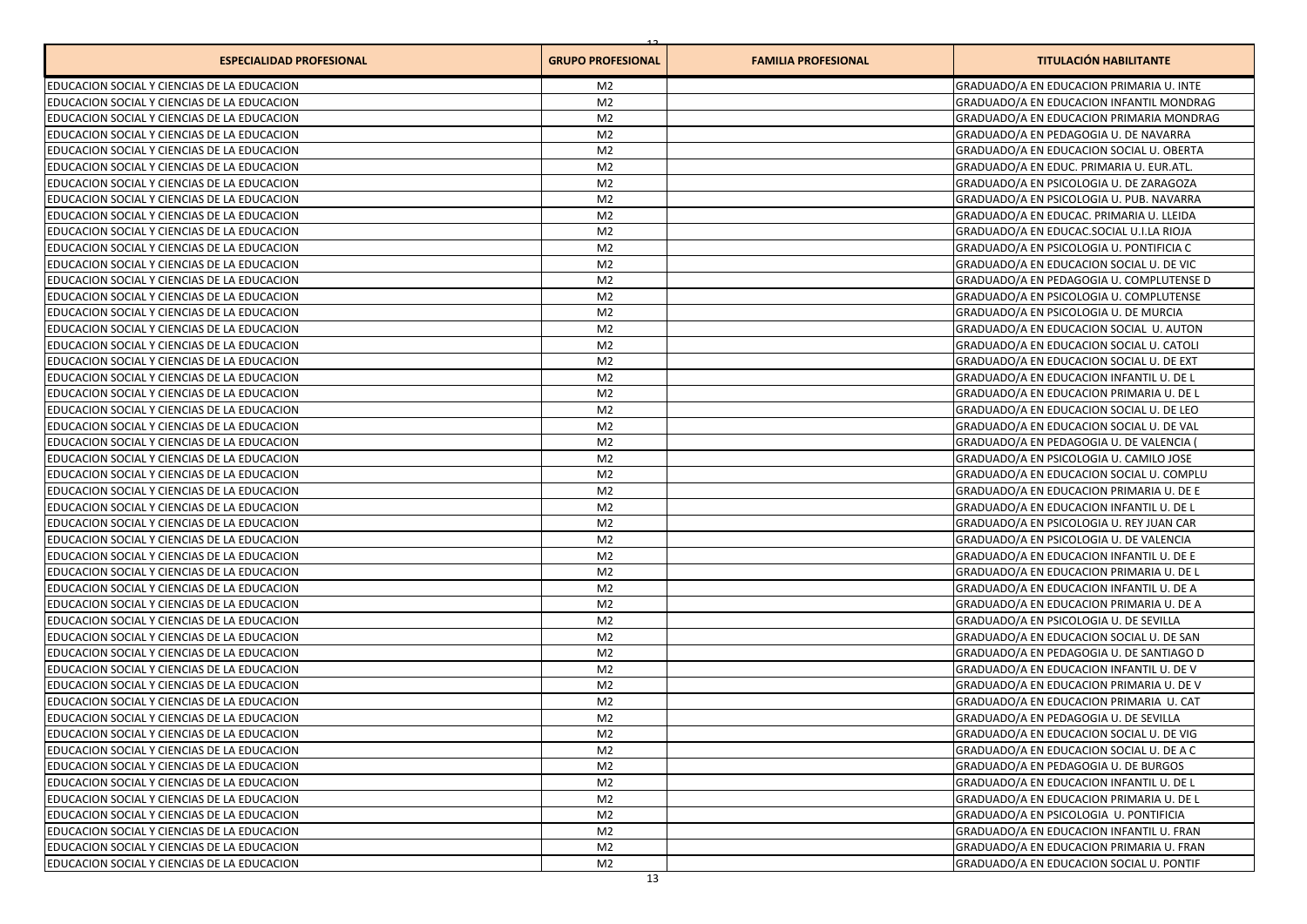| <b>ESPECIALIDAD PROFESIONAL</b>             | <b>GRUPO PROFESIONAL</b> | <b>FAMILIA PROFESIONAL</b> | <b>TITULACIÓN HABILITANTE</b>            |
|---------------------------------------------|--------------------------|----------------------------|------------------------------------------|
| EDUCACION SOCIAL Y CIENCIAS DE LA EDUCACION | M <sub>2</sub>           |                            | GRADUADO/A EN PEDAGOGIA U. PONTIFICIA DE |
| EDUCACION SOCIAL Y CIENCIAS DE LA EDUCACION | M <sub>2</sub>           |                            | GRADUADO/A EN EDUCACION SOCIAL U. DE BUR |
| EDUCACION SOCIAL Y CIENCIAS DE LA EDUCACION | M <sub>2</sub>           |                            | GRADUADO/A EN PEDAGOGIA U. DEL PAIS VASC |
| EDUCACION SOCIAL Y CIENCIAS DE LA EDUCACION | M <sub>2</sub>           |                            | GRADUADO/A EN PEDAGOGIA U. DE GRANADA    |
| EDUCACION SOCIAL Y CIENCIAS DE LA EDUCACION | M <sub>2</sub>           |                            | GRADUADO/A EN PSICOLOGIA U. DE GRANADA   |
| EDUCACION SOCIAL Y CIENCIAS DE LA EDUCACION | M <sub>2</sub>           |                            | GRADUADO/A EN EDUCACION SOCIAL U. PABLO  |
| EDUCACION SOCIAL Y CIENCIAS DE LA EDUCACION | M <sub>2</sub>           |                            | GRADUADO/A EN EDUCACION INFANTIL U. DE S |
| EDUCACION SOCIAL Y CIENCIAS DE LA EDUCACION | M <sub>2</sub>           |                            | GRADUADO/A EN EDUCACION PRIMARIA U. DE S |
| EDUCACION SOCIAL Y CIENCIAS DE LA EDUCACION | M <sub>2</sub>           |                            | GRADUADO/A EN EDUCACION INFANTIL U. DE C |
| EDUCACION SOCIAL Y CIENCIAS DE LA EDUCACION | M <sub>2</sub>           |                            | GRADUADO/A EN EDUCACION PRIMARIA U. DE C |
| EDUCACION SOCIAL Y CIENCIAS DE LA EDUCACION | M <sub>2</sub>           |                            | GRADUADO/A EN PSICOLOGIA U. MIGUEL HERNA |
| EDUCACION SOCIAL Y CIENCIAS DE LA EDUCACION | M <sub>2</sub>           |                            | GRADUADO/A EN PSICOLOGIA U. DE OVIEDO    |
| EDUCACION SOCIAL Y CIENCIAS DE LA EDUCACION | M <sub>2</sub>           |                            | GRADUADO/A EN EDUCACION SOCIAL U. DE OVI |
| EDUCACION SOCIAL Y CIENCIAS DE LA EDUCACION | M <sub>2</sub>           |                            | GRADUADO/A EN PEDAGOGIA U. DE OVIEDO     |
| EDUCACION SOCIAL Y CIENCIAS DE LA EDUCACION | M <sub>2</sub>           |                            | GRADUADO/A EN PSICOLOGIA U. DEL PAIS VAS |
| EDUCACION SOCIAL Y CIENCIAS DE LA EDUCACION | M <sub>2</sub>           |                            | GRADUADO/A EN EDUCACION INFANTIL U. DEL  |
| EDUCACION SOCIAL Y CIENCIAS DE LA EDUCACION | M <sub>2</sub>           |                            | GRADUADO/A EN EDUCACION PRIMARIA U. DEL  |
| EDUCACION SOCIAL Y CIENCIAS DE LA EDUCACION | M <sub>2</sub>           |                            | GRADUADO/A EN EDUCACION INFANTIL U. SAN  |
| EDUCACION SOCIAL Y CIENCIAS DE LA EDUCACION | M <sub>2</sub>           |                            | GRADUADO/A EN EDUCACION PRIMARIA U. SAN  |
| EDUCACION SOCIAL Y CIENCIAS DE LA EDUCACION | M <sub>2</sub>           |                            | GRADUADO/A EN PSICOLOGIA U. DE ALMERIA   |
| EDUCACION SOCIAL Y CIENCIAS DE LA EDUCACION | M <sub>2</sub>           |                            | GRADUADO/A EN EDUCACION INFANTIL U. DE C |
| EDUCACION SOCIAL Y CIENCIAS DE LA EDUCACION | M <sub>2</sub>           |                            | GRADUADO/A EN EDUCACION PRIMARIA U. DE C |
| EDUCACION SOCIAL Y CIENCIAS DE LA EDUCACION | M <sub>2</sub>           |                            | GRADUADO/A EN EDUCACION SOCIAL U. DE GRA |
| EDUCACION SOCIAL Y CIENCIAS DE LA EDUCACION | M <sub>2</sub>           |                            | GRADUADO/A EN PSICOLOGIA U. DE HUELVA    |
| EDUCACION SOCIAL Y CIENCIAS DE LA EDUCACION | M <sub>2</sub>           |                            | GRADUADO/A EN EDUCACION SOCIAL U. DE HUE |
| EDUCACION SOCIAL Y CIENCIAS DE LA EDUCACION | M <sub>2</sub>           |                            | GRADUADO/A EN PSICOLOGIA U. DE JAEN      |
| EDUCACION SOCIAL Y CIENCIAS DE LA EDUCACION | M <sub>2</sub>           |                            | GRADUADO/A EN EDUCACION INFANTIL U. DE J |
| EDUCACION SOCIAL Y CIENCIAS DE LA EDUCACION | M <sub>2</sub>           |                            | GRADUADO/A EN EDUCACION PRIMARIA U. DE J |
| EDUCACION SOCIAL Y CIENCIAS DE LA EDUCACION | M <sub>2</sub>           |                            | GRADUADO/A EN PEDAGOGIA U. DE LA LAGUNA  |
| EDUCACION SOCIAL Y CIENCIAS DE LA EDUCACION | M <sub>2</sub>           |                            | GRADUADO/A EN EDUCACION INFANTIL U. DE L |
| EDUCACION SOCIAL Y CIENCIAS DE LA EDUCACION | M <sub>2</sub>           |                            | GRADUADO/A EN EDUCACION PRIMARIA U. DE L |
| EDUCACION SOCIAL Y CIENCIAS DE LA EDUCACION | M <sub>2</sub>           |                            | GRADUADO/A EN EDUCACION SOCIAL U. DE LAS |
| EDUCACION SOCIAL Y CIENCIAS DE LA EDUCACION | M <sub>2</sub>           |                            | GRADUADO/A EN PSICOLOGIA U. DE MALAGA    |
| EDUCACION SOCIAL Y CIENCIAS DE LA EDUCACION | M <sub>2</sub>           |                            | GRADUADO/A EN EDUCACION SOCIAL U. DE MAL |
| EDUCACION SOCIAL Y CIENCIAS DE LA EDUCACION | M <sub>2</sub>           |                            | GRADUADO/A EN EDUCACION INFANTIL U. DE M |
| EDUCACION SOCIAL Y CIENCIAS DE LA EDUCACION | M <sub>2</sub>           |                            | GRADUADO/A EN EDUCACION PRIMARIA U. DE M |
| EDUCACION SOCIAL Y CIENCIAS DE LA EDUCACION | M <sub>2</sub>           |                            | GRADUADO/A EN PEDAGOGIA U. DE MALAGA     |
| EDUCACION SOCIAL Y CIENCIAS DE LA EDUCACION | M <sub>2</sub>           |                            | GRADUADO/A EN EDUCACION SOCIAL U. DEL PA |
| EDUCACION SOCIAL Y CIENCIAS DE LA EDUCACION | M <sub>2</sub>           |                            | GRADUADO/A EN PSICOLOGIA U. DE SALAMANCA |
| EDUCACION SOCIAL Y CIENCIAS DE LA EDUCACION | M <sub>2</sub>           |                            | GRADUADO/A EN EDUCACION SOCIAL U. DE AL  |
| EDUCACION SOCIAL Y CIENCIAS DE LA EDUCACION | M2                       |                            | GRADUADO/A EN PSICOLOGIA U. SAN PABLO-CE |
| EDUCACION SOCIAL Y CIENCIAS DE LA EDUCACION | M <sub>2</sub>           |                            | GRADUADO/A EN EDUCACION INFANTIL U. CARD |
| EDUCACION SOCIAL Y CIENCIAS DE LA EDUCACION | M <sub>2</sub>           |                            | GRADUADO/A EN EDUCACION PRIMARIA U. CARD |
| EDUCACION SOCIAL Y CIENCIAS DE LA EDUCACION | M <sub>2</sub>           |                            | GRADUADO/A EN PSICOLOGIA U. JAUME I DE C |
| EDUCACION SOCIAL Y CIENCIAS DE LA EDUCACION | M <sub>2</sub>           |                            | GRADUADO/A EN EDUCACION SOCIAL U. DE SAL |
| EDUCACION SOCIAL Y CIENCIAS DE LA EDUCACION | M <sub>2</sub>           |                            | GRADUADO/A EN PEDAGOGIA U. DE SALAMANCA  |
| EDUCACION SOCIAL Y CIENCIAS DE LA EDUCACION | M <sub>2</sub>           |                            | GRADUADO/A EN EDUCACION PRIMARIA (CONJUN |
| EDUCACION SOCIAL Y CIENCIAS DE LA EDUCACION | M <sub>2</sub>           |                            | GRADUADO/A EN EDUCACION SOCIAL U. DE AL  |
| EDUCACION SOCIAL Y CIENCIAS DE LA EDUCACION | M <sub>2</sub>           |                            | GRADUADO/A EN PSICOLOGIA U. FRANCISCO DE |
|                                             |                          |                            |                                          |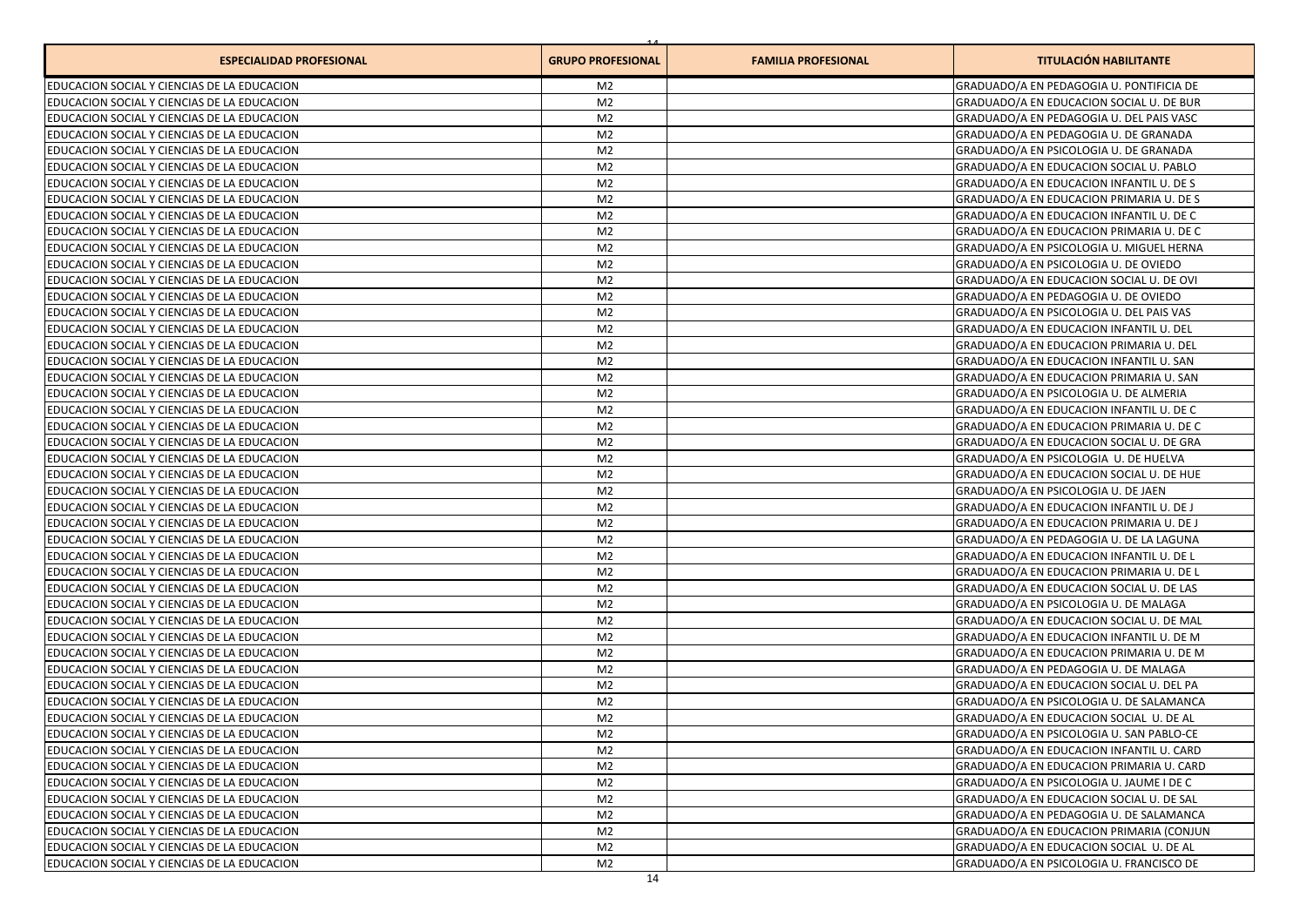| <b>ESPECIALIDAD PROFESIONAL</b>               | <b>GRUPO PROFESIONAL</b> | <b>FAMILIA PROFESIONAL</b>              | <b>TITULACIÓN HABILITANTE</b>                  |
|-----------------------------------------------|--------------------------|-----------------------------------------|------------------------------------------------|
| EDUCACION SOCIAL Y CIENCIAS DE LA EDUCACION   | M <sub>2</sub>           |                                         | GRADUADO/A EN PSICOLOGIA U. DE CADIZ           |
| EDUCACION SOCIAL Y CIENCIAS DE LA EDUCACION   | M <sub>2</sub>           |                                         | GRADUADO/A EN EDUCACION PRIMARIA U. EURO       |
| EDUCACION SOCIAL Y CIENCIAS DE LA EDUCACION   | M <sub>2</sub>           |                                         | GRADUADO/A EN EDUCACION INFANTIL U. EURO       |
| EDUCACION SOCIAL Y CIENCIAS DE LA EDUCACION   | M <sub>2</sub>           |                                         | GRADUADO/A EN EDUCAC. INFANTIL U. HUELVA       |
| EDUCACION SOCIAL Y CIENCIAS DE LA EDUCACION   | M <sub>2</sub>           |                                         | GRADUADO/A EN EDUC.PRIMARIA U. DE HUELVA       |
| EDUCACION SOCIAL Y CIENCIAS DE LA EDUCACION   | M <sub>2</sub>           |                                         | GRADUADO/A EN EDUCAC.SOCIAL U.INT.RIOJA        |
| EDUCACION SOCIAL Y CIENCIAS DE LA EDUCACION   | M <sub>2</sub>           |                                         | GRADUADO/A EN EDUC.INF.U.INT.VALENCIANA        |
| EDUCACION SOCIAL Y CIENCIAS DE LA EDUCACION   | M <sub>2</sub>           |                                         | GRADUADO/A EN EDUC.INFANT. U.A.BARCELONA       |
| EDUCACION SOCIAL Y CIENCIAS DE LA EDUCACION   | M <sub>2</sub>           |                                         | GRADUADO/A EN EDUC.PRIMAR. U.A.BARCELONA       |
| EDUCACION SOCIAL Y CIENCIAS DE LA EDUCACION   | M <sub>2</sub>           |                                         | GRADUADO/A EN EDUC.SOCIAL U.A.BARCELONA        |
| EDUCACION SOCIAL Y CIENCIAS DE LA EDUCACION   | M <sub>2</sub>           |                                         | GRADUADO/A EN PEDAGOGIA U.AUT.BARCELONA        |
| EDUCACION SOCIAL Y CIENCIAS DE LA EDUCACION   | M <sub>2</sub>           |                                         | GRADUADO/A EN PSICOLOGIA U. DE VIC             |
| EDUCACION SOCIAL Y CIENCIAS DE LA EDUCACION   | M <sub>2</sub>           |                                         | GRADUADO/A EN PSICOLOGIA U.AUT.BARC.           |
| EDUCACION SOCIAL Y CIENCIAS DE LA EDUCACION   | M <sub>2</sub>           |                                         | GRADUADO/A EN EDUC.INFANTIL U.A.NEBRIJA        |
| EDUCACION SOCIAL Y CIENCIAS DE LA EDUCACION   | M <sub>2</sub>           |                                         | GRADUADO/A EN EDUC.PRIMARIA U.A.NEBRIJA        |
| EDUCACION SOCIAL Y CIENCIAS DE LA EDUCACION   | M <sub>2</sub>           |                                         | GRADUADO/A EN PSICOLOGIA U.LLEIDA              |
| EDUCACION SOCIAL Y CIENCIAS DE LA EDUCACION   | M <sub>2</sub>           |                                         | GRADUADO/A EN PSICOLOGIA U.A DIST.MADRID       |
| EDUCACION SOCIAL Y CIENCIAS DE LA EDUCACION   | M <sub>2</sub>           |                                         | GRADUADO/A EN EDUC. INF.U.ABAT OLIBA CEU       |
| EDUCACION SOCIAL Y CIENCIAS DE LA EDUCACION   | M <sub>2</sub>           |                                         | GRADUADO/A EN EDUC.PRIM.U.ABAT OLIBA CEU       |
| EDUCACION SOCIAL Y CIENCIAS DE LA EDUCACION   | M <sub>2</sub>           |                                         | GRADUADO/A EN EDUCAC.INFANTIL U. ALMERIA       |
| EDUCACION SOCIAL Y CIENCIAS DE LA EDUCACION   | M <sub>2</sub>           |                                         | GRADUADO/A EN EDUCAC.PRIMARIA U. ALMERIA       |
| EDUCACION SOCIAL Y CIENCIAS DE LA EDUCACION   | M <sub>2</sub>           |                                         | GRADUADO/A EN PSICOLOGIA U.I.ISABEL I C.       |
| EDUCACION SOCIAL Y CIENCIAS DE LA EDUCACION   | M <sub>2</sub>           |                                         | GRADUADO/A EN PSICOLOGIA U. I.VALENCIANA       |
| EDUCACION SOCIAL Y CIENCIAS DE LA EDUCACION   | M <sub>2</sub>           |                                         | GRADUADO/A EN PSICOLOGIA U.INT.LA RIOJA        |
| EDUCACION SOCIAL Y CIENCIAS DE LA EDUCACION   | M <sub>2</sub>           |                                         | GRADUADO/A EN ED.INFANT. U.I.ISABEL I C.       |
| EDUCACION SOCIAL Y CIENCIAS DE LA EDUCACION   | M <sub>2</sub>           |                                         | GRADUADO/A EN EDUC.PRIM.U.I.ISABEL I C.        |
| EFICIENCIA ENERGETICA Y ENERGIA SOLAR TERMICA | M1                       |                                         | TECNICO/A SUP.EN EFIC.EN.Y ENERG.S.TERM.       |
| ELECTRICIDAD Y ELECTRONICA                    | E <sub>1</sub>           | ELECTRICIDAD Y ELECTRONICA              | TITULO PROFES.BASICO EN ELEC.Y ELECTRON.       |
| ELECTROMECANICA DE VEHICULOS AUTOMOVILES      | E <sub>2</sub>           | TRANSPORTE Y MANTENIMIENTO DE VEHICULOS | TECNICO/A EN ELECTROMECANICA DE VEHIC.         |
| ELECTROMECANICA DE VEHICULOS AUTOMOVILES      | E <sub>2</sub>           | TRANSPORTE Y MANTENIMIENTO DE VEHICULOS | TECNICO/A EN ELECTROMEC.DE VEHIC.AUTOM.        |
| <b>ENCUADERNACION ARTISTICA</b>               | M1                       | ARTES APLICADAS AL LIBRO                | TECNICO/A SUP.EN ARTES PL.Y DIS.ENC.ART.       |
| ENFERMERIA                                    | M <sub>2</sub>           |                                         | <b>AYUDANTE TECNICO SANITARIO</b>              |
| ENFERMERIA                                    | M <sub>2</sub>           |                                         | DIPLOMADO/A EN ENFERMERIA                      |
| ENFERMERIA                                    | M <sub>2</sub>           |                                         | DIPLOMADO EN ENFERMERIA ATS/DUE                |
| <b>ENFERMERIA</b>                             | M <sub>2</sub>           |                                         | GRADUADO/A EN ENFERMERIA U.EUR. VALENCIA       |
| <b>ENFERMERIA</b>                             | M <sub>2</sub>           |                                         | GRADUADO/A EN ENF.U.F.P.-CANARIAS(UFP-C)       |
| <b>ENFERMERIA</b>                             | M <sub>2</sub>           |                                         | GRADUADO/A EN ENFERMERIA U.VIC-U.C.CAT.        |
| ENFERMERIA                                    | M <sub>2</sub>           |                                         | GRADUADO/A EN ENFERMERIA U. EUR. MADRID        |
| <b>ENFERMERIA</b>                             | M <sub>2</sub>           |                                         | GRADUADO/A EN ENFERMERIA U. DE ZARAGOZA        |
| <b>ENFERMERIA</b>                             | M <sub>2</sub>           |                                         | GRADUADO/A EN ENFERMERIA U. CATOLICA SAN       |
| <b>ENFERMERIA</b>                             | M <sub>2</sub>           |                                         | GRADUADO/A EN ENFERMERIA U. EUROPEA DE M       |
| <b>ENFERMERIA</b>                             | M <sub>2</sub>           |                                         | GRADUADO/A EN ENFERMERIA U. DE ALCALA          |
| <b>ENFERMERIA</b>                             | M <sub>2</sub>           |                                         | GRADUADO/A EN ENFERMERIA U. DE BARCELONA       |
| ENFERMERIA                                    | M <sub>2</sub>           |                                         | <b>GRADUADO/A EN ENFERMERIA U. COMPLUTENSE</b> |
| ENFERMERIA                                    | M <sub>2</sub>           |                                         | GRADUADO/A EN ENFERMERIA U. DE EXTREMADU       |
| <b>ENFERMERIA</b>                             | M <sub>2</sub>           |                                         | GRADUADO/A EN ENFERMERIA U. DE LLEIDA          |
| ENFERMERIA                                    | M <sub>2</sub>           |                                         | GRADUADO/A EN ENFERMERIA U. RAMON LLULL        |
| <b>ENFERMERIA</b>                             | M <sub>2</sub>           |                                         | GRADUADO/A EN ENFERMERIA U. ROVIRA I VIR       |
| ENFERMERIA                                    | M <sub>2</sub>           |                                         | GRADUADO/A EN ENFERMERIA U. CARDENAL HE        |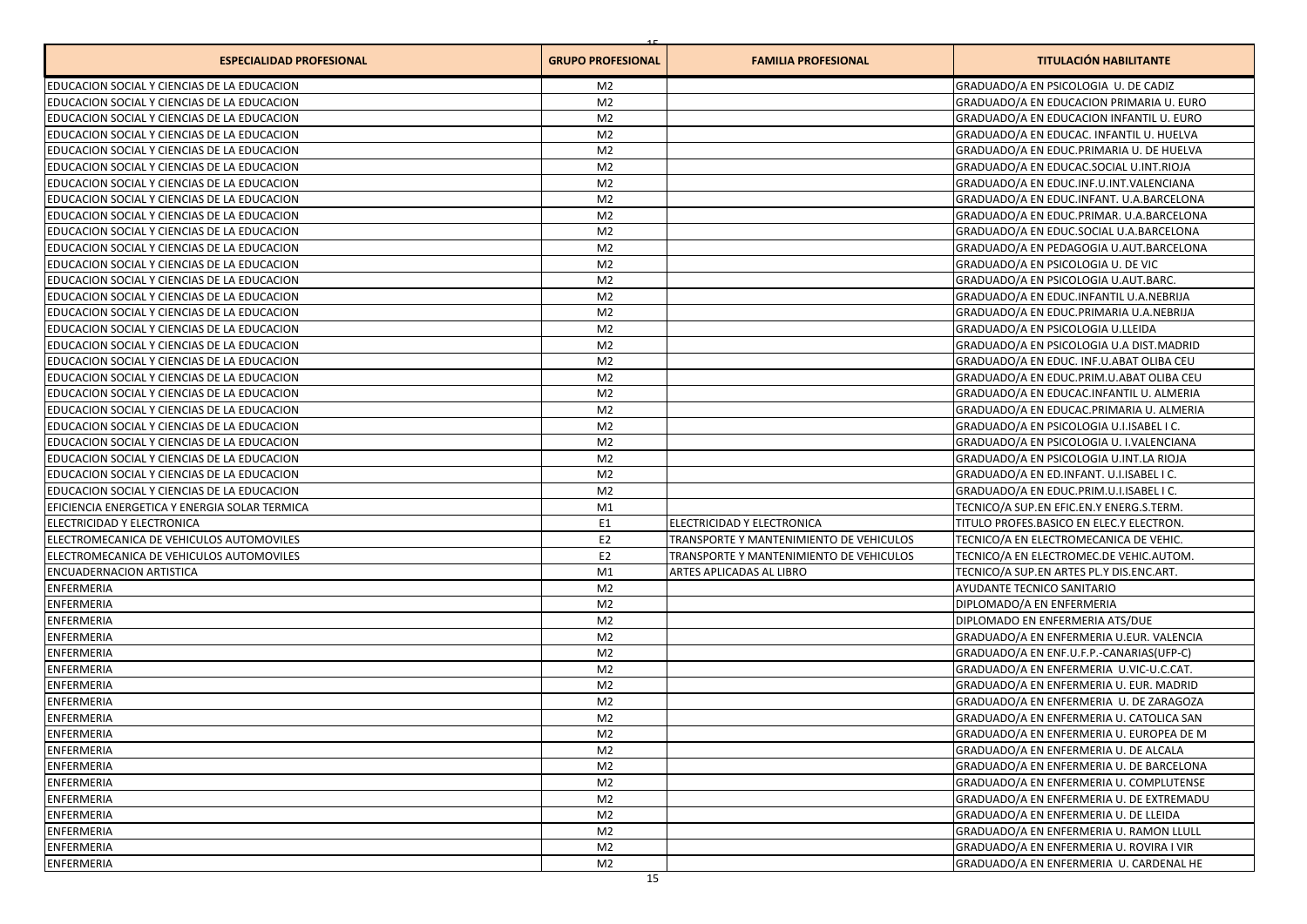| <b>ESPECIALIDAD PROFESIONAL</b> | <b>GRUPO PROFESIONAL</b> | <b>FAMILIA PROFESIONAL</b> | <b>TITULACIÓN HABILITANTE</b>            |
|---------------------------------|--------------------------|----------------------------|------------------------------------------|
| <b>ENFERMERIA</b>               | M <sub>2</sub>           |                            | GRADUADO/A EN ENFERMERIA U. DE NAVARRA   |
| <b>ENFERMERIA</b>               | M <sub>2</sub>           |                            | GRADUADO/A EN ENFERMERIA U. PONTIFICIA   |
| <b>ENFERMERIA</b>               | M <sub>2</sub>           |                            | GRADUADO/A EN ENFERMERIA U. EUR.CANARIAS |
| <b>ENFERMERIA</b>               | M <sub>2</sub>           |                            | GRADUADO/A EN ENFERMERIA U. DE VIC       |
| <b>ENFERMERIA</b>               | M <sub>2</sub>           |                            | GRADUADO/A EN ENFERMERIA U. INTERNACIONA |
| <b>ENFERMERIA</b>               | M <sub>2</sub>           |                            | GRADUADO/A EN ENFERMERIA U. DE CASTILLA- |
| <b>ENFERMERIA</b>               | M <sub>2</sub>           |                            | GRADUADO/A EN ENFERMERIA U. DE LA LAGUNA |
| <b>ENFERMERIA</b>               | M <sub>2</sub>           |                            | GRADUADO/A EN ENFERMERIA U. DE OVIEDO    |
| <b>ENFERMERIA</b>               | M <sub>2</sub>           |                            | GRADUADO/A EN ENFERMERIA U. REY JUAN CA  |
| <b>ENFERMERIA</b>               | M <sub>2</sub>           |                            | GRADUADO/A EN ENFERMERIA U. AUTONOMA DE  |
| <b>ENFERMERIA</b>               | M <sub>2</sub>           |                            | GRADUADO/A EN ENFERMERIA U. DE LAS ILLE  |
| <b>ENFERMERIA</b>               | M <sub>2</sub>           |                            | GRADUADO/A EN ENFERMERIA U. DE MURCIA    |
| <b>ENFERMERIA</b>               | M <sub>2</sub>           |                            | GRADUADO/A EN ENFERMERIA U. SAN JORGE    |
| <b>ENFERMERIA</b>               | M <sub>2</sub>           |                            | GRADUADO/A EN ENFERMERIA U. DE A CORUÑA  |
| <b>ENFERMERIA</b>               | M <sub>2</sub>           |                            | GRADUADO/A EN ENFERMERIA U. DE SANTIAGO  |
| <b>ENFERMERIA</b>               | M <sub>2</sub>           |                            | GRADUADO/A EN ENFERMERIA U. DE ALMERIA   |
| <b>ENFERMERIA</b>               | M <sub>2</sub>           |                            | GRADUADO/A EN ENFERMERIA U. DE HUELVA    |
| <b>ENFERMERIA</b>               | M <sub>2</sub>           |                            | GRADUADO/A EN ENFERMERIA U. DE JAEN      |
| <b>ENFERMERIA</b>               | M <sub>2</sub>           |                            | GRADUADO/A EN ENFERMERIA U. DE MALAGA    |
| <b>ENFERMERIA</b>               | M <sub>2</sub>           |                            | GRADUADO/A EN ENFERMERIA U. DE SEVILLA   |
| ENFERMERIA                      | M <sub>2</sub>           |                            | GRADUADO/A EN ENFERMERIA U. DE VIGO      |
| <b>ENFERMERIA</b>               | M <sub>2</sub>           |                            | GRADUADO/A EN ENFERMERIA U. ALFONSO X EL |
| <b>ENFERMERIA</b>               | M <sub>2</sub>           |                            | GRADUADO/A EN ENFERMERIA U. CATOLICA DE  |
| <b>ENFERMERIA</b>               | M <sub>2</sub>           |                            | GRADUADO/A EN ENFERMERIA U. DE CORDOBA   |
| <b>ENFERMERIA</b>               | M <sub>2</sub>           |                            | GRADUADO/A EN ENFERMERIA U. DE CADIZ     |
| <b>ENFERMERIA</b>               | M <sub>2</sub>           |                            | GRADUADO/A EN ENFERMERIA U. DE GRANADA   |
| <b>ENFERMERIA</b>               | M <sub>2</sub>           |                            | GRADUADO/A EN ENFERMERIA U. DE CANTABRIA |
| <b>ENFERMERIA</b>               | M <sub>2</sub>           |                            | GRADUADO/A EN ENFERMERIA U. PONTIFICIA D |
| <b>ENFERMERIA</b>               | M <sub>2</sub>           |                            | GRADUADO/A EN ENFERMERIA U. FRANCISCO DE |
| <b>ENFERMERIA</b>               | M <sub>2</sub>           |                            | GRADUADO/A EN ENFERMERIA U. PUBLICA DE N |
| <b>ENFERMERIA</b>               | M <sub>2</sub>           |                            | GRADUADO/A EN ENFERMERIA U. CATOLICA SAN |
| <b>ENFERMERIA</b>               | M <sub>2</sub>           |                            | GRADUADO/A EN ENFERMERIA U. DEL PAIS VAS |
| <b>ENFERMERIA</b>               | M <sub>2</sub>           |                            | GRADUADO/A EN ENFERMERIA U. AUTONOMA DE  |
| <b>ENFERMERIA</b>               | M <sub>2</sub>           |                            | GRADUADO/A EN ENFERMERIA U. DE SALAMANCA |
| <b>ENFERMERIA</b>               | M <sub>2</sub>           |                            | GRADUADO/A EN ENFERMERIA U. DE LA RIOJA  |
| <b>ENFERMERIA</b>               | M <sub>2</sub>           |                            | GRADUADO/A EN ENFERMERIA U. SAN PABLO-CE |
| <b>ENFERMERIA</b>               | M <sub>2</sub>           |                            | GRADUADO/A EN ENFERMERIA U. DE ALICANTE  |
| <b>ENFERMERIA</b>               | M <sub>2</sub>           |                            | GRADUADO/A EN ENFERMERIA U. DE VALENCIA  |
| <b>ENFERMERIA</b>               | M <sub>2</sub>           |                            | GRADUADO/A EN ENFERMERIA U. JAUME I DE C |
| <b>ENFERMERIA</b>               | M <sub>2</sub>           |                            | GRADUADO/A EN ENFERMERIA U. DE VALLADOLI |
| <b>ENFERMERIA</b>               | M <sub>2</sub>           |                            | GRADUADO/A EN ENFERMERIA U. DE LAS PALMA |
| ENFERMERIA                      | M <sub>2</sub>           |                            | GRADUADO/A EN ENFERMERIA U. DE LEON      |
| <b>ENFERMERIA</b>               | M <sub>2</sub>           |                            | GRADUADO/A EN ENFERMERIA U. ANTONIO DE N |
| <b>ENFERMERIA</b>               | M <sub>2</sub>           |                            | GRADUADO/A EN ENFERMERIA U. DE BURGOS    |
| <b>ENFERMERIA</b>               | M <sub>2</sub>           |                            | GRADUADO/A EN ENFERMERIA U. CAMILO JOSE  |
| <b>ENFERMERIA</b>               | M <sub>2</sub>           |                            | GRADUADO/A EN ENFERMERIA U. POMPEU FABRA |
| ENFERMERIA                      | M <sub>2</sub>           |                            | GRADUADO/A EN ENFERMERIA U.GIRONA        |
| ENFERMERIA                      | M <sub>2</sub>           |                            | A.T.S. O DIPLOMADO EN ENFERMERIA         |
| ENFERMERIA                      | M <sub>2</sub>           |                            | ATS-DUE DE EMPRESA                       |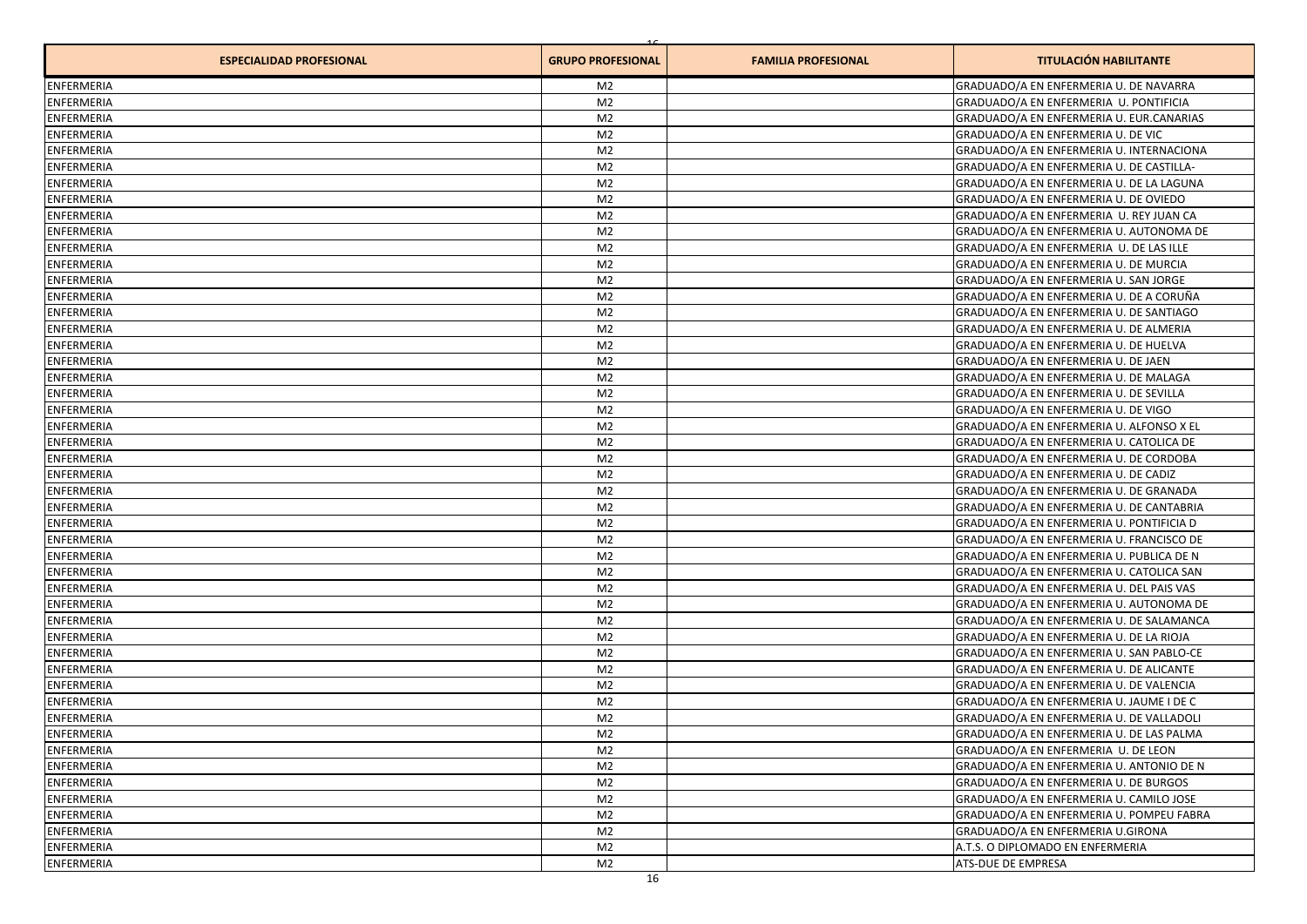| <b>ESPECIALIDAD PROFESIONAL</b> | <b>GRUPO PROFESIONAL</b> | <b>FAMILIA PROFESIONAL</b> | <b>TITULACIÓN HABILITANTE</b>              |
|---------------------------------|--------------------------|----------------------------|--------------------------------------------|
| <b>ENFERMERIA ESPECIALIZADA</b> | M <sub>2</sub>           |                            | <b>ATS-DUE DE EMPRESA</b>                  |
| EQUIPOS ELECTRONICOS DE CONSUMO | E2                       | ELECTRICIDAD Y ELECTRONICA | TECNICO/A EN EQUIPOS ELECTRONIC.DE CONS.   |
| FARMACIA Y PARAFARMACIA         | E <sub>2</sub>           | SANIDAD                    | TECNICO/A EN FARMACIA Y PARAFARMACIA       |
| FARMACIA Y PARAFARMACIA         | E <sub>2</sub>           | SANIDAD                    | TECNICO/A EN FARMACIA                      |
| <b>FISICA</b>                   | M <sub>2</sub>           |                            | GRADUADO/A EN FISICA U. DE ALICANTE        |
| <b>FISICA</b>                   | M <sub>2</sub>           |                            | GRADUADO/A EN FISICA U. AUTONOMA DE BARC   |
| <b>FISICA</b>                   | M <sub>2</sub>           |                            | GRADUADO/A EN FISICA U. AUTONOMA DE MADR   |
| <b>FISICA</b>                   | M <sub>2</sub>           |                            | GRADUADO/A EN FISICA U. DE BARCELONA       |
| <b>FISICA</b>                   | M <sub>2</sub>           |                            | GRADUADO/A EN FISICA U. DE LAS ILLES BAL   |
| <b>FISICA</b>                   | M <sub>2</sub>           |                            | GRADUADO/A EN FISICA U. DE MURCIA          |
| <b>FISICA</b>                   | M <sub>2</sub>           |                            | GRADUADO/A EN FISICA U. DE SALAMANCA       |
| <b>FISICA</b>                   | M <sub>2</sub>           |                            | GRADUADO/A EN FISICA U.EUROPEA DE MADRID   |
| <b>FISICA</b>                   | M <sub>2</sub>           |                            | GRADUADO/A EN FISICA U. COMPLUTENSE DE M   |
| <b>FISICA</b>                   | M <sub>2</sub>           |                            | GRADUADO/A EN FISICA U. DE CANTABRIA       |
| <b>FISICA</b>                   | M <sub>2</sub>           |                            | GRADUADO/A EN FISICA U. DE EXTREMADURA     |
| <b>FISICA</b>                   | M <sub>2</sub>           |                            | GRADUADO/A EN FISICA U. DE LA LAGUNA       |
| <b>FISICA</b>                   | M <sub>2</sub>           |                            | GRADUADO/A EN FISICA U. DE OVIEDO          |
| <b>FISICA</b>                   | M <sub>2</sub>           |                            | GRADUADO/A EN FISICA U. DE SANTIAGO DE C   |
| <b>FISICA</b>                   | M <sub>2</sub>           |                            | GRADUADO/A EN FISICA U. DE SEVILLA         |
| <b>FISICA</b>                   | M <sub>2</sub>           |                            | GRADUADO/A EN FISICA U. NACIONAL DE EDUC   |
| <b>FISICA</b>                   | M <sub>2</sub>           |                            | GRADUADO/A EN FISICA U. DE GRANADA         |
| <b>FISICA</b>                   | M <sub>2</sub>           |                            | GRADUADO/A EN FISICA U. DE VALLADOLID      |
| <b>FISICA</b>                   | M <sub>2</sub>           |                            | GRADUADO/A EN FISICA U. DE CORDOBA         |
| <b>FISICA</b>                   | M <sub>2</sub>           |                            | GRADUADO/A EN FISICA U. DE VALENCIA (EST   |
| <b>FISICA</b>                   | M <sub>2</sub>           |                            | GRADUADO/A EN FISICA U. DEL PAIS VASCO/E   |
| <b>FISICA</b>                   | M <sub>2</sub>           |                            | GRADUADO/A EN FISICA U. DE ZARAGOZA        |
| <b>FISICA</b>                   | M <sub>3</sub>           |                            | LICENCIADO/A EN CIENCIAS FISICAS           |
| <b>FISICA</b>                   | M <sub>3</sub>           |                            | LICENCIADO/A EN FISICA                     |
| <b>FISICA</b>                   | M <sub>3</sub>           |                            | MASTER U. ASTROFISICA UAM Y UCM (2007)     |
| <b>FISICA</b>                   | M <sub>3</sub>           |                            | MASTER U. ASTROFISICA UAM Y UCM (2005)     |
| <b>FISICA</b>                   | M <sub>3</sub>           |                            | MASTER U. ASTROFISICA U. LA LAGUNA         |
| <b>FISICA</b>                   | M <sub>3</sub>           |                            | MASTER U. ASTROF.: COMP.Y TEOR. U.LA LAG.  |
| <b>FISICA</b>                   | M <sub>3</sub>           |                            | MASTER U. ASTROF., F. PART.COSM. UB (2005) |
| <b>FISICA</b>                   | M <sub>3</sub>           |                            | MASTER U. ASTROF., F. PART.COSM. UB (2007) |
| <b>FISICA</b>                   | M <sub>3</sub>           |                            | MASTER U. ASTROF., FIS.PART.COSM. U.BARC.  |
| <b>FISICA</b>                   | M <sub>3</sub>           |                            | MASTER U. ASTROF.: INSTR.Y T. U.LA LAGUNA  |
| <b>FISICA</b>                   | M <sub>3</sub>           |                            | MASTER U. ASTROFISICA U.COMPLUT. MADRID    |
| <b>FISICA</b>                   | M <sub>3</sub>           |                            | MASTER U. ASTROFISICA U. LA LAGUNA         |
| <b>FISICA</b>                   | M <sub>3</sub>           |                            | MASTER U.ASTRON.Y ASTROF. U.I.VALENCIANA   |
| <b>FISICA</b>                   | M <sub>3</sub>           |                            | MASTER U. AV.FIS.Y QU.PROF. U.I.BALEARS    |
| <b>FISICA</b>                   | M <sub>3</sub>           |                            | MASTER U. BIOFISICA U.AUT.MADRID (2005)    |
| <b>FISICA</b>                   | M <sub>3</sub>           |                            | MASTER U. BIOFISICA U.AUT.MADRID (2007)    |
| <b>FISICA</b>                   | M <sub>3</sub>           |                            | MASTER U. BIOFISICA U. BARCELONA (2005)    |
| <b>FISICA</b>                   | M <sub>3</sub>           |                            | MASTER U. BIOFISICA U. BARCELONA (2007)    |
| <b>FISICA</b>                   | M <sub>3</sub>           |                            | MASTER U. CIENC.FIS./PHYS.SC. U. MURCIA    |
| <b>FISICA</b>                   | M <sub>3</sub>           |                            | MASTER U. COSM.F.PART. U.SALAMANCA(2007)   |
| <b>FISICA</b>                   | M <sub>3</sub>           |                            | MASTER U. COSM.F.PART. U.SALAMANCA(2005)   |
| <b>FISICA</b>                   | M <sub>3</sub>           |                            | MASTER U. FISICA U. ILLES BALEARS (2005)   |
| <b>FISICA</b>                   | M <sub>3</sub>           |                            | MASTER U. FISICA U. ILLES BALEARS (2007)   |
|                                 |                          |                            |                                            |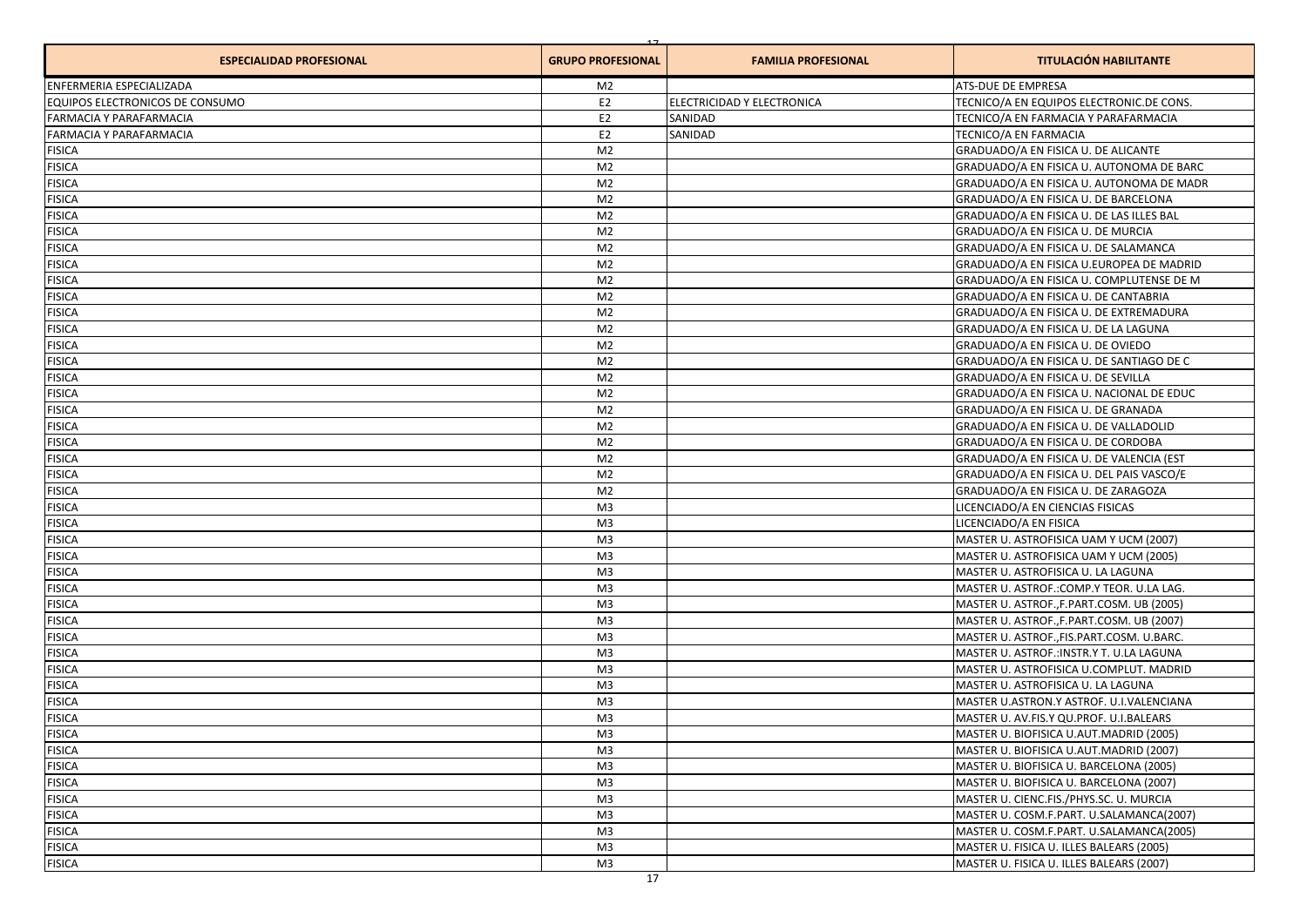| <b>ESPECIALIDAD PROFESIONAL</b> | <b>GRUPO PROFESIONAL</b> | <b>FAMILIA PROFESIONAL</b> | <b>TITULACIÓN HABILITANTE</b>              |
|---------------------------------|--------------------------|----------------------------|--------------------------------------------|
| <b>FISICA</b>                   | M <sub>3</sub>           |                            | MASTER U. FIS.AP. U.CORUÑA U.VIGO (2005)   |
| <b>FISICA</b>                   | M <sub>3</sub>           |                            | MASTER U. FISICA APLICADA UCM (2007)       |
| <b>FISICA</b>                   | M <sub>3</sub>           |                            | MASTER U. FISICA APLICADA UCM (2005)       |
| <b>FISICA</b>                   | M <sub>3</sub>           |                            | MASTER U. FIS.AP. U.CORUÑA U.VIGO (2007)   |
| <b>FISICA</b>                   | M <sub>3</sub>           |                            | MASTER U. FIS.APLIC. U.JAUME I CASTELLON   |
| <b>FISICA</b>                   | M <sub>3</sub>           |                            | MASTER U. FISICA AVANZADA U. SEVILLA       |
| <b>FISICA</b>                   | M <sub>3</sub>           |                            | MASTER U. FISICA AV. U.VALENC.(EG)(2005)   |
| <b>FISICA</b>                   | M <sub>3</sub>           |                            | MASTER U. FIS.A.: P.AST.NAN.M.C. U.OVIEDO  |
| <b>FISICA</b>                   | M <sub>3</sub>           |                            | MASTER U. FISICA AVANZADA U. BARCELONA     |
| <b>FISICA</b>                   | M <sub>3</sub>           |                            | MASTER U. FISICA AVANZADA U. CORDOBA       |
| <b>FISICA</b>                   | M <sub>3</sub>           |                            | MASTER U. FISICA AV. U.VALENC.(EG)(2007)   |
| <b>FISICA</b>                   | M <sub>3</sub>           |                            | MASTER U. FIS.AV.Y MAT.A. U.I.BAL.(2007)   |
| <b>FISICA</b>                   | M <sub>3</sub>           |                            | MASTER U. FISICA AV. Y PROF. UAB (2007)    |
| <b>FISICA</b>                   | M <sub>3</sub>           |                            | MASTER U. FISICA AV. Y PROF. UAB (2005)    |
| <b>FISICA</b>                   | M <sub>3</sub>           |                            | MASTER U. FISICA BIOMEDICA UCM (2005)      |
| <b>FISICA</b>                   | M <sub>3</sub>           |                            | MASTER U. FISICA BIOMEDICA UCM (2007)      |
| <b>FISICA</b>                   | M <sub>3</sub>           |                            | MASTER U. FISICA BIOMEDICA U.COMP.MADRID   |
| <b>FISICA</b>                   | M <sub>3</sub>           |                            | MASTER U. FIS.C.Y AP. U.P.CAT. UB (2007)   |
| <b>FISICA</b>                   | M <sub>3</sub>           |                            | MASTER U. FIS.C.Y AP. U.P.CAT. UB (2005)   |
| <b>FISICA</b>                   | M <sub>3</sub>           |                            | MASTER U. FIS.A.ENERG., ASTR.Y COSM. UAB   |
| <b>FISICA</b>                   | M <sub>3</sub>           |                            | MASTER U. FIS.A.E.AST.COSM./H.E.P.AC UAB   |
| <b>FISICA</b>                   | M <sub>3</sub>           |                            | MASTER U. FIS.MAT.COND.Y SIST.BIOL. UAM    |
| <b>FISICA</b>                   | M <sub>3</sub>           |                            | MASTER U. FIS.M.C.NAN. UAM UM UO (2007)    |
| <b>FISICA</b>                   | M <sub>3</sub>           |                            | MASTER U. FIS.M.C.NAN. UAM UM UO (2005)    |
| <b>FISICA</b>                   | M <sub>3</sub>           |                            | MASTER U. FIS.MAT.COND.Y NANOT. U.MURCIA   |
| <b>FISICA</b>                   | M <sub>3</sub>           |                            | MASTER U. FISICA DE LA VISION U. MURCIA    |
| <b>FISICA</b>                   | M <sub>3</sub>           |                            | MASTER U. F.S.D.T.P.C.S. U.VALLAD.(2007)   |
| <b>FISICA</b>                   | M <sub>3</sub>           |                            | MASTER U. F.S.D.T.P.C.S. U.VALLAD.(2005)   |
| <b>FISICA</b>                   | M <sub>3</sub>           |                            | MASTER U. FIS.PART.Y COSM. U.CANT.Y UIMP   |
| <b>FISICA</b>                   | M <sub>3</sub>           |                            | MASTER U. FIS.SIST.BIOL.Y RADIOF. UAB      |
| <b>FISICA</b>                   | M <sub>3</sub>           |                            | MASTER U. FIS.SIST.COMPL. U.POLIT.MADRID   |
| <b>FISICA</b>                   | M <sub>3</sub>           |                            | MASTER U. FISICA SIST.COMPL. U.I.BALEARS   |
| <b>FISICA</b>                   | M <sub>3</sub>           |                            | MASTER U. FISICA DE SIST.COMPLEJOS UNED    |
| <b>FISICA</b>                   | M <sub>3</sub>           |                            | MASTER U. FIS.: ESTR. MATERIA U. LA LAGUNA |
| <b>FISICA</b>                   | M <sub>3</sub>           |                            | MASTER U. FIS.: E.M.: EXP.Y T. U.LA LAGUNA |
| <b>FISICA</b>                   | M <sub>3</sub>           |                            | MASTER U. FIS.: EST.M.: T.Y C. U.LA LAGUNA |
| <b>FISICA</b>                   | M <sub>3</sub>           |                            | MASTER U. FISICA FUNDAMENTAL UCM (2005)    |
| <b>FISICA</b>                   | M <sub>3</sub>           |                            | MASTER U. FISICA FUNDAMENTAL UCM (2007)    |
| <b>FISICA</b>                   | M <sub>3</sub>           |                            | MASTER U. FIS.INSTR.Y M.AMB. U.CANTABRIA   |
| <b>FISICA</b>                   | M <sub>3</sub>           |                            | MASTER U. FISICA MEDICA U.SEVILLA (2005)   |
| <b>FISICA</b>                   | M <sub>3</sub>           |                            | MASTER U. FISICA MEDICA U.SEVILLA (2007)   |
| <b>FISICA</b>                   | M <sub>3</sub>           |                            | MASTER U. FIS.MED. U.VALENC.(E.G.)(2005)   |
| <b>FISICA</b>                   | M <sub>3</sub>           |                            | MASTER U. FISICA MEDICA UNED (2005)        |
| <b>FISICA</b>                   | M <sub>3</sub>           |                            | MASTER U. FISICA MEDICA UNED (2007)        |
| <b>FISICA</b>                   | M <sub>3</sub>           |                            | MASTER U. FIS.MED. U.VALENC.(E.G.)(2007)   |
| <b>FISICA</b>                   | M <sub>3</sub>           |                            | MASTER U. FIS.NUC. UAM UCM UB UG US Y US   |
| <b>FISICA</b>                   | M <sub>3</sub>           |                            | MASTER U. FIS.NUC.PART.AP.TEC.MED. USC     |
| <b>FISICA</b>                   | M <sub>3</sub>           |                            | MASTER U. FIS.ING./ENG.PHY. U.POLIT.CAT.   |
| <b>FISICA</b>                   | M <sub>3</sub>           |                            | MASTER U. FISICA U. SALAMANCA              |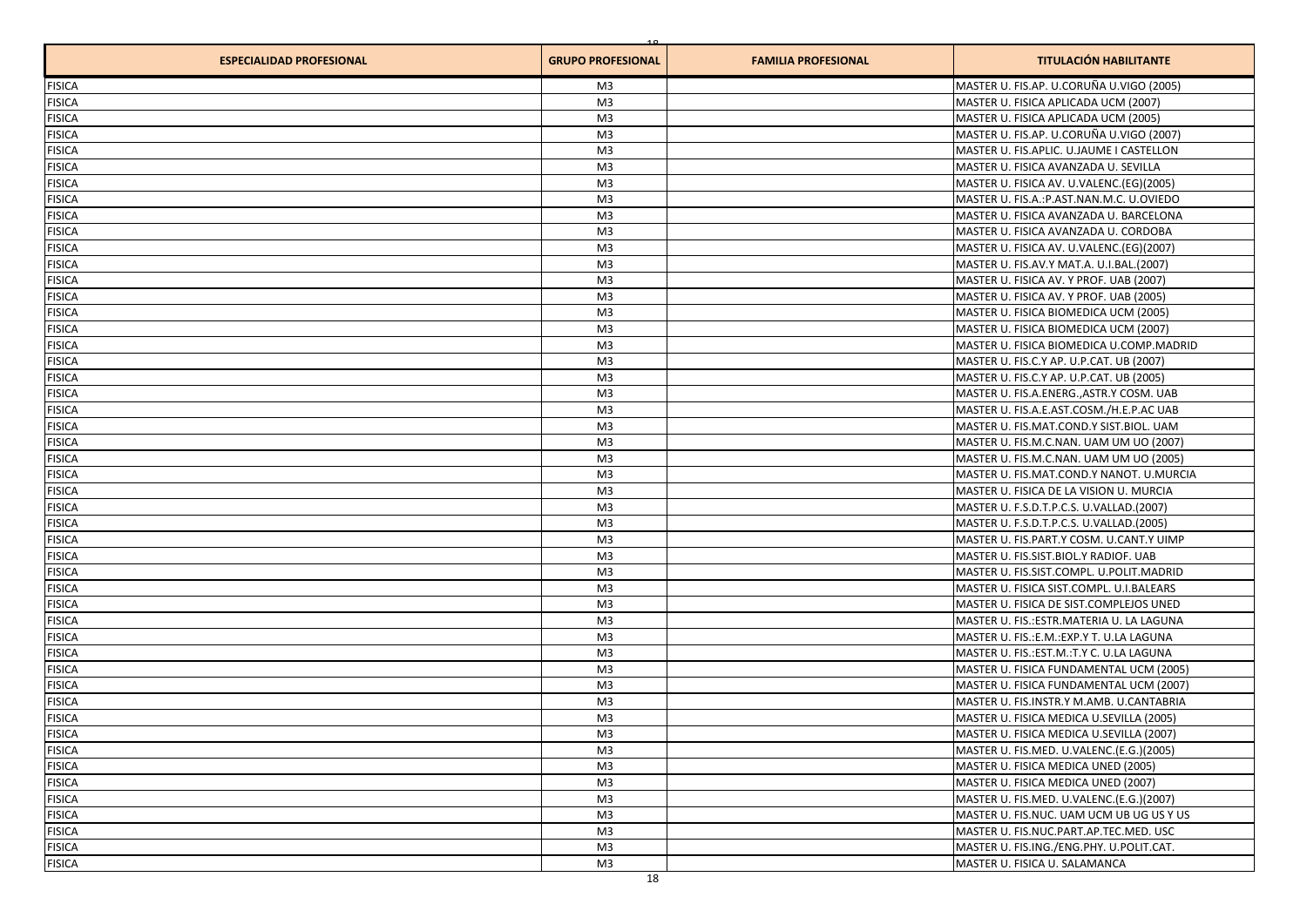| <b>ESPECIALIDAD PROFESIONAL</b> | <b>GRUPO PROFESIONAL</b> | <b>FAMILIA PROFESIONAL</b> | <b>TITULACIÓN HABILITANTE</b>                |
|---------------------------------|--------------------------|----------------------------|----------------------------------------------|
| <b>FISICA</b>                   | M <sub>3</sub>           |                            | MASTER U. FISICA U. SANTIAGO DE COMPOST.     |
| <b>FISICA</b>                   | M <sub>3</sub>           |                            | MASTER U. FISICA U. VALLADOLID (2016)        |
| <b>FISICA</b>                   | M <sub>3</sub>           |                            | MASTER U. FISICA U. VALLADOLID (2019)        |
| <b>FISICA</b>                   | M <sub>3</sub>           |                            | MASTER U. FIS.: RAD. NAN. P.ASTR. U. GRANADA |
| <b>FISICA</b>                   | M <sub>3</sub>           |                            | MASTER U. FISICA TEORICA UAM (2005)          |
| <b>FISICA</b>                   | M <sub>3</sub>           |                            | MASTER U. FISICA TEORICA UAM (2007)          |
| <b>FISICA</b>                   | M <sub>3</sub>           |                            | MASTER U. FISICA TEORICA UAM                 |
| <b>FISICA</b>                   | M <sub>3</sub>           |                            | MASTER U. FISICA TEORICA UCM                 |
| <b>FISICA</b>                   | M <sub>3</sub>           |                            | MASTER U. FIS.Y MAT. UCLM Y U.GR. (2007)     |
| <b>FISICA</b>                   | M <sub>3</sub>           |                            | MASTER U. FISICAY MATEMATICAS U.GRANADA      |
| <b>FISICA</b>                   | M <sub>3</sub>           |                            | MASTER U. F.Y M.-FISYMAT UCLM U.GRANADA      |
| <b>FISICA</b>                   | M <sub>3</sub>           |                            | MASTER U. FIS.Y MAT.(FISYMAT) UCLM           |
| <b>FISICA</b>                   | M <sub>3</sub>           |                            | MASTER U. FISICA Y MATEMAT. U.SALAMANCA      |
| <b>FISICA</b>                   | M <sub>3</sub>           |                            | MASTER U. FIS.TEC.L. U.SAL. U.VAL.(2005)     |
| <b>FISICA</b>                   | M <sub>3</sub>           |                            | MASTER U. FIS.TEC.L. U.SAL. U.VAL.(2007)     |
| <b>FISICA</b>                   | M <sub>3</sub>           |                            | MASTER U. FIS.Y TECN.MATERIALES UPV/EHU      |
| <b>FISICA</b>                   | M <sub>3</sub>           |                            | MASTER U. FIS.Y TEC.F. U.CANTABRIA(2005)     |
| <b>FISICA</b>                   | M <sub>3</sub>           |                            | MASTER U. FIS.Y TEC.F. U.ZARAGOZA (2005)     |
| <b>FISICA</b>                   | M <sub>3</sub>           |                            | MASTER U. FIS.Y TEC.F. U.CANTABRIA(2007)     |
| <b>FISICA</b>                   | M <sub>3</sub>           |                            | MASTER U. FIS.Y TEC.F. U.ZARAGOZA (2007)     |
| <b>FISICA</b>                   | M <sub>3</sub>           |                            | MASTER U. GEN.FIS.QU.FOR. U.ROVIRA I V.      |
| <b>FISICA</b>                   | M <sub>3</sub>           |                            | MASTER U. GEOD.SAT.GEOF.A.I.GEOL. U.JAEN     |
| <b>FISICA</b>                   | M <sub>3</sub>           |                            | MASTER U. GEOF. U.BARC.Y U.R.LLULL(2007)     |
| <b>FISICA</b>                   | M <sub>3</sub>           |                            | MASTER U. GEOF. U.BARC.Y U.R.LLULL(2005)     |
| <b>FISICA</b>                   | M <sub>3</sub>           |                            | MASTER U. GEOFIS.Y METEOROL. UCM (2005)      |
| <b>FISICA</b>                   | M <sub>3</sub>           |                            | MASTER U. GEOFIS.Y METEOROL. UCM (2007)      |
| <b>FISICA</b>                   | M <sub>3</sub>           |                            | MASTER U. GEOF.Y METEOR. U.GRANADA(2005)     |
| <b>FISICA</b>                   | M <sub>3</sub>           |                            | MASTER U. GEOF.Y METEOR. U.GRANADA(2007)     |
| <b>FISICA</b>                   | M <sub>3</sub>           |                            | MASTER U. GEOL.Y GEOF.RESER. UAB U.BARC.     |
| <b>FISICA</b>                   | M <sub>3</sub>           |                            | MASTER U. ING. FISICA U.BARCELONA (2005)     |
| <b>FISICA</b>                   | M <sub>3</sub>           |                            | MASTER U. ING. FISICA U.BARCELONA (2007)     |
| <b>FISICA</b>                   | M <sub>3</sub>           |                            | MASTER U. INGENIERIA FISICA UPV/EHU          |
| <b>FISICA</b>                   | M <sub>3</sub>           |                            | MASTER U. ING. GEOD. Y GEOF. APL. U.JAEN     |
| <b>FISICA</b>                   | M <sub>3</sub>           |                            | MASTER U. INSTR.FIS. U.VALLADOLID (2007)     |
| <b>FISICA</b>                   | M <sub>3</sub>           |                            | MASTER U. INSTR.FIS. U.VALLADOLID (2005)     |
| <b>FISICA</b>                   | M <sub>3</sub>           |                            | MASTER U. INSTR. EN FISICA U.VALLADOLID      |
| <b>FISICA</b>                   | M <sub>3</sub>           |                            | MASTER U. METEOROLOGIA Y GEOFISICA UCM       |
| <b>FISICA</b>                   | M <sub>3</sub>           |                            | MASTER U. M.MAT.AV.F. U.SALAMANCA (2007)     |
| <b>FISICA</b>                   | M <sub>3</sub>           |                            | MASTER U. M.MAT.AV.F. U.SALAMANCA (2005)     |
| <b>FISICA</b>                   | M <sub>3</sub>           |                            | MASTER U. MET.Y T.AV.F. U.GRANADA (2007)     |
| <b>FISICA</b>                   | M <sub>3</sub>           |                            | MASTER U. MET.Y T.AV.F. U.GRANADA (2005)     |
| <b>FISICA</b>                   | M <sub>3</sub>           |                            | MASTER U. MOD.COMP.AT.M.F.Q.BIOQ. UB UPC     |
| <b>FISICA</b>                   | M <sub>3</sub>           |                            | MASTER U. MOD.Y FIS.DE SIST.COMPL. URJC      |
| <b>FISICA</b>                   | M <sub>3</sub>           |                            | MASTER U. E.M.F.P.F.N./EMSNFEP U.C.III M     |
| <b>FISICA</b>                   | M <sub>3</sub>           |                            | MASTER U. E.M.F.N./EMNP UAM UCM UB US US     |
| <b>FISICA</b>                   | M <sub>3</sub>           |                            | MASTER U. E.C.F.N.I.F./EMNFSEP M.ER. U.G     |
| <b>FISIOTERAPIA</b>             | M <sub>2</sub>           |                            | DIPLOMADO/A EN FISIOTERAPIA                  |
| <b>FISIOTERAPIA</b>             | M <sub>2</sub>           |                            | GRADUADO/A EN FISIOT.G.C.U.BARC.Y U.GIR.     |
| <b>FISIOTERAPIA</b>             | M <sub>2</sub>           |                            | GRADUADO/A EN FISIOTERAPIA U.EUR.M.DE C.     |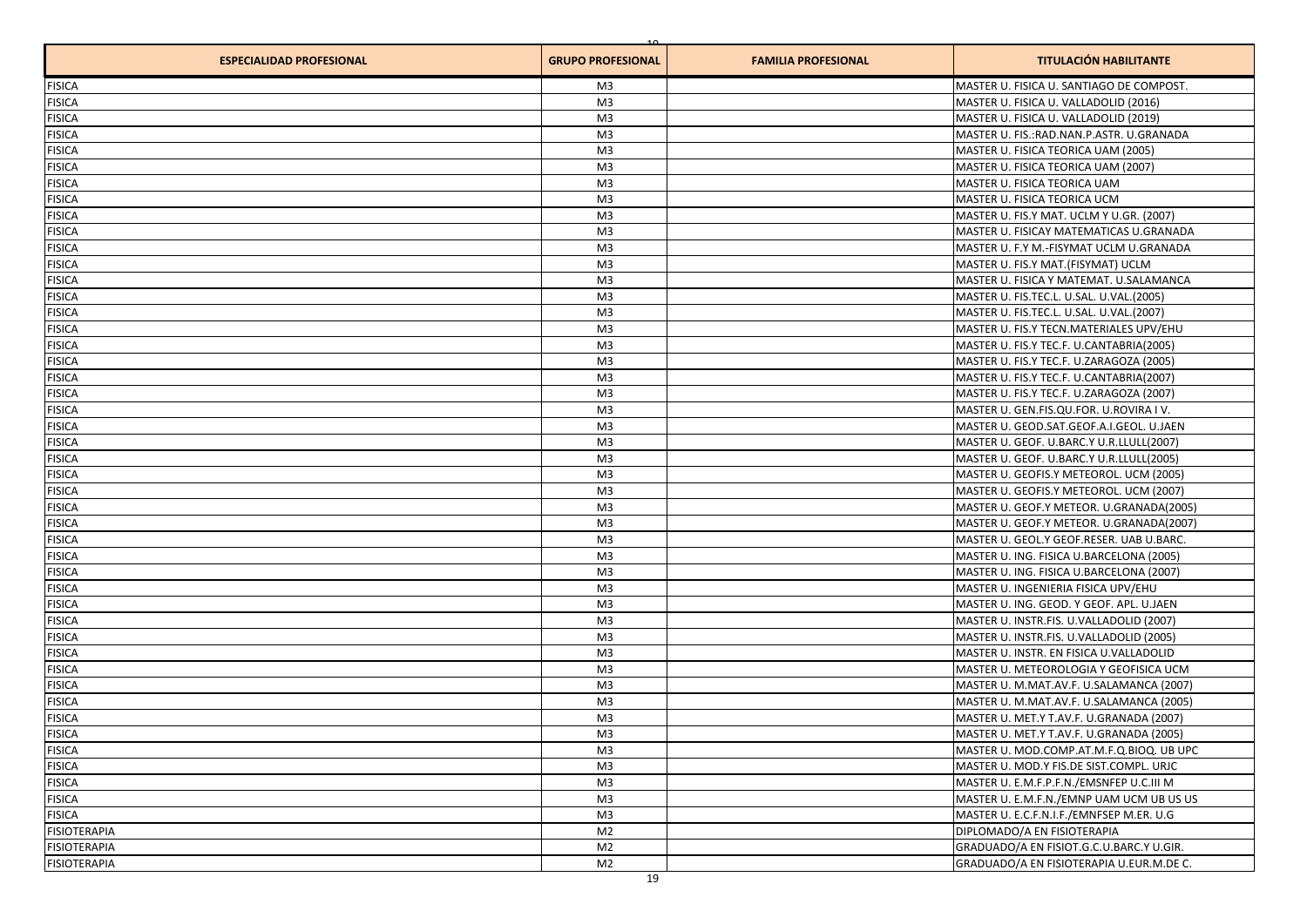| <b>ESPECIALIDAD PROFESIONAL</b> | <b>GRUPO PROFESIONAL</b> | <b>FAMILIA PROFESIONAL</b> | <b>TITULACIÓN HABILITANTE</b>            |
|---------------------------------|--------------------------|----------------------------|------------------------------------------|
| <b>FISIOTERAPIA</b>             | M2                       |                            | GRADUADO/A EN FISIOTERAPIA U.E. VALENCIA |
| <b>FISIOTERAPIA</b>             | M <sub>2</sub>           |                            | GRADUADO/A EN FISIOTERAPIA U.CORDOBA     |
| <b>FISIOTERAPIA</b>             | M <sub>2</sub>           |                            | GRADUADO/A EN FISIOTERAP. U.VIC-U.C.CAT. |
| <b>FISIOTERAPIA</b>             | M <sub>2</sub>           |                            | GRADUADO/A EN FISIOTERAPIA U.E.CANARIAS  |
| <b>FISIOTERAPIA</b>             | M <sub>2</sub>           |                            | GRADUADO/A EN FISIOTERAPIA U. POMPEU F.  |
| <b>FISIOTERAPIA</b>             | M <sub>2</sub>           |                            | GRADUADO/A EN FISIOTERAPIA U. CATOLICA S |
| <b>FISIOTERAPIA</b>             | M <sub>2</sub>           |                            | GRADUADO/A EN FISIOTERAPIA U. DE ZARAGOZ |
| <b>FISIOTERAPIA</b>             | M <sub>2</sub>           |                            | GRADUADO/A EN FISIOTERAPIA U. EUROPEA DE |
| <b>FISIOTERAPIA</b>             | M <sub>2</sub>           |                            | GRADUADO/A EN FISIOTERAPIA U. CATOLICA D |
| <b>FISIOTERAPIA</b>             | M <sub>2</sub>           |                            | GRADUADO/A EN FISIOTERAPIA U. DE ALCALA  |
| <b>FISIOTERAPIA</b>             | M <sub>2</sub>           |                            | GRADUADO/A EN FISIOTERAPIA U. RAMON LLUL |
| <b>FISIOTERAPIA</b>             | M <sub>2</sub>           |                            | GRADUADO/A EN FISIOTERAPIA U. DE EXTREMA |
| <b>FISIOTERAPIA</b>             | M <sub>2</sub>           |                            | GRADUADO/A EN FISIOTERAPIA U. CARDENAL H |
| <b>FISIOTERAPIA</b>             | M <sub>2</sub>           |                            | GRADUADO/A EN FISIOTERAPIA U. INTERNACIO |
| <b>FISIOTERAPIA</b>             | M <sub>2</sub>           |                            | GRADUADO/A EN FISIOTERAPIA U.PABLO DE O. |
| <b>FISIOTERAPIA</b>             | M <sub>2</sub>           |                            | GRADUADO/A EN FISIOTERAPIA U. PONTIFICIA |
| <b>FISIOTERAPIA</b>             | M <sub>2</sub>           |                            | GRADUADO/A EN FISIOTERAPIA U. DE VIC     |
| <b>FISIOTERAPIA</b>             | M <sub>2</sub>           |                            | GRADUADO/A EN FISIOTERAPIA U. AUTONOMA D |
| <b>FISIOTERAPIA</b>             | M <sub>2</sub>           |                            | GRADUADO/A EN FISIOTERAPIA U. DE CANTABR |
| <b>FISIOTERAPIA</b>             | M <sub>2</sub>           |                            | GRADUADO/A EN FISIOTERAPIA U. DE OVIEDO  |
| <b>FISIOTERAPIA</b>             | M <sub>2</sub>           |                            | GRADUADO/A EN FISIOTERAPIA U. REY JUAN C |
| <b>FISIOTERAPIA</b>             | M <sub>2</sub>           |                            | GRADUADO/A EN FISIOTERAPIA U. DE VALENCI |
| <b>FISIOTERAPIA</b>             | M <sub>2</sub>           |                            | GRADUADO/A EN FISIOTERAPIA U. DE LA LAGU |
| <b>FISIOTERAPIA</b>             | M <sub>2</sub>           |                            | GRADUADO/A EN FISIOTERAPIA U. DE LAS ILL |
| <b>FISIOTERAPIA</b>             | M <sub>2</sub>           |                            | GRADUADO/A EN FISIOTERAPIA U. SAN JORGE  |
| <b>FISIOTERAPIA</b>             | M <sub>2</sub>           |                            | GRADUADO/A EN FISIOTERAPIA U. DE MURCIA  |
| <b>FISIOTERAPIA</b>             | M <sub>2</sub>           |                            | GRADUADO/A EN FISIOTERAPIA U. DE A CORUÑ |
| <b>FISIOTERAPIA</b>             | M <sub>2</sub>           |                            | GRADUADO/A EN FISIOTERAPIA U. DE JAEN    |
| <b>FISIOTERAPIA</b>             | M <sub>2</sub>           |                            | GRADUADO/A EN FISIOTERAPIA U. DE SEVILLA |
| <b>FISIOTERAPIA</b>             | M <sub>2</sub>           |                            | GRADUADO/A EN FISIOTERAPIA U. DE VIGO    |
| <b>FISIOTERAPIA</b>             | M <sub>2</sub>           |                            | GRADUADO/A EN FISIOTERAPIA U. DE MALAGA  |
| <b>FISIOTERAPIA</b>             | M <sub>2</sub>           |                            | GRADUADO/A EN FISIOTERAPIA U. DE GRANADA |
| <b>FISIOTERAPIA</b>             | M <sub>2</sub>           |                            | GRADUADO/A EN FISIOTERAPIA U. DE ALMERIA |
| <b>FISIOTERAPIA</b>             | M <sub>2</sub>           |                            | GRADUADO/A EN FISIOTERAPIA U. DE CADIZ   |
| <b>FISIOTERAPIA</b>             | M <sub>2</sub>           |                            | GRADUADO/A EN FISIOTERAPIA U. DE VALLADO |
| <b>FISIOTERAPIA</b>             | M <sub>2</sub>           |                            | GRADUADO/A EN FISIOTERAPIA U. ALFONSO X  |
| <b>FISIOTERAPIA</b>             | M <sub>2</sub>           |                            | GRADUADO/A EN FISIOTERAPIA U. COMPLUTENS |
| <b>FISIOTERAPIA</b>             | M <sub>2</sub>           |                            | GRADUADO/A EN FISIOTERAPIA U. FRANCISCO  |
| <b>FISIOTERAPIA</b>             | M <sub>2</sub>           |                            | GRADUADO/A EN FISIOTERAPIA U. PONTIFICIA |
| <b>FISIOTERAPIA</b>             | M <sub>2</sub>           |                            | GRADUADO/A EN FISIOTERAPIA U. MIGUEL HER |
| <b>FISIOTERAPIA</b>             | M2                       |                            | GRADUADO/A EN FISIOTERAPIA U. DE LEON    |
| <b>FISIOTERAPIA</b>             | M <sub>2</sub>           |                            | GRADUADO/A EN FISIOTERAPIA U. DE SALAMAN |
| <b>FISIOTERAPIA</b>             | M <sub>2</sub>           |                            | GRADUADO/A EN FISIOTERAPIA U. CAMILO JOS |
| <b>FISIOTERAPIA</b>             | M <sub>2</sub>           |                            | GRADUADO/A EN FISIOTERAPIA U. SAN PABLO- |
| <b>FISIOTERAPIA</b>             | M <sub>2</sub>           |                            | GRADUADO/A EN FISIOTERAPIA U. DE LAS PAL |
| <b>FISIOTERAPIA</b>             | M <sub>2</sub>           |                            | GRADUADO/A EN FISIOTERAPIA U. PUBLICA DE |
| <b>FISIOTERAPIA</b>             | M <sub>2</sub>           |                            | GRADUADO/A EN FISIOTERAPIA U. ANTONIO DE |
| <b>FISIOTERAPIA</b>             | M <sub>2</sub>           |                            | GRADUADO/A EN FISIOTERAPIA U. DE CASTILL |
| <b>FISIOTERAPIA</b>             | M <sub>2</sub>           |                            | GRADUADO/A EN FISIOTERAPIA U. DEL PAIS   |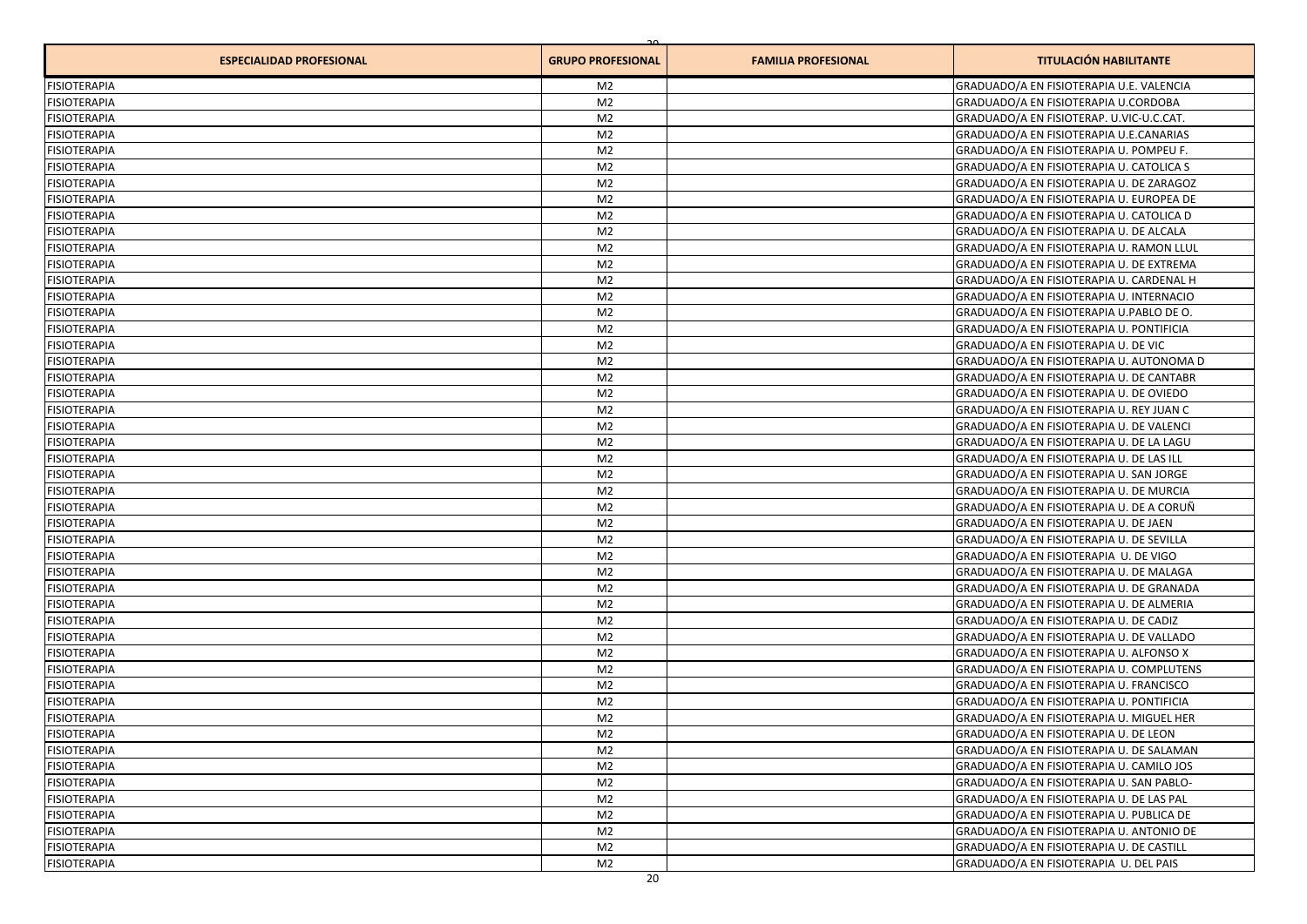| <b>ESPECIALIDAD PROFESIONAL</b>                | <b>GRUPO PROFESIONAL</b> | <b>FAMILIA PROFESIONAL</b>                   | <b>TITULACIÓN HABILITANTE</b>                                                       |
|------------------------------------------------|--------------------------|----------------------------------------------|-------------------------------------------------------------------------------------|
| <b>FISIOTERAPIA</b>                            | M <sub>2</sub>           |                                              | GRADUADO/A EN FISIOTERAPIA U.AUT.BARC.                                              |
| <b>FISIOTERAPIA</b>                            | M <sub>2</sub>           |                                              | GRADUADO/A EN FISIOT.U.CAT.S.T.J. AVILA                                             |
| <b>FISIOTERAPIA</b>                            | M <sub>2</sub>           |                                              | GRADUADO/A EN FISIOTERAPIA U.LLEIDA                                                 |
| <b>FISIOTERAPIA</b>                            | M <sub>2</sub>           |                                              | GRADUADO/A EN FISIOTERAPIA U.R.VIRGILI                                              |
| <b>FISIOTERAPIA</b>                            | M <sub>2</sub>           |                                              | GRADUADO/A EN FISIOTERAPIA U.GIRONA                                                 |
| <b>GEOLOGIA</b>                                | M <sub>3</sub>           |                                              | LICENCIADO/A EN GEOLOGIA                                                            |
| <b>GEOLOGIA</b>                                | M <sub>3</sub>           |                                              | MASTER U. GEOD.SAT.GEOF.A.I.GEOL. U.JAEN                                            |
| <b>GEOLOGIA</b>                                | M <sub>3</sub>           |                                              | MASTER U. GEOL.Y GEOF.RESER. UAB U.BARC.                                            |
| <b>GEOLOGIA</b>                                | M <sub>3</sub>           |                                              | MASTER U. C.T.GEOL.AMB.Y AP. U.SALAMANCA                                            |
| <b>GEOLOGIA</b>                                | M <sub>3</sub>           |                                              | MASTER U. GEOLOGIA U.BARC. Y UAB (2005)                                             |
| <b>GEOLOGIA</b>                                | M <sub>3</sub>           |                                              | MASTER U. GEOLOGIA U.BARC. Y UAB (2007)                                             |
| <b>GEOLOGIA</b>                                | M <sub>3</sub>           |                                              | MASTER U. GEOLOGIA U. GRANADA (2005)                                                |
| <b>GEOLOGIA</b>                                | M <sub>3</sub>           |                                              | MASTER U. GEOLOGIA U. GRANADA (2007)                                                |
| <b>GEOLOGIA</b>                                | M <sub>3</sub>           |                                              | MASTER U. GEOLOGIA AMBIENTAL UCM (2018)                                             |
| <b>GEOLOGIA</b>                                | M <sub>3</sub>           |                                              | MASTER U. GEOLOGIA AMBIENTAL UCM (2014)                                             |
| <b>GEOLOGIA</b>                                | M <sub>3</sub>           |                                              | MASTER U. GEOL.AMB.Y REC.GEOL. UCM(2007)                                            |
| <b>GEOLOGIA</b>                                | M <sub>3</sub>           |                                              | MASTER U. GEOL.AMB.Y REC.GEOL. UCM(2005)                                            |
| <b>GEOLOGIA</b>                                | M <sub>3</sub>           |                                              | MASTER U. GEOL.AP.OB.C.Y R.H. U.GRANADA                                             |
| <b>GEOLOGIA</b>                                | M <sub>3</sub>           |                                              | MASTER U. GEOL.AP.REC.MIN.Y E. U.GRANADA                                            |
| <b>GEOLOGIA</b>                                | M <sub>3</sub>           |                                              | MASTER U. GEOL.:TEC.Y AP.(GTA) U.ZARAGOZ                                            |
| <b>GEOLOGIA</b>                                | M <sub>3</sub>           |                                              | MASTER U. GEOL.GEST.AMB.REC.MIN. UH UIA                                             |
| <b>GEOLOGIA</b>                                | M <sub>3</sub>           |                                              | MASTER U. INIC.INV.GEO. U.ZARAGOZA(2007)                                            |
| <b>GEOLOGIA</b>                                | M <sub>3</sub>           |                                              | MASTER U. INIC.INV.GEO. U.ZARAGOZA(2005)                                            |
| <b>GESTION AMBIENTAL</b>                       | M <sub>3</sub>           |                                              | MASTER U. GEOL.GEST.AMB.REC.MIN. UH UIA                                             |
| <b>GESTION AMBIENTAL</b>                       | M <sub>3</sub>           |                                              | MASTER U. ANALISIS Y GEST. AMB. U.MALAGA                                            |
| <b>GESTION AMBIENTAL</b>                       | M <sub>3</sub>           |                                              | MASTER U. CIENC.TECN.Y G.AMB. U.A CORUÑA                                            |
| <b>GESTION AMBIENTAL</b>                       | M <sub>3</sub>           |                                              | MASTER U. DIS.Y GEST.AMB.EDIF. U.NAVARRA                                            |
| <b>GESTION AMBIENTAL</b>                       | M <sub>3</sub>           |                                              | MASTER U. GEST.A.S.HIDR. U.CANTAB.(2007)                                            |
| <b>GESTION AMBIENTAL</b>                       | M <sub>3</sub>           |                                              | MASTER U. GEST.A.S.HIDR. U.CANTAB.(2005)                                            |
| <b>GESTION AMBIENTAL</b>                       | M <sub>3</sub>           |                                              | MASTER U. GEST. AMB. INDUST. U.VIGO                                                 |
| <b>GESTION AMBIENTAL</b>                       | M <sub>3</sub>           |                                              | MASTER U. GEST. AMB. U. CARDENAL H.-CEU                                             |
| <b>GESTION AMBIENTAL</b>                       | M <sub>3</sub>           |                                              | MASTER U. GEST.AMB.Y BIODIV. U. CORDOBA                                             |
| <b>GESTION AMBIENTAL</b>                       | M <sub>3</sub>           |                                              | MASTER U. GEST.AMB.Y E.ORG. U.I.LA RIOJA                                            |
| <b>GESTION AMBIENTAL</b>                       | M <sub>3</sub>           |                                              | MASTER U. GOB.DES.SOST.P.EV.GEST.AMB.ULL                                            |
| <b>GESTION AMBIENTAL</b>                       | M <sub>3</sub>           |                                              | MASTER U. PL.I.DES.R.G.A. U.LLEIDA(2007)                                            |
| <b>GESTION AMBIENTAL</b>                       | M <sub>3</sub>           |                                              | MASTER U. PL.I.DES.R.G.A. U.LLEIDA(2007)                                            |
| <b>GESTION AMBIENTAL</b>                       | M <sub>3</sub>           |                                              | MASTER U. PL.TER.Y G.AMB. U.BARC.(2005)                                             |
| <b>GESTION AMBIENTAL</b>                       | M <sub>3</sub>           |                                              | MASTER U. PL.TER.Y G.AMB. U.BARC.(2007)                                             |
| <b>GESTION AMBIENTAL</b>                       | M <sub>3</sub>           |                                              | MASTER U. PLANIF.TER.Y GEST.AMB. U.BARC.                                            |
| <b>GESTION DE ALOJAMIENTOS TURISTICOS</b>      | M1                       | HOSTELERIA Y TURISMO                         | TECNICO/A SUPERIOR EN ALOJAMIENTO                                                   |
| <b>GESTION DE ALOJAMIENTOS TURISTICOS</b>      | M1                       | HOSTELERIA Y TURISMO                         |                                                                                     |
| GESTION DE RESIDUOS URBANOS E INDUSTRIALES     | E <sub>2</sub>           | SEGURIDAD Y MEDIO AMBIENTE                   | TECNICO/A SUP. EN GESTION DE ALOJAM. T.<br>GEST. DE RESIDUOS URBANOS E INDUSTRIALES |
| GESTION FORESTAL Y DEL MEDIO NATURAL           | M1                       | AGRARIA                                      | TECNICO/A SUP.EN GEST.FOR.Y DEL MED. N.                                             |
|                                                |                          |                                              |                                                                                     |
| GESTION FORESTAL Y DEL MEDIO NATURAL           | M1                       | AGRARIA                                      | TECNICO/A SUP.EN GEST.Y OR.R.NAT.Y PAIS.                                            |
| GUIA, INFORMACION Y ASISTENCIA TURISTICA       | M1                       | HOSTELERIA Y TURISMO<br>HOSTELERIA Y TURISMO | TECNICO/A SUP.EN GUIA, INF.Y ASIST.TUR.                                             |
| GUIA, INFORMACION Y ASISTENCIA TURISTICA       | M1                       |                                              | TECNICO/A SUP.EN INFOR. Y COM.TURISTICAS                                            |
| ILUMINACION, CAPTACION Y TRATAMIENTO DE IMAGEN | M1                       | <b>IMAGEN Y SONIDO</b>                       | TECNICO/A SUP. EN ILUM., CAP.Y TR. DE IM.                                           |
| ILUMINACION, CAPTACION Y TRATAMIENTO DE IMAGEN | M1                       | IMAGEN Y SONIDO                              | TECNICO/A SUPERIOR EN IMAGEN                                                        |
| IMAGEN PARA EL DIAGNOSTICO Y MEDICINA NUCLEAR  | M1                       | SANIDAD                                      | IMAGEN PARA EL DIAGNOSTICO                                                          |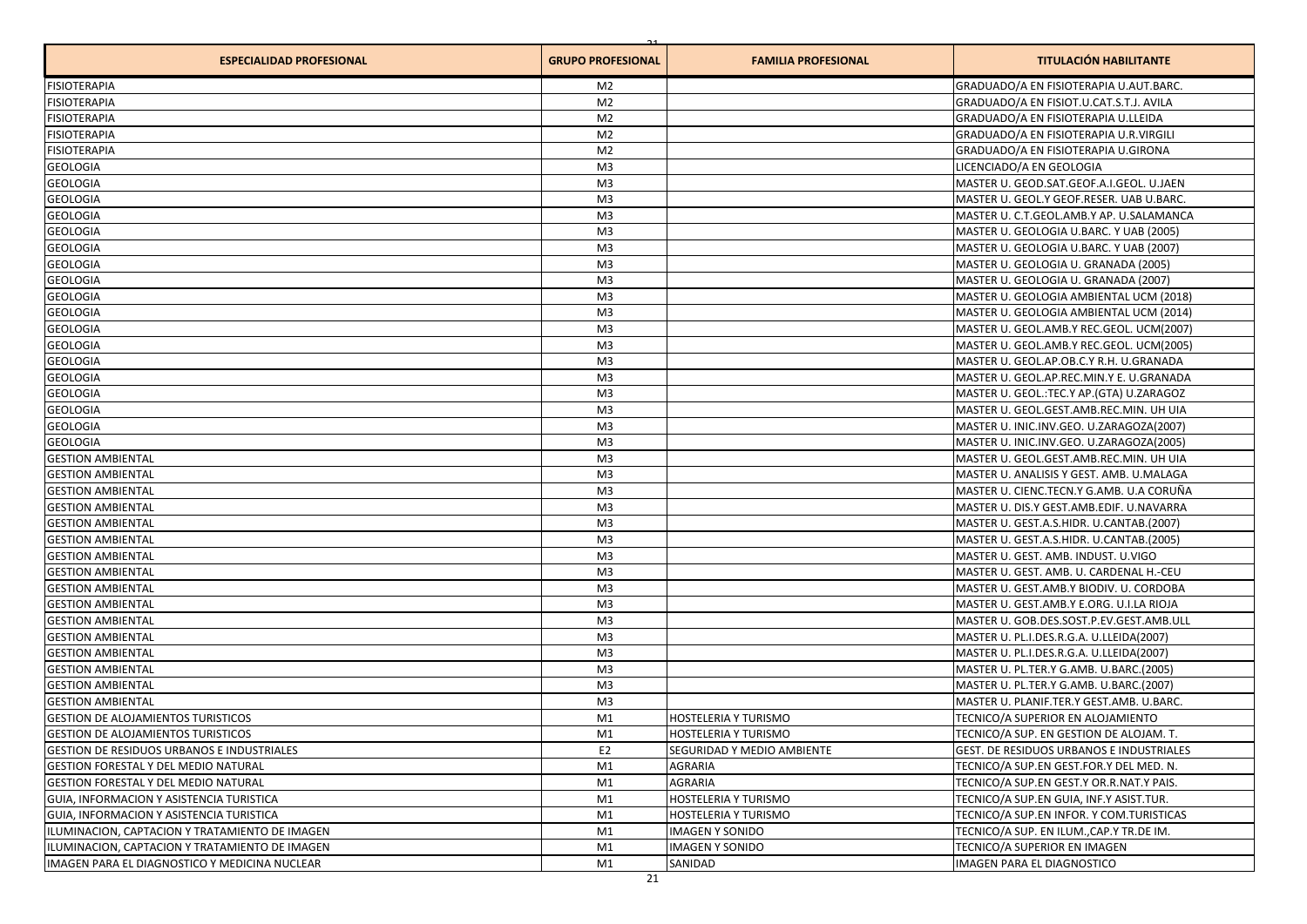| <b>ESPECIALIDAD PROFESIONAL</b>                      | <b>GRUPO PROFESIONAL</b> | <b>FAMILIA PROFESIONAL</b>                 | <b>TITULACIÓN HABILITANTE</b>              |
|------------------------------------------------------|--------------------------|--------------------------------------------|--------------------------------------------|
| IMAGEN PARA EL DIAGNOSTICO Y MEDICINA NUCLEAR        | M1                       | SANIDAD                                    | TECNICO/A SUP. EN IMAGEN PARA EL DIAGN.    |
| IMAGEN PARA EL DIAGNOSTICO Y MEDICINA NUCLEAR        | M1                       | SANIDAD                                    | TECNICO/A SUP.EN IMAGEN PARA DIAG.MED.N.   |
| <b>IMPRESION GRAFICA</b>                             | E <sub>2</sub>           | <b>ARTES GRAFICAS</b>                      | TECNICO/A EN IMPRESION EN ARTES GRAFICAS   |
| <b>IMPRESION GRAFICA</b>                             | E <sub>2</sub>           | <b>ARTES GRAFICAS</b>                      | TECNICO/A EN IMPRESION GRAFICA             |
| <b>INFORMATICA DE OFICINA</b>                        | E <sub>1</sub>           | <b>INFORMATICA Y COMUNICACIONES</b>        | TITULO PROFES. BASICO EN INFORM.DE OFIC.   |
| INSTALACIONES DE PRODUCCION DE CALOR                 | E <sub>2</sub>           | INSTALACION Y MANTENIMIENTO                | TECNICO/A EN INSTALACIONES PROD. DE CALOR  |
| INSTALACIONES DE PRODUCCION DE CALOR                 | E <sub>2</sub>           | INSTALACION Y MANTENIMIENTO                | TECNICO/A EN MONT.MAN.INS.FRIO,CLIM.P.C.   |
| INSTALACIONES DE TELECOMUNICACIONES                  | E <sub>2</sub>           | ELECTRICIDAD Y ELECTRONICA                 | TECNICO/A EN INSTALACIONES TELECOMUNIC.    |
| INSTALACIONES ELECTRICAS Y AUTOMATICAS               | E <sub>2</sub>           | ELECTRICIDAD Y ELECTRONICA                 | TECNICO/A EN EQUIPOS E INST.ELECTROTEC.    |
| INSTALACIONES ELECTRICAS Y AUTOMATICAS               | E <sub>2</sub>           | ELECTRICIDAD Y ELECTRONICA                 | TECNICO/A EN INSTALAC. ELECT. Y AUTOMAT.   |
| INSTALACIONES FRIGORIFICAS Y DE CLIMATIZACION        | E <sub>2</sub>           | INSTALACION Y MANTENIMIENTO                | TECNICO/A EN INSTALAC.FRIG. Y CLIMATIZ.    |
| INSTALACIONES FRIGORIFICAS Y DE CLIMATIZACION        | E <sub>2</sub>           | INSTALACION Y MANTENIMIENTO                | TECNICO/A EN MONT.MAN.INS.FRIO,CLIM.P.C.   |
| INSTALACIONES HIDRAULICAS Y PLANTAS POTABILIZADORAS  | E <sub>1</sub>           |                                            | TITULO PROFES. BASICO EN ELEC. Y ELECTRON. |
| INSTALACIONES HIDRAULICAS Y PLANTAS POTABILIZADORAS  | E <sub>1</sub>           |                                            | TITULO PROF. BASICO EN REFOR.MANT.EDIF.    |
| INSTALACIONES HIDRAULICAS Y PLANTAS POTABILIZADORAS  | E <sub>2</sub>           |                                            | TECNICO/A EN CONSTRUCCION                  |
| INSTALACIONES HIDRAULICAS Y PLANTAS POTABILIZADORAS  | E <sub>2</sub>           |                                            | TECNICO/A EN INST.MANT.ELECT.MAQ.COND.L.   |
| INSTALACIONES HIDRAULICAS Y PLANTAS POTABILIZADORAS  | E <sub>2</sub>           |                                            | TECNICO/A EN MANTENIMIENTO ELECTROMEC.     |
| INSTALACIONES HIDRAULICAS Y PLANTAS POTABILIZADORAS  | E <sub>2</sub>           |                                            | TECNICO/A EN OBRAS DE ALBAÑILERIA          |
| INSTALACIONES HIDRAULICAS Y PLANTAS POTABILIZADORAS  | E <sub>2</sub>           |                                            | TECNICO/A EN OBRAS DE HORMIGON             |
| INSTALACIONES HIDRAULICAS Y PLANTAS POTABILIZADORAS  | E <sub>2</sub>           |                                            | TECNICO/A EN PLANTA QUIMICA                |
| INSTALACIONES HIDRAULICAS Y PLANTAS POTABILIZADORAS  | E <sub>2</sub>           |                                            | TECNICO/A EN RED.Y ESTAC.DE TRAT.DE AG.    |
| INSTALACIONES HIDRAULICAS Y PLANTAS POTABILIZADORAS  | E <sub>2</sub>           |                                            | TECNICO/A EN OPERAC.DE PROC.EN PL. QUIM.   |
| INSTALACIONES HIDRAULICAS Y PLANTAS POTABILIZADORAS  | M1                       |                                            | TECNICO/A SUP.EN DES.Y APL.DE PROY.DE C.   |
| INSTALACIONES HIDRAULICAS Y PLANTAS POTABILIZADORAS  | M1                       |                                            | TECNICO/A SUP.EN INSTALAC.ELECTROTECN.     |
| INSTALACIONES HIDRAULICAS Y PLANTAS POTABILIZADORAS  | M1                       |                                            | TECNICO/A SUP.EN PROYECTOS DE EDIFIC.      |
| INSTALACIONES HIDRAULICAS Y PLANTAS POTABILIZADORAS  | M1                       |                                            | TECNICO/A SUPERIOR EN QUIMICA INDUSTRIAL   |
| INSTALACIONES HIDRAULICAS Y PLANTAS POTABILIZADORAS  | M1                       |                                            | TECNICO/A SUP.EN SIST. ELECT. Y AUTOMAT.   |
| INSTALACIONES HIDRAULICAS Y PLANTAS POTABILIZADORAS  | M1                       |                                            | TECNICO/A SUPERIOR EN GESTION DEL AGUA     |
| INSTALACIONES HIDRAULICAS Y PLANTAS POTABILIZADORAS  | M1                       |                                            | TECNICO/A SUP.EN INDUST.DE PROCESO QUIM.   |
| <b>INTEGRACION SOCIAL</b>                            | M1                       | SERVICIOS SOCIOCULTURALES Y A LA COMUNIDAD | TECNICO/A SUP. EN INTEGRACION SOCIAL       |
| JARDINERIA Y FLORISTERIA                             | E <sub>2</sub>           | AGRARIA                                    | TECNICO/A EN JARDINERIA                    |
| JARDINERIA Y FLORISTERIA                             | E <sub>2</sub>           | AGRARIA                                    | TECNICO/A EN JARDINERIA Y FLORISTERIA      |
| LABORATORIO CLINICO Y BIOMEDICO                      | M1                       | SANIDAD                                    | TECNICO/A SUP.EN LABORAT.DE DIAG.CLINIC.   |
| LABORATORIO CLINICO Y BIOMEDICO                      | M1                       | SANIDAD                                    | TECNICO/A SUP.EN LABORAT.CLIN.Y BIOMED.    |
| LABORATORIO DE ANALISIS Y DE CONTROL DE CALIDAD      | M1                       | QUIMICA                                    | TECNICO/A SUP.EN LABOR.DE ANAL.Y CONT.C.   |
| LABORATORIO DE ANALISIS Y DE CONTROL DE CALIDAD      | M1                       | QUIMICA                                    | TECNICO/A SUPERIOR EN ANALISIS Y CONTROL   |
| MANTENIMIENTO AEROMECANICO                           | M1                       | TRANSPORTE Y MANTENIMIENTO DE VEHICULOS    | TECNICO/A SUP. EN MANTENIM. AEROMECANICO   |
| MANTENIMIENTO AEROMECANICO                           | M1                       | TRANSPORTE Y MANTENIMIENTO DE VEHICULOS    | TECNICO/A SUP.EN MTO.AEROM.AV.MOT.PISTON   |
| <b>MANTENIMIENTO AEROMECANICO</b>                    | M1                       | TRANSPORTE Y MANTENIMIENTO DE VEHICULOS    | TECNICO/A SUP. EN MTO.AEROM.AV.MOT.TURB.   |
| MANTENIMIENTO AEROMECANICO                           | M1                       | TRANSPORTE Y MANTENIMIENTO DE VEHICULOS    | TECNICO/A SUP.EN MTO.AEROM.HEL.MOT.PIST.   |
| MANTENIMIENTO AEROMECANICO                           | M1                       | TRANSPORTE Y MANTENIMIENTO DE VEHICULOS    | TECNICO/A SUP.EN MTO.AEROM.HEL.MOT.TURB.   |
| MANTENIMIENTO DE INSTALACIONES TERMICAS Y DE FLUIDOS | M1                       | INSTALACION Y MANTENIMIENTO                | TECNICO/A SUP. EN MANT.INST.TER.Y DE FL.   |
| MANTENIMIENTO DE INSTALACIONES TERMICAS Y DE FLUIDOS | M1                       | INSTALACION Y MANTENIMIENTO                | TECNICO/A SUP.EN MTO.Y MONT.INST.ED.Y P.   |
| <b>MANTENIMIENTO DE VEHICULOS</b>                    | E <sub>1</sub>           | TRANSPORTE Y MANTENIMIENTO DE VEHICULOS    | TITULO PROFES.BASICO EN MANTEN.VEHICULOS   |
| MANTENIMIENTO ELECTROMECANICO                        | E <sub>2</sub>           | INSTALACION Y MANTENIMIENTO                | TECNICO/A EN INST.MANT.ELECT.MAQ.COND.L.   |
| MANTENIMIENTO ELECTROMECANICO                        | E <sub>2</sub>           | INSTALACION Y MANTENIMIENTO                | TECNICO/A EN MANTENIMIENTO ELECTROMEC.     |
| MANTENIMIENTO ELECTRONICO                            | M1                       | ELECTRICIDAD Y ELECTRONICA                 | TECNICO/A SUP.EN DESARR. DE PROD. ELECT.   |
| <b>MANTENIMIENTO ELECTRONICO</b>                     | M1                       | ELECTRICIDAD Y ELECTRONICA                 | TECNICO/A SUP.EN MANTENIMIENTO ELECTRON.   |
| MANTENIMIENTO GENERAL                                | E <sub>2</sub>           |                                            | TECNICO/A EN ACABADOS DE CONSTRUCCION      |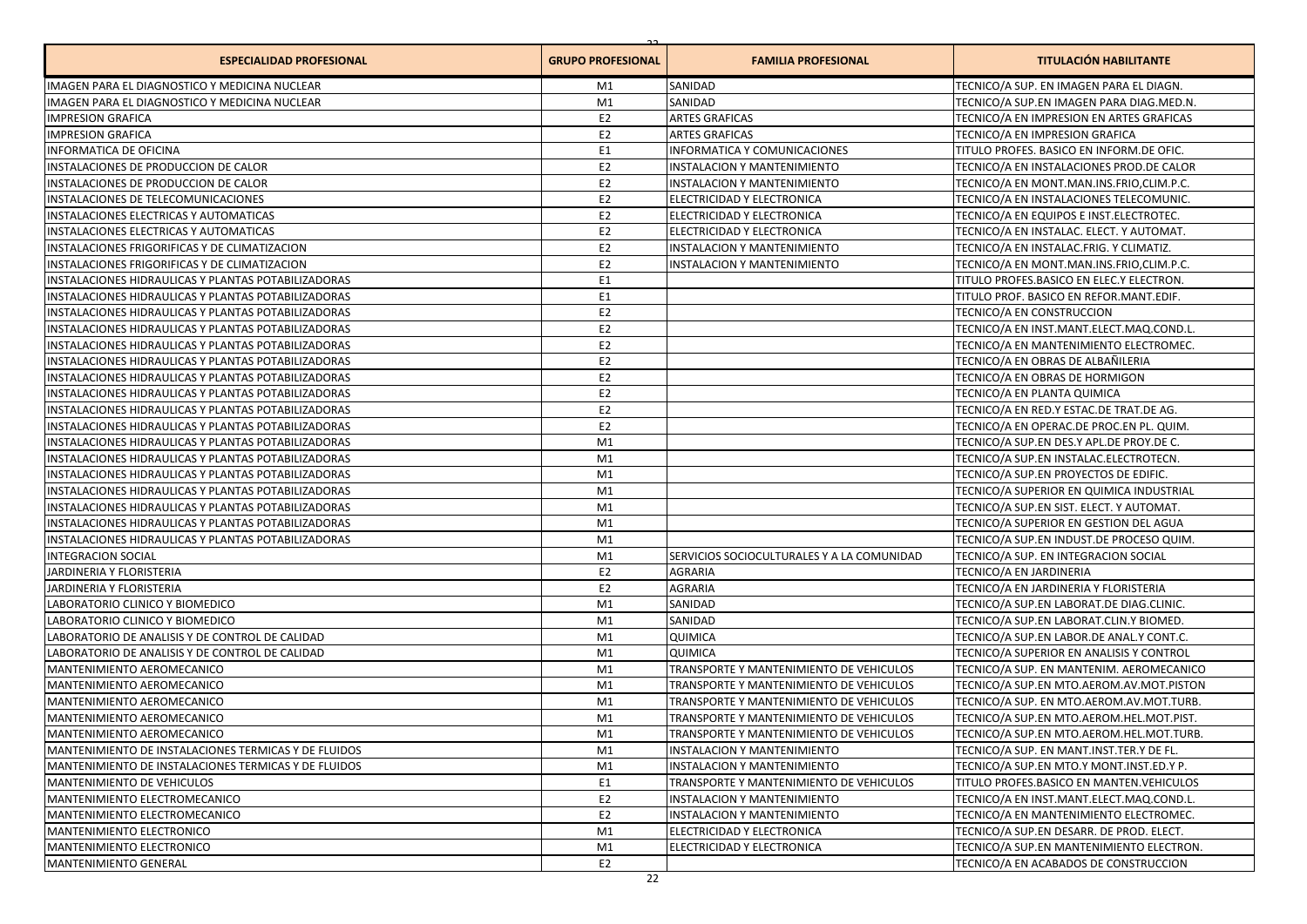| <b>ESPECIALIDAD PROFESIONAL</b>          | <b>GRUPO PROFESIONAL</b>         | <b>FAMILIA PROFESIONAL</b>  | <b>TITULACIÓN HABILITANTE</b>                                                     |
|------------------------------------------|----------------------------------|-----------------------------|-----------------------------------------------------------------------------------|
| <b>MANTENIMIENTO GENERAL</b>             | E2                               |                             | TECNICO/A EN CONSTRUCCION                                                         |
| <b>MANTENIMIENTO GENERAL</b>             | E <sub>2</sub>                   |                             | TECNICO/A EN EQUIPOS E INST.ELECTROTEC.                                           |
| MANTENIMIENTO GENERAL                    | E <sub>2</sub>                   |                             | TECNICO/A EN EQUIPOS ELECTRONIC.DE CONS.                                          |
| <b>MANTENIMIENTO GENERAL</b>             | E <sub>2</sub>                   |                             | TECNICO/A EN INSTALACION Y AMUEBLAMIENTO                                          |
| <b>MANTENIMIENTO GENERAL</b>             | E <sub>2</sub>                   |                             | TECNICO/A EN INSTALACIONES PROD.DE CALOR                                          |
| <b>MANTENIMIENTO GENERAL</b>             | E <sub>2</sub>                   |                             | TECNICO/A EN INSTALAC. ELECT. Y AUTOMAT.                                          |
| <b>MANTENIMIENTO GENERAL</b>             | E <sub>2</sub>                   |                             | TECNICO/A EN INSTALAC.FRIG. Y CLIMATIZ.                                           |
| <b>MANTENIMIENTO GENERAL</b>             | E <sub>2</sub>                   |                             | TECNICO/A EN MONT.MAN.INS.FRIO.CLIM.P.C.                                          |
| <b>MANTENIMIENTO GENERAL</b>             | E <sub>2</sub>                   |                             | TECNICO/A EN OBRAS DE ALBAÑILERIA                                                 |
| <b>MANTENIMIENTO GENERAL</b>             | E <sub>2</sub>                   |                             | TECNICO/A EN OBRAS INT., DECOR. Y REHAB.                                          |
| <b>MANTENIMIENTO GENERAL</b>             | E <sub>2</sub>                   |                             | TECNICO/A EN SOLDADURA Y CALDERERIA                                               |
| <b>MANTENIMIENTO GENERAL</b>             | E <sub>2</sub>                   |                             | TECNICO/A EN FABR.A MED.E INST.CARP.Y M.                                          |
| MANTENIMIENTO GENERAL                    | M1                               |                             | TECNICO/A SUP. EN CONSTRUCC. METALICAS                                            |
| MANTENIMIENTO GENERAL                    | M1                               |                             | TECNICO/A SUP.EN DES.DE PROD.EN CAR.Y M.                                          |
| <b>MANTENIMIENTO GENERAL</b>             | M1                               |                             | TECNICO/A SUP.EN DES.PROY. INS.TER.Y F.                                           |
| MANTENIMIENTO GENERAL                    | M1                               |                             | TECNICO/A SUP.EN DES.Y APL.DE PROY.DE C.                                          |
| <b>MANTENIMIENTO GENERAL</b>             | M1                               |                             | TECNICO/A SUP. EN DISEÑO Y AMUEBLAMIENTO                                          |
| MANTENIMIENTO GENERAL                    | M1                               |                             | TECNICO/A SUP.EN INSTALAC.ELECTROTECN.                                            |
| <b>MANTENIMIENTO GENERAL</b>             | M1                               |                             | TECNICO/A SUP. EN MANT.INST.TER.Y DE FL.                                          |
| <b>MANTENIMIENTO GENERAL</b>             | M1                               |                             | TECNICO/A SUP.EN PROYECTOS DE EDIFIC.                                             |
| <b>MANTENIMIENTO GENERAL</b>             | M1                               |                             | TECNICO/A SUP.EN REALIZ.Y PLANES DE OBR.                                          |
| MANTENIMIENTO GENERAL                    | M1                               |                             | TECNICO/A SUP.EN SIST.DE TELEC.E INFORM.                                          |
| <b>MANTENIMIENTO GENERAL</b>             | M1                               |                             | TECNICO/A SUP.EN SIST. ELECT. Y AUTOMAT.                                          |
| <b>MANTENIMIENTO GENERAL</b>             | M1                               |                             | TECNICO/A SUP. EN ORG.Y CONT.OBR. CONST.                                          |
| MANTENIMIENTO GENERAL                    | M1                               |                             | TECNICO/A SUP.EN DES.PR.INS.FL.TERM.Y M.                                          |
| <b>MANTENIMIENTO GENERAL</b>             | M1                               |                             | TECNICO/A SUP.EN MTO.Y MONT.INST.ED.Y P.                                          |
| <b>MANTENIMIENTO GENERAL</b>             | M1                               |                             | TECNICO/A EN INSTALACIONES PROD.DE CALOR                                          |
| <b>MANTENIMIENTO GENERAL</b>             | M1                               |                             | TECNICO/A EN INSTALAC.FRIG. Y CLIMATIZ.                                           |
| <b>MARKETING Y PUBLICIDAD</b>            | M1                               | <b>COMERCIO Y MARKETING</b> | TECNICO/A SUP. EN MARKETING Y PUBLICIDAD                                          |
| <b>MATEMATICAS</b>                       | M <sub>2</sub>                   |                             | GRADUADO/A EN MATEMATICAS U. DE SALAMANC                                          |
| <b>MATEMATICAS</b>                       | M <sub>2</sub>                   |                             | GRADUADO/A EN MATEMATICAS U. AUTONOMA DE                                          |
| <b>MATEMATICAS</b>                       | M <sub>2</sub>                   |                             | GRADUADO/A EN MATEMATICAS U. DE SANTIAGO                                          |
| <b>MATEMATICAS</b>                       | M <sub>2</sub>                   |                             | GRADUADO/A EN MATEMATICAS U. DE MURCIA                                            |
| <b>MATEMATICAS</b>                       | M <sub>2</sub>                   |                             | GRADUADO/A EN MATEMATICAS U. AUTONOMA DE                                          |
| <b>MATEMATICAS</b>                       | M <sub>2</sub>                   |                             | GRADUADO/A EN MATEMATICAS U. DE BARCELON                                          |
| <b>MATEMATICAS</b>                       | M <sub>2</sub>                   |                             | GRADUADO/A EN MATEMATICAS U. POLITECNICA                                          |
| <b>MATEMATICAS</b>                       | M <sub>2</sub>                   |                             | GRADUADO/A EN MAT.COMPUT.Y AN.D. U.A.B.                                           |
| <b>MATEMATICAS</b>                       | M <sub>2</sub>                   |                             | GRADUADO/A EN MAT. COMPUTACIONAL U.RIOJA                                          |
| <b>MATEMATICAS</b>                       | M <sub>2</sub>                   |                             | GRADUADO/A EN MATEMAT.COMPUTACIONAL UCJC                                          |
| <b>MATEMATICAS</b>                       | M <sub>2</sub>                   |                             | GRADUADO/A EN MATEMATICAS U. DE CANTABRI                                          |
| <b>MATEMATICAS</b>                       | M2                               |                             | GRADUADO/A EN MATEMATICAS U. COMPLUTENSE                                          |
| <b>MATEMATICAS</b>                       | M <sub>2</sub>                   |                             | GRADUADO/A EN MATEMATICAS U. DE LAS ILLE                                          |
| <b>MATEMATICAS</b>                       | M <sub>2</sub>                   |                             | GRADUADO/A EN MATEMATICAS Y ESTADISTICA                                           |
| <b>MATEMATICAS</b>                       |                                  |                             |                                                                                   |
|                                          | M <sub>2</sub>                   |                             | GRADUADO/A EN MATEMATICAS U. DE EXTREMAD                                          |
| <b>MATEMATICAS</b>                       | M <sub>2</sub><br>M <sub>2</sub> |                             | GRADUADO/A EN MATEMATICAS U. DE VALLADOL                                          |
| <b>MATEMATICAS</b>                       | M <sub>2</sub>                   |                             | GRADUADO/A EN MATEMATICAS U. DE CADIZ<br>GRADUADO/A EN MATEMATICAS U. DE LA RIOJA |
| <b>MATEMATICAS</b><br><b>MATEMATICAS</b> |                                  |                             | GRADUADO/A EN MATEMATICAS U. DE OVIEDO                                            |
|                                          | M <sub>2</sub>                   |                             |                                                                                   |
| <b>MATEMATICAS</b>                       | M <sub>2</sub>                   |                             | GRADUADO/A EN MATEMATICAS U. DE SEVILLA                                           |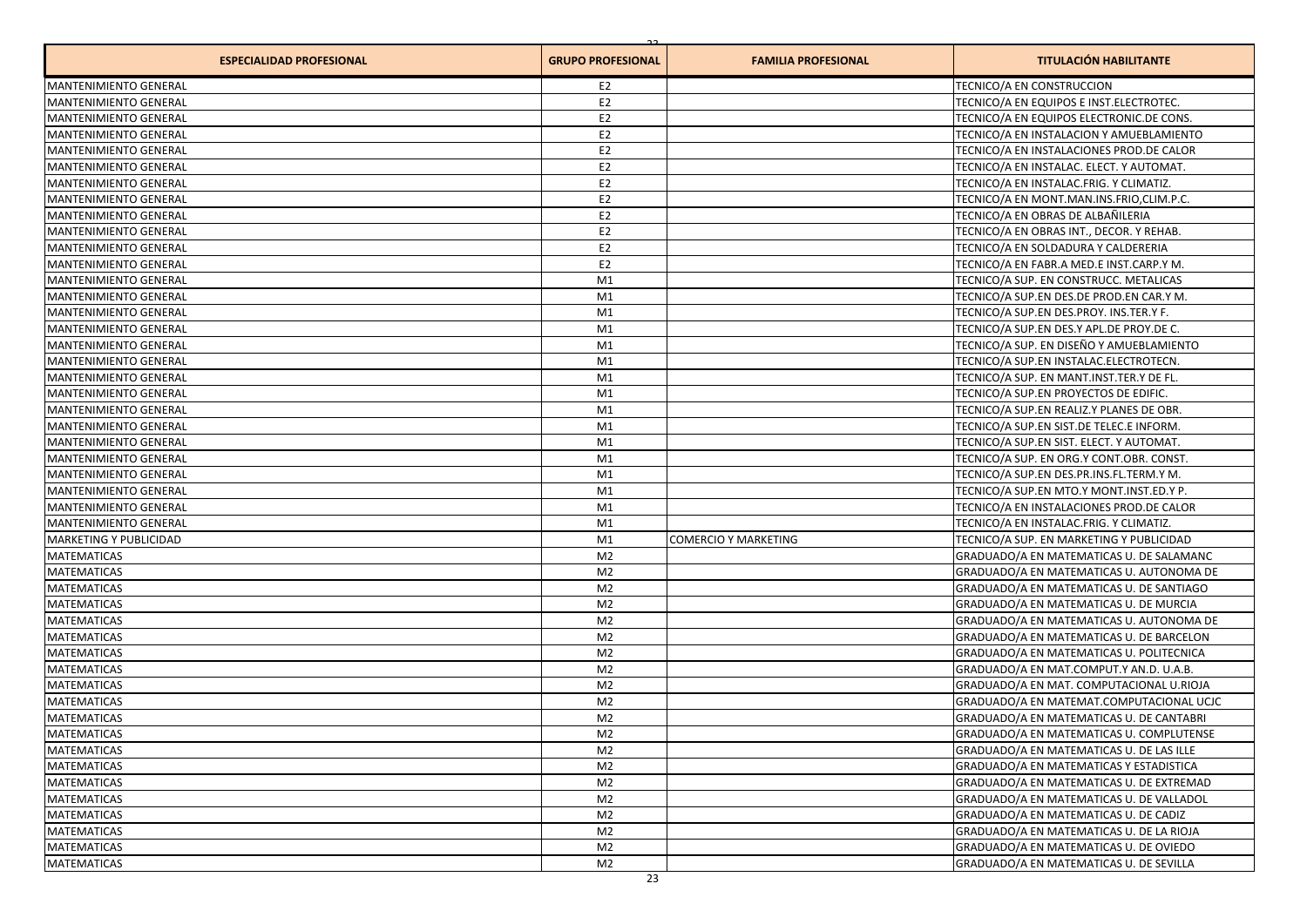| <b>ESPECIALIDAD PROFESIONAL</b> | <b>GRUPO PROFESIONAL</b> | <b>FAMILIA PROFESIONAL</b> | <b>TITULACIÓN HABILITANTE</b>            |
|---------------------------------|--------------------------|----------------------------|------------------------------------------|
| <b>MATEMATICAS</b>              | M <sub>2</sub>           |                            | GRADUADO/A EN MATEMATICAS U. NACIONAL DE |
| <b>MATEMATICAS</b>              | M <sub>2</sub>           |                            | GRADUADO/A EN MATEMATICAS U. DEL PAIS VA |
| <b>MATEMATICAS</b>              | M <sub>2</sub>           |                            | GRADUADO/A EN MATEMATICAS U. DE ALMERIA  |
| <b>MATEMATICAS</b>              | M <sub>2</sub>           |                            | GRADUADO/A EN MATEMATICAS U. DE GRANADA  |
| <b>MATEMATICAS</b>              | M <sub>2</sub>           |                            | GRADUADO/A EN MATEMATICAS U. DE LA LAGUN |
| <b>MATEMATICAS</b>              | M <sub>2</sub>           |                            | GRADUADO/A EN MATEMATICAS U. DE MALAGA   |
| <b>MATEMATICAS</b>              | M <sub>2</sub>           |                            | GRADUADO/A EN MATEMATICAS U. REY JUAN CA |
| <b>MATEMATICAS</b>              | M <sub>2</sub>           |                            | GRADUADO/A EN MATEMATICAS U. DE ALICANTE |
| <b>MATEMATICAS</b>              | M <sub>2</sub>           |                            | GRADUADO/A EN MATEMATICAS U. DE VALENCIA |
| <b>MATEMATICAS</b>              | M <sub>2</sub>           |                            | GRADUADO/A EN MATEMATICA COMPUTACIONAL U |
| <b>MATEMATICAS</b>              | M <sub>2</sub>           |                            | GRADUADO/A EN MATEMATICAS E INFORMATICA  |
| <b>MATEMATICAS</b>              | M <sub>2</sub>           |                            | GRADUADO/A EN MATEMATICAS U. DE ZARAGOZA |
| <b>MATEMATICAS</b>              | M <sub>3</sub>           |                            | LICENCIADO/A EN CIENCIAS MATEMATICAS     |
| <b>MATEMATICAS</b>              | M <sub>3</sub>           |                            | LICENCIADO/A EN MATEMATICAS              |
| <b>MATEMATICAS</b>              | M <sub>3</sub>           |                            | MASTER U. DID.MAT.ED.I.Y P. U.I.LA RIOJA |
| <b>MATEMATICAS</b>              | M <sub>3</sub>           |                            | MASTER U. DID.MAT.ED.S.Y B. U.I.LA RIOJA |
| <b>MATEMATICAS</b>              | M <sub>3</sub>           |                            | MASTER U. EST. AV .MATEMATICAS U.SEVILLA |
| <b>MATEMATICAS</b>              | M <sub>3</sub>           |                            | MASTER U. FISICA Y MAT. U.GRANADA Y UCLM |
| <b>MATEMATICAS</b>              | M <sub>3</sub>           |                            | MASTER U. FISICA Y MATEMATICAS U.GRANADA |
| <b>MATEMATICAS</b>              | M <sub>3</sub>           |                            | MASTER U. FIS.Y MAT.-FISYMAT UCLM U.GR.  |
| <b>MATEMATICAS</b>              | M <sub>3</sub>           |                            | MASTER U. FISICA Y MATEM. (FISYMAT) UCLM |
| <b>MATEMATICAS</b>              | M <sub>3</sub>           |                            | MASTER U. FISICA Y MATEMAT. U.SALAMANCA  |
| <b>MATEMATICAS</b>              | M <sub>3</sub>           |                            | MASTER U. INF.Y MAT.AP.C.E ING. U.MURCIA |
| <b>MATEMATICAS</b>              | M <sub>3</sub>           |                            | MASTER U. I.INV.M. UZAR ULR UOV. UPV UPN |
| <b>MATEMATICAS</b>              | M <sub>3</sub>           |                            | MASTER U. I.INV.M. UZAR ULR UOV. UPV UPN |
| <b>MATEMATICAS</b>              | M <sub>3</sub>           |                            | MASTER U. INV.DID.MAT.Y CIENC. UAB(2005) |
| <b>MATEMATICAS</b>              | M <sub>3</sub>           |                            | MASTER U. INV.DID.MAT.Y CIENC. UAB(2007) |
| <b>MATEMATICAS</b>              | M <sub>3</sub>           |                            | MASTER U. I.ENS.AP.C.EXP.S.MAT. UHU UNIA |
| <b>MATEMATICAS</b>              | M <sub>3</sub>           |                            | MASTER U. I.E.A.C.E.S.MAT. UHU UNIA 2005 |
| <b>MATEMATICAS</b>              | M <sub>3</sub>           |                            | MASTER U. I.E.A.C.E.S.M. UHU UE UNIA2007 |
| <b>MATEMATICAS</b>              | M <sub>3</sub>           |                            | MASTER U. I.E.A.C.E.S.MAT. U.EXTREM.2005 |
| <b>MATEMATICAS</b>              | M <sub>3</sub>           |                            | MASTER U. I.ENS.APR.C.E.S.MAT. U.EXTREM. |
| <b>MATEMATICAS</b>              | M <sub>3</sub>           |                            | MASTER U. I.ENS.A.C.E.S.MAT. U.EXTR.2007 |
| <b>MATEMATICAS</b>              | M <sub>3</sub>           |                            | MASTER U. INV. EN MATEMAT. U.VALLADOLID  |
| <b>MATEMATICAS</b>              | M <sub>3</sub>           |                            | MASTER U. MAT. UGR UAL UCA UJA UMA(2005) |
| <b>MATEMATICAS</b>              | M <sub>3</sub>           |                            | MASTER U. MATEMAT. U.ILLES BALEARS(2007) |
| <b>MATEMATICAS</b>              | M <sub>3</sub>           |                            | MASTER U. MATEMAT. U.ILLES BALEARS(2005) |
| <b>MATEMATICAS</b>              | M <sub>3</sub>           |                            | MASTER U. MAT.AV.AP.ED.I.I.A.INV.AP. ULL |
| <b>MATEMATICAS</b>              | M <sub>3</sub>           |                            | MASTER U. MATEMAT. AVANZADAS UNED (2005) |
| <b>MATEMATICAS</b>              | M <sub>3</sub>           |                            | MASTER U. MATEMAT. AVANZADAS U.C.MADRID  |
| <b>MATEMATICAS</b>              | M3                       |                            | MASTER U. MATEMAT. AVANZADAS UNED (2007) |
| <b>MATEMATICAS</b>              | M <sub>3</sub>           |                            | MASTER U. MATEMAT. UAL UCA UGR UJA UMA   |
| <b>MATEMATICAS</b>              | M <sub>3</sub>           |                            | MASTER U. MATEMATICAS U.SANTIAGO DE C.   |
| <b>MATEMATICAS</b>              | M <sub>3</sub>           |                            | MASTER U. MATEMATICAS U.SEVILLA          |
| <b>MATEMATICAS</b>              | M <sub>3</sub>           |                            | MASTER U. MATEMATICAS Y APLIC. UAM(2005) |
| <b>MATEMATICAS</b>              | M <sub>3</sub>           |                            | MASTER U. MATEMATICAS Y APLIC. UAM(2007) |
| <b>MATEMATICAS</b>              | M <sub>3</sub>           |                            | MASTER U. MAT.Y COMPUT. U.CANTAB. (2007) |
| <b>MATEMATICAS</b>              | M <sub>3</sub>           |                            | MASTER U. MAT.Y COMPUT. U.CANTAB. (2005) |
| <b>MATEMATICAS</b>              |                          |                            |                                          |
|                                 | M <sub>3</sub>           |                            | MASTER U. MAT.Y COMPUT. U.CANTAB. (2014) |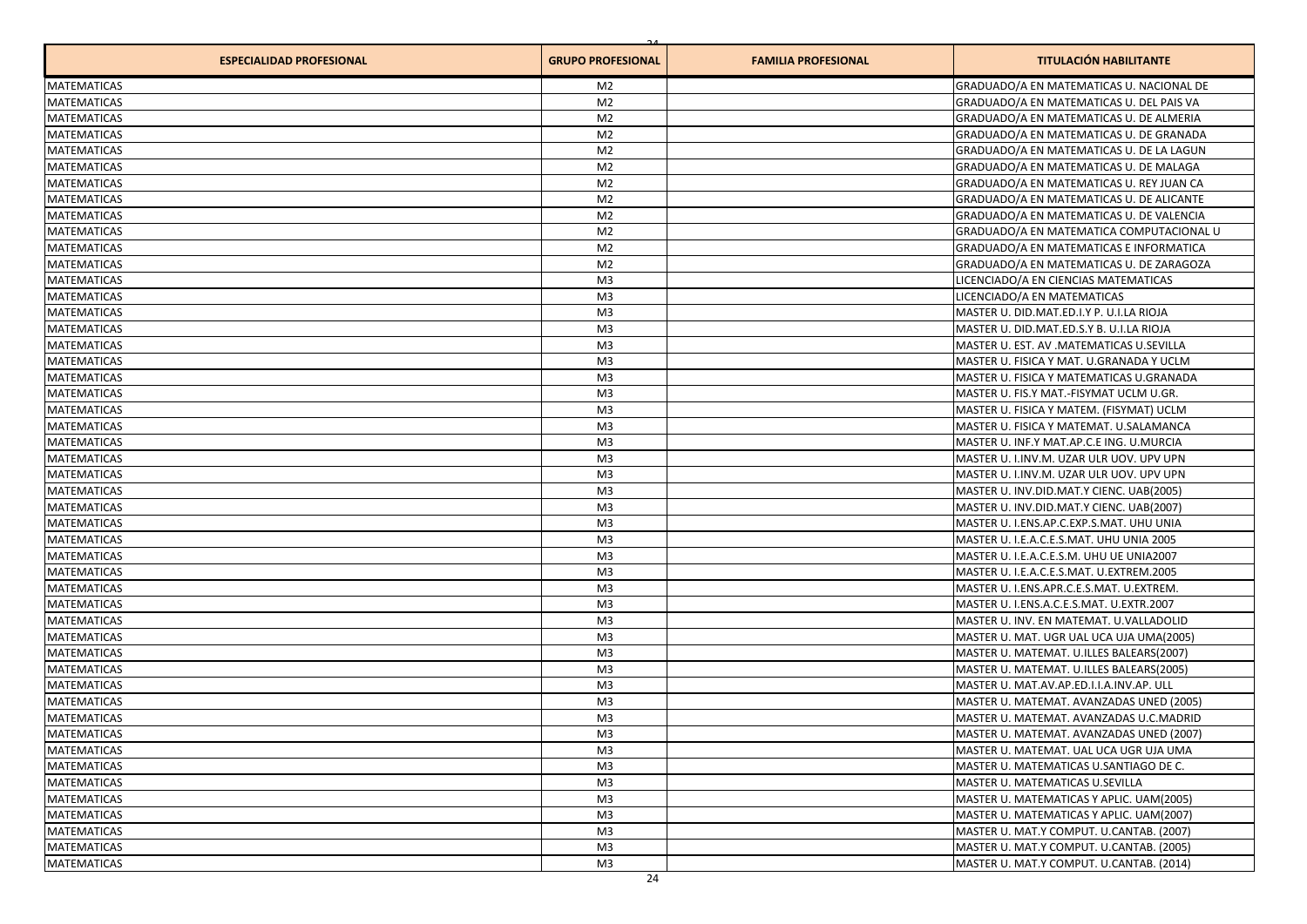| <b>ESPECIALIDAD PROFESIONAL</b> | <b>GRUPO PROFESIONAL</b> | <b>FAMILIA PROFESIONAL</b>  | <b>TITULACIÓN HABILITANTE</b>            |
|---------------------------------|--------------------------|-----------------------------|------------------------------------------|
| <b>MECANIZADO</b>               | E <sub>2</sub>           | <b>FABRICACION MECANICA</b> | TECNICO/A EN MECANIZADO                  |
| <b>MECATRONICA INDUSTRIAL</b>   | M1                       | INSTALACION Y MANTENIMIENTO | TECNICO/A SUP. EN MANT. DE EQU.INDUSTR.  |
| <b>MECATRONICA INDUSTRIAL</b>   | M1                       | INSTALACION Y MANTENIMIENTO | TECNICO/A SUP. EN MECATRONICA INDUSTRIAL |
| <b>MEDICINA</b>                 | M <sub>3</sub>           |                             | LICENCIADO/A EN MEDICINA Y CIRUGIA       |
| <b>MEDICINA</b>                 | M <sub>3</sub>           |                             | LICENCIADO/A EN MEDICINA                 |
| <b>MEDICINA</b>                 | M3                       |                             | GRADUADO/A EN MEDICINA U. ILLES BALEARS  |
| <b>MEDICINA</b>                 | M3                       |                             | GRADUADO/A EN MEDICINA U. DE NAVARRA     |
| MEDICINA                        | M <sub>3</sub>           |                             | GRADUADO/A EN MEDICINA U. EUROPEA DE MAD |
| MEDICINA                        | M <sub>3</sub>           |                             | GRADUADO/A EN MEDICINA U. REY JUAN CARLO |
| <b>MEDICINA</b>                 | M3                       |                             | GRADUADO/A EN MEDICINA U. DE GIRONA      |
| <b>MEDICINA</b>                 | M3                       |                             | GRADUADO/A EN MEDICINA U. INTERNACIONAL  |
| MEDICINA                        | M3                       |                             | GRADUADO/A EN MEDICINA POR LA UNIVERSIDA |
| <b>MEDICINA</b>                 | M3                       |                             | GRADUADO/A EN MEDICINA U. DE BARCELONA   |
| <b>MEDICINA</b>                 | M3                       |                             | GRADUADO/A EN MEDICINA U. DE EXTREMADURA |
| <b>MEDICINA</b>                 | M3                       |                             | GRADUADO/A EN MEDICINA U. DE LLEIDA      |
| MEDICINA                        | M <sub>3</sub>           |                             | GRADUADO/A EN MEDICINA U. ROVIRA I VIRGI |
| <b>MEDICINA</b>                 | M <sub>3</sub>           |                             | GRADUADO/A EN MEDICINA U. DE ZARAGOZA    |
| <b>MEDICINA</b>                 | M3                       |                             | GRADUADO/A EN MEDICINA U. CATOLICA DE VA |
| MEDICINA                        | M3                       |                             | GRADUADO/A EN MEDICINA U.PUBLICA NAVARRA |
| <b>MEDICINA</b>                 | M <sub>3</sub>           |                             | GRADUADO/A EN MEDICINA U. DE CANTABRIA   |
| <b>MEDICINA</b>                 | M3                       |                             | GRADUADO/A EN MEDICINA U. COMPLUTENSE DE |
| <b>MEDICINA</b>                 | M3                       |                             | GRADUADO/A EN MEDICINA U. DE CORDOBA     |
| MEDICINA                        | M3                       |                             | GRADUADO/A EN MEDICINA U. ALFONSO X EL S |
| MEDICINA                        | M <sub>3</sub>           |                             | GRADUADO/A EN MEDICINA U. DE CADIZ       |
| <b>MEDICINA</b>                 | M <sub>3</sub>           |                             | GRADUADO/A EN MEDICINA U. DE SEVILLA     |
| <b>MEDICINA</b>                 | M <sub>3</sub>           |                             | GRADUADO/A EN MEDICINA U. DE GRANADA     |
| MEDICINA                        | M3                       |                             | GRADUADO/A EN MEDICINA U. DE VALLADOLID  |
| <b>MEDICINA</b>                 | M <sub>3</sub>           |                             | GRADUADO/A EN MEDICINA U. DE CASTILLA-LA |
| <b>MEDICINA</b>                 | M <sub>3</sub>           |                             | GRADUADO/A EN MEDICINA U. DE LA LAGUNA   |
| <b>MEDICINA</b>                 | M <sub>3</sub>           |                             | GRADUADO/A EN MEDICINA U. DE LAS PALMAS  |
| MEDICINA                        | M <sub>3</sub>           |                             | GRADUADO/A EN MEDICINA U. DE MALAGA      |
| MEDICINA                        | M <sub>3</sub>           |                             | GRADUADO/A EN MEDICINA U. DEL PAIS VASCO |
| <b>MEDICINA</b>                 | M <sub>3</sub>           |                             | GRADUADO/A EN MEDICINA U. DE OVIEDO      |
| MEDICINA                        | M <sub>3</sub>           |                             | GRADUADO/A EN MEDICINA U. DE SALAMANCA   |
| MEDICINA                        | M <sub>3</sub>           |                             | GRADUADO/A EN MEDICINA U. DE MURCIA      |
| MEDICINA                        | M <sub>3</sub>           |                             | GRADUADO/A EN MEDICINA U. DE ALCALA      |
| <b>MEDICINA</b>                 | M3                       |                             | GRADUADO/A EN MEDICINA U. FRANCISCO DE V |
| MEDICINA                        | M3                       |                             | GRADUADO/A EN MEDICINA U. SAN PABLO-CEU  |
| MEDICINA                        | M3                       |                             | GRADUADO/A EN MEDICINA U. CARDENAL HERRE |
| <b>MEDICINA</b>                 | M3                       |                             | GRADUADO/A EN MEDICINA U. DE SANTIAGO DE |
| <b>MEDICINA</b>                 | M <sup>3</sup>           |                             | GRADUADO/A EN MEDICINA U. DE VALENCIA (E |
| MEDICINA                        | M3                       |                             | GRADUADO/A EN MEDICINA U. JAUME I DE CAS |
| <b>MEDICINA</b>                 | M3                       |                             | GRADUADO/A EN MEDICINA U. MIGUEL HERNAND |
| <b>MEDICINA</b>                 | M3                       |                             | GRADUADO/A EN MEDICINA U. AUTONOMA DE MA |
| <b>MEDICINA</b>                 | M3                       |                             | GRADUADO/A EN MEDICINA U.AUT.BARC.       |
| <b>MEDICINA</b>                 | M3                       |                             | GRADUADO/A EN MEDICINA U.CAT.S.ANTONIO   |
| MEDICINA ESPECIALIZADA          | M3                       |                             | LICENCIADO/A EN MEDICINA Y CIRUGIA       |
| MEDICINA ESPECIALIZADA          | M3                       |                             | LICENCIADO/A EN MEDICINA                 |
| MEDICINA ESPECIALIZADA          | M3                       |                             | MEDICO/A ESPECIALISTA                    |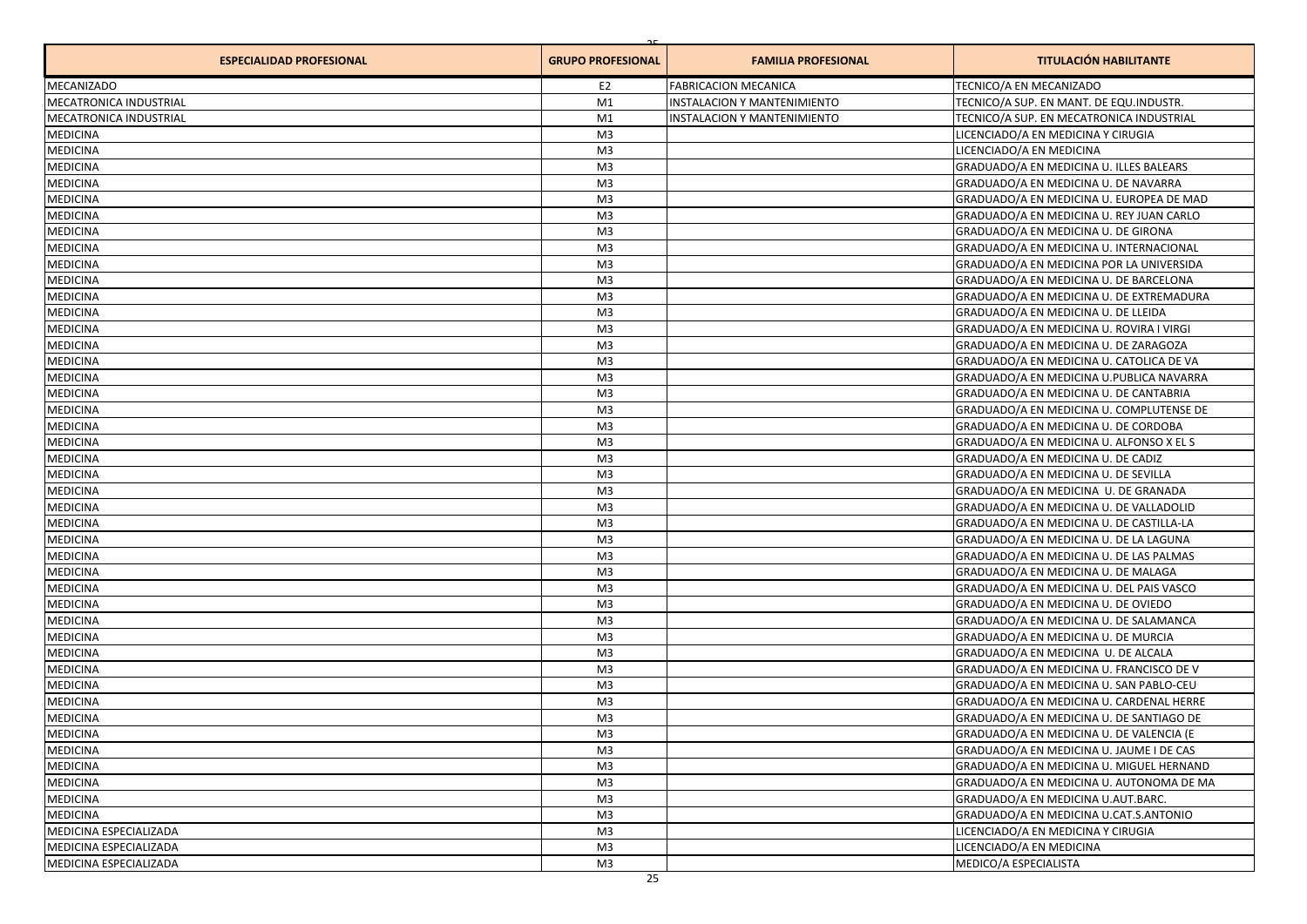| <b>ESPECIALIDAD PROFESIONAL</b> | <b>GRUPO PROFESIONAL</b> | <b>FAMILIA PROFESIONAL</b> | <b>TITULACIÓN HABILITANTE</b>            |
|---------------------------------|--------------------------|----------------------------|------------------------------------------|
| <b>MEDICINA ESPECIALIZADA</b>   | M3                       |                            | GRADUADO/A EN MEDICINA U. ILLES BALEARS  |
| MEDICINA ESPECIALIZADA          | M <sub>3</sub>           |                            | GRADUADO/A EN MEDICINA U. DE NAVARRA     |
| MEDICINA ESPECIALIZADA          | M <sub>3</sub>           |                            | GRADUADO/A EN MEDICINA U. EUROPEA DE MAD |
| MEDICINA ESPECIALIZADA          | M <sub>3</sub>           |                            | GRADUADO/A EN MEDICINA U. REY JUAN CARLO |
| <b>MEDICINA ESPECIALIZADA</b>   | M <sub>3</sub>           |                            | GRADUADO/A EN MEDICINA U. DE GIRONA      |
| MEDICINA ESPECIALIZADA          | M <sub>3</sub>           |                            | GRADUADO/A EN MEDICINA U. INTERNACIONAL  |
| MEDICINA ESPECIALIZADA          | M <sub>3</sub>           |                            | GRADUADO/A EN MEDICINA POR LA UNIVERSIDA |
| MEDICINA ESPECIALIZADA          | M <sub>3</sub>           |                            | GRADUADO/A EN MEDICINA U. DE BARCELONA   |
| <b>MEDICINA ESPECIALIZADA</b>   | M <sub>3</sub>           |                            | GRADUADO/A EN MEDICINA U. DE EXTREMADURA |
| MEDICINA ESPECIALIZADA          | M <sub>3</sub>           |                            | GRADUADO/A EN MEDICINA U. DE LLEIDA      |
| MEDICINA ESPECIALIZADA          | M <sub>3</sub>           |                            | GRADUADO/A EN MEDICINA U. ROVIRA I VIRGI |
| <b>MEDICINA ESPECIALIZADA</b>   | M <sub>3</sub>           |                            | GRADUADO/A EN MEDICINA U. DE ZARAGOZA    |
| <b>MEDICINA ESPECIALIZADA</b>   | M <sub>3</sub>           |                            | GRADUADO/A EN MEDICINA U. CATOLICA DE VA |
| MEDICINA ESPECIALIZADA          | M <sub>3</sub>           |                            | GRADUADO/A EN MEDICINA U.PUBLICA NAVARRA |
| MEDICINA ESPECIALIZADA          | M <sub>3</sub>           |                            | GRADUADO/A EN MEDICINA U. DE CANTABRIA   |
| MEDICINA ESPECIALIZADA          | M <sub>3</sub>           |                            | GRADUADO/A EN MEDICINA U. COMPLUTENSE DE |
| MEDICINA ESPECIALIZADA          | M <sub>3</sub>           |                            | GRADUADO/A EN MEDICINA U. DE CORDOBA     |
| MEDICINA ESPECIALIZADA          | M <sub>3</sub>           |                            | GRADUADO/A EN MEDICINA U. ALFONSO X EL S |
| MEDICINA ESPECIALIZADA          | M <sub>3</sub>           |                            | GRADUADO/A EN MEDICINA U. DE CADIZ       |
| MEDICINA ESPECIALIZADA          | M <sub>3</sub>           |                            | GRADUADO/A EN MEDICINA U. DE SEVILLA     |
| <b>MEDICINA ESPECIALIZADA</b>   | M <sub>3</sub>           |                            | GRADUADO/A EN MEDICINA U. DE GRANADA     |
| MEDICINA ESPECIALIZADA          | M <sub>3</sub>           |                            | GRADUADO/A EN MEDICINA U. DE VALLADOLID  |
| MEDICINA ESPECIALIZADA          | M <sub>3</sub>           |                            | GRADUADO/A EN MEDICINA U. DE CASTILLA-LA |
| MEDICINA ESPECIALIZADA          | M <sub>3</sub>           |                            | GRADUADO/A EN MEDICINA U. DE LA LAGUNA   |
| <b>MEDICINA ESPECIALIZADA</b>   | M <sub>3</sub>           |                            | GRADUADO/A EN MEDICINA U. DE LAS PALMAS  |
| <b>MEDICINA ESPECIALIZADA</b>   | M <sub>3</sub>           |                            | GRADUADO/A EN MEDICINA U. DE MALAGA      |
| MEDICINA ESPECIALIZADA          | M <sub>3</sub>           |                            | GRADUADO/A EN MEDICINA U. DEL PAIS VASCO |
| <b>MEDICINA ESPECIALIZADA</b>   | M <sub>3</sub>           |                            | GRADUADO/A EN MEDICINA U. DE OVIEDO      |
| <b>MEDICINA ESPECIALIZADA</b>   | M <sub>3</sub>           |                            | GRADUADO/A EN MEDICINA U. DE SALAMANCA   |
| <b>MEDICINA ESPECIALIZADA</b>   | M <sub>3</sub>           |                            | GRADUADO/A EN MEDICINA U. DE MURCIA      |
| MEDICINA ESPECIALIZADA          | M <sub>3</sub>           |                            | GRADUADO/A EN MEDICINA U. DE ALCALA      |
| MEDICINA ESPECIALIZADA          | M <sub>3</sub>           |                            | GRADUADO/A EN MEDICINA U. FRANCISCO DE V |
| MEDICINA ESPECIALIZADA          | M <sub>3</sub>           |                            | GRADUADO/A EN MEDICINA U. SAN PABLO-CEU  |
| MEDICINA ESPECIALIZADA          | M <sub>3</sub>           |                            | GRADUADO/A EN MEDICINA U. CARDENAL HERRE |
| MEDICINA ESPECIALIZADA          | M <sub>3</sub>           |                            | GRADUADO/A EN MEDICINA U. DE SANTIAGO DE |
| <b>MEDICINA ESPECIALIZADA</b>   | M <sub>3</sub>           |                            | GRADUADO/A EN MEDICINA U. DE VALENCIA (E |
| MEDICINA ESPECIALIZADA          | M <sub>3</sub>           |                            | GRADUADO/A EN MEDICINA U. JAUME I DE CAS |
| MEDICINA ESPECIALIZADA          | M <sub>3</sub>           |                            | GRADUADO/A EN MEDICINA U. MIGUEL HERNAND |
| <b>MEDICINA ESPECIALIZADA</b>   | M <sub>3</sub>           |                            | GRADUADO/A EN MEDICINA U. AUTONOMA DE MA |
| MEDICINA ESPECIALIZADA          | M <sub>3</sub>           |                            | GRADUADO/A EN MEDICINA U.AUT.BARC.       |
| MEDICINA ESPECIALIZADA          | M <sub>3</sub>           |                            | GRADUADO/A EN MEDICINA U.CAT.S.ANTONIO   |
| MEDIO FORESTAL Y NATURAL        | M <sub>2</sub>           |                            | GRADUADO/A EN ING.FOR.Y MED.NAT. U.CSTJA |
| MEDIO FORESTAL Y NATURAL        | M <sub>2</sub>           |                            | GRADUADO/A EN INGENIERIA FORESTAL Y DEL  |
| <b>MEDIO FORESTAL Y NATURAL</b> | M <sub>2</sub>           |                            | GRADUADO/A EN INGENIERIA FORESTAL U. CAT |
| <b>MEDIO FORESTAL Y NATURAL</b> | M <sub>2</sub>           |                            | GRADUADO/A EN INGENIERIA FORESTAL Y DEL  |
| MEDIO FORESTAL Y NATURAL        | M <sub>2</sub>           |                            | GRADUADO/A EN INGENIERIA FORESTAL Y DEL  |
| <b>MEDIO FORESTAL Y NATURAL</b> | M <sub>2</sub>           |                            | GRADUADO/A EN INGENIERIA FORESTAL U. DE  |
| <b>MEDIO FORESTAL Y NATURAL</b> | M <sub>2</sub>           |                            | GRADUADO/A EN INGENIERIA FORESTAL Y DEL  |
| MEDIO FORESTAL Y NATURAL        | M <sub>2</sub>           |                            | GRADUADO/A EN INGENIERIA FORESTAL Y DEL  |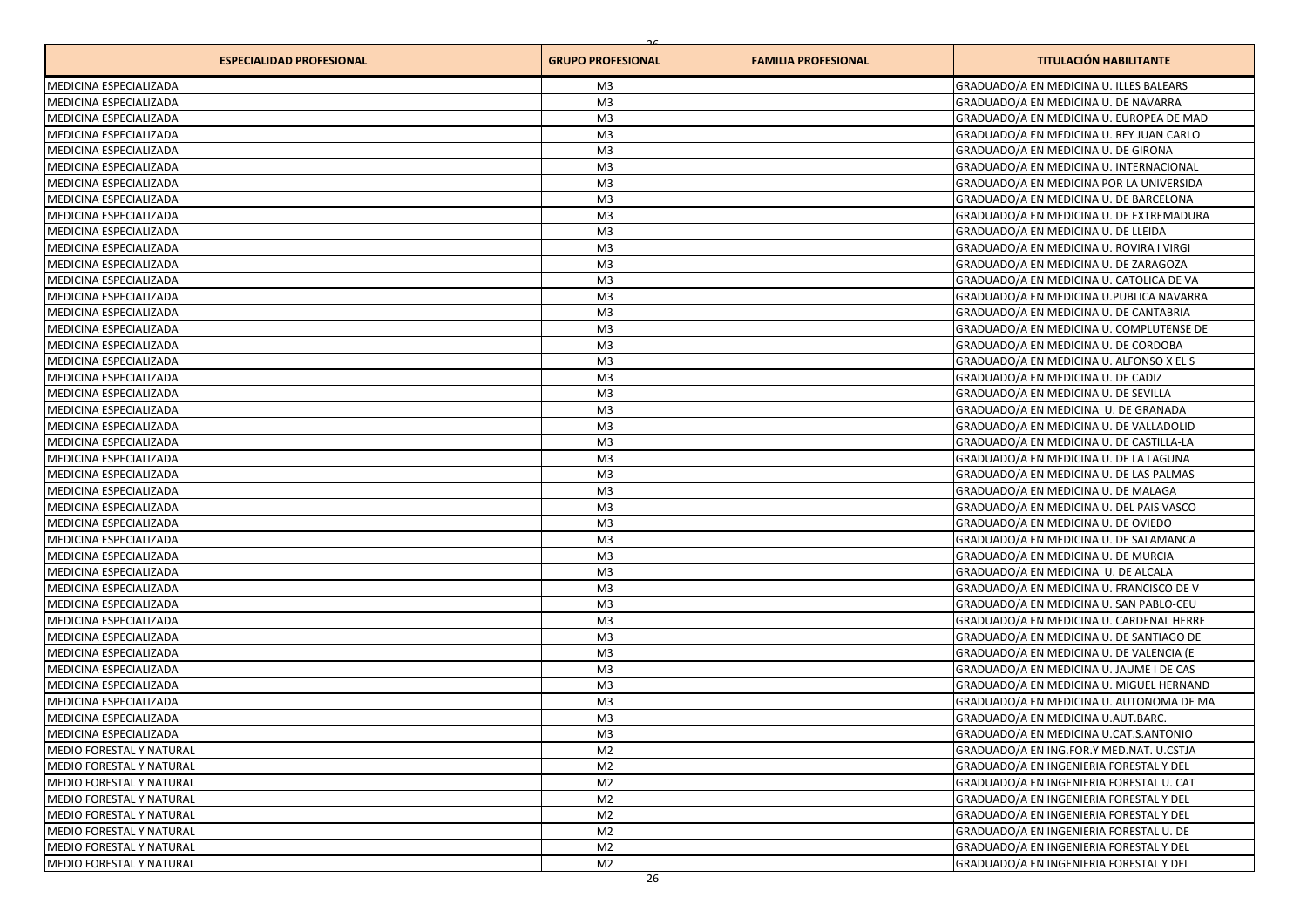| <b>ESPECIALIDAD PROFESIONAL</b>                                           | <b>GRUPO PROFESIONAL</b> | <b>FAMILIA PROFESIONAL</b>     | <b>TITULACIÓN HABILITANTE</b>            |
|---------------------------------------------------------------------------|--------------------------|--------------------------------|------------------------------------------|
| MEDIO FORESTAL Y NATURAL                                                  | M2                       |                                | GRADUADO/A EN INGENIERIA FORESTAL U. POL |
| MEDIO FORESTAL Y NATURAL                                                  | M <sub>2</sub>           |                                | GRADUADO/A EN INGENIERIA FORESTAL Y DEL  |
| MEDIO FORESTAL Y NATURAL                                                  | M <sub>2</sub>           |                                | GRADUADO/A EN INGENIERIA FORESTAL U. DE  |
| MEDIO FORESTAL Y NATURAL                                                  | M <sub>2</sub>           |                                | GRADUADO/A EN INGENIERIA FORESTAL Y DEL  |
| MEDIO FORESTAL Y NATURAL                                                  | M <sub>2</sub>           |                                | GRADUADO/A EN INGENIERIA FORESTAL: INDUS |
| MEDIO FORESTAL Y NATURAL                                                  | M <sub>2</sub>           |                                | GRADUADO/A EN INGENIERIA FORESTAL Y DEL  |
| <b>MEDIO FORESTAL Y NATURAL</b>                                           | M <sub>2</sub>           |                                | GRADUADO/A EN ING.FORESTAL U.LLEIDA      |
| OBRAS DE INTERIOR. DECORACION Y REHABILITACION                            | E <sub>2</sub>           | EDIFICACION Y OBRA CIVIL       | TECNICO/A EN ACABADOS DE CONSTRUCCION    |
| OBRAS DE INTERIOR. DECORACION Y REHABILITACION                            | E <sub>2</sub>           | EDIFICACION Y OBRA CIVIL       | TECNICO/A EN OBRAS INT., DECOR, Y REHAB. |
| OPERACIONES AUXILIARES Y DE ALMACEN EN INDUSTRIAS Y LABORATORIOS QUIMICOS | E <sub>1</sub>           | QUIMICA                        | OPERAC.AUX. Y DE ALM. EN IND.Y LAB.QUIM. |
| OPERACIONES DE LABORATORIO                                                | E <sub>2</sub>           | QUIMICA                        | TECNICO/A EN LABORATORIO                 |
| OPERACIONES DE LABORATORIO                                                | E <sub>2</sub>           | QUIMICA                        | TECNICO/A EN OPERACIONES DE LABORATORIO  |
| OPTICA Y OPTOMETRIA                                                       | M <sub>2</sub>           |                                | DIPLOMADO/A EN OPTICA Y OPTOMETRIA       |
| OPTICA Y OPTOMETRIA                                                       | M <sub>2</sub>           |                                | GRADUADO/A EN OPT.Y OPTOMETR. U.C.H.-CEU |
| OPTICA Y OPTOMETRIA                                                       | M <sub>2</sub>           |                                | GRADUADO/A EN OPTICA Y OPTOM. U.C.H.-CEU |
| OPTICA Y OPTOMETRIA                                                       | M <sub>2</sub>           |                                | GRADUADO/A EN OPTICA Y OPTOMETRIA U. DE  |
| OPTICA Y OPTOMETRIA                                                       | M <sub>2</sub>           |                                | GRADUADO/A EN OPTICA Y OPTOMETR.U.ALCALA |
| OPTICA Y OPTOMETRIA                                                       | M <sub>2</sub>           |                                | GRADUADO/A EN OPTICA, OPTOMETRIA Y AUDIO |
| OPTICA Y OPTOMETRIA                                                       | M <sub>2</sub>           |                                | GRADUADO/A EN OPTICA Y OPTOMETRIA U. DE  |
| OPTICA Y OPTOMETRIA                                                       | M <sub>2</sub>           |                                | GRADUADO/A EN OPTICA Y OPTOMETRIA U. COM |
| OPTICA Y OPTOMETRIA                                                       | M <sub>2</sub>           |                                | GRADUADO/A EN OPTICA Y OPTOMETRIA U. POL |
| OPTICA Y OPTOMETRIA                                                       | M <sub>2</sub>           |                                | GRADUADO/A EN OPTICA Y OPTOMETRIA U. DE  |
| OPTICA Y OPTOMETRIA                                                       | M <sub>2</sub>           |                                | GRADUADO/A EN OPTICA Y OPTOMETRIA U. DE  |
| OPTICA Y OPTOMETRIA                                                       | M <sub>2</sub>           |                                | GRADUADO/A EN OPTICA Y OPTOMETRIA U. AL  |
| OPTICA Y OPTOMETRIA                                                       | M <sub>2</sub>           |                                | GRADUADO/A EN OPTICA Y OPTOMETRIA U. CAM |
| OPTICA Y OPTOMETRIA                                                       | M <sub>2</sub>           |                                | GRADUADO/A EN OPTICA Y OPTOMETRIA U. EUR |
| OPTICA Y OPTOMETRIA                                                       | M <sub>2</sub>           |                                | GRADUADO/A EN OPTICA Y OPTOMETRIA U. DE  |
| OPTICA Y OPTOMETRIA                                                       | M <sub>2</sub>           |                                | GRADUADO/A EN OPTICA Y OPTOMETRIA U. DE  |
| OPTICA Y OPTOMETRIA                                                       | M <sub>2</sub>           |                                | GRADUADO/A EN OPTICA Y OPTOMETRIA U. DE  |
| OPTICA Y OPTOMETRIA                                                       | M <sub>2</sub>           |                                | GRADUADO/A EN OPTICA Y OPTOMETRIA U. DE  |
| ORGANIZACION DEL MANTENIMIENTO DE MAQUINARIA DE BUQUES Y EMBARCACIONES    | M1                       | MARITIMO PESQUERA              | TECNICO/A SUP.EN SUP.Y CONT.MAQ.E INS.B. |
| ORGANIZACION DEL MANTENIMIENTO DE MAQUINARIA DE BUQUES Y EMBARCACIONES    | M1                       | <b>MARITIMO PESQUERA</b>       | TECNICO/A SUP.EN ORG.MANT.MAQ.BUQ.Y EMB. |
| ORGANIZACION Y CONTROL DE OBRAS DE CONSTRUCCION                           | M1                       | EDIFICACION Y OBRA CIVIL       | TECNICO/A SUP.EN REALIZ.Y PLANES DE OBR. |
| ORGANIZACION Y CONTROL DE OBRAS DE CONSTRUCCION                           | M1                       | EDIFICACION Y OBRA CIVIL       | TECNICO/A SUP. EN ORG.Y CONT.OBR. CONST. |
| PANADERIA, REPOSTERIA Y CONFITERIA                                        | E <sub>2</sub>           | <b>INDUSTRIAS ALIMENTARIAS</b> | TECNICO/A EN PANADERIA, REPOST.Y CONFIT. |
| PANADERIA, REPOSTERIA Y CONFITERIA                                        | E <sub>2</sub>           | <b>INDUSTRIAS ALIMENTARIAS</b> | TECNICO/A EN PASTELERIA Y PANADERIA      |
| PEDAGOGIA                                                                 | M <sub>3</sub>           |                                | LICENCIADO/A EN PEDAGOGIA                |
| PELUQUERIA Y COSMETICA CAPILAR                                            | E <sub>2</sub>           | <b>IMAGEN PERSONAL</b>         | TECNICO/A EN PELUQUERIA                  |
| PELUQUERIA Y COSMETICA CAPILAR                                            | E <sub>2</sub>           | <b>IMAGEN PERSONAL</b>         | TECNICO/A EN PELUQUERIA Y COSMET.CAPILAR |
| POLITICAS Y SOCIOLOGIA                                                    | M <sub>2</sub>           |                                | GRADUADO/A EN CC.POL.Y DE ADMON.U.GIRONA |
| POLITICAS Y SOCIOLOGIA                                                    | M <sub>2</sub>           |                                | GRADUADO/A EN SOCIOLOGIA U. DE MURCIA    |
| POLITICAS Y SOCIOLOGIA                                                    | M <sub>2</sub>           |                                | GRADUADO/A EN CC. SOCIALES U.OBERTA CAT. |
| POLITICAS Y SOCIOLOGIA                                                    | M <sub>2</sub>           |                                | GRADUADO/A EN CIENC.POL.Y ADMON.U.E.ATL. |
| POLITICAS Y SOCIOLOGIA                                                    | M <sub>2</sub>           |                                | GRADUADO/A EN CIENCIAS POLITICAS U. CARL |
| POLITICAS Y SOCIOLOGIA                                                    | M <sub>2</sub>           |                                | GRADUADO/A EN SOCIOLOGIA U. DE SALAMANCA |
| POLITICAS Y SOCIOLOGIA                                                    | M <sub>2</sub>           |                                | GRADUADO/A EN SOCIOLOGIA U. DE A CORUÑA  |
| POLITICAS Y SOCIOLOGIA                                                    | M <sub>2</sub>           |                                | GRADUADO/A EN SOCIOLOGIA U. CARLOS III D |
| POLITICAS Y SOCIOLOGIA                                                    | M <sub>2</sub>           |                                | GRADUADO/A EN SOCIOLOGIA U. AUTONOMA DE  |
| POLITICAS Y SOCIOLOGIA                                                    | M <sub>2</sub>           |                                | GRADUADO/A EN CIENCIAS POLITICAS Y DE LA |
|                                                                           |                          |                                |                                          |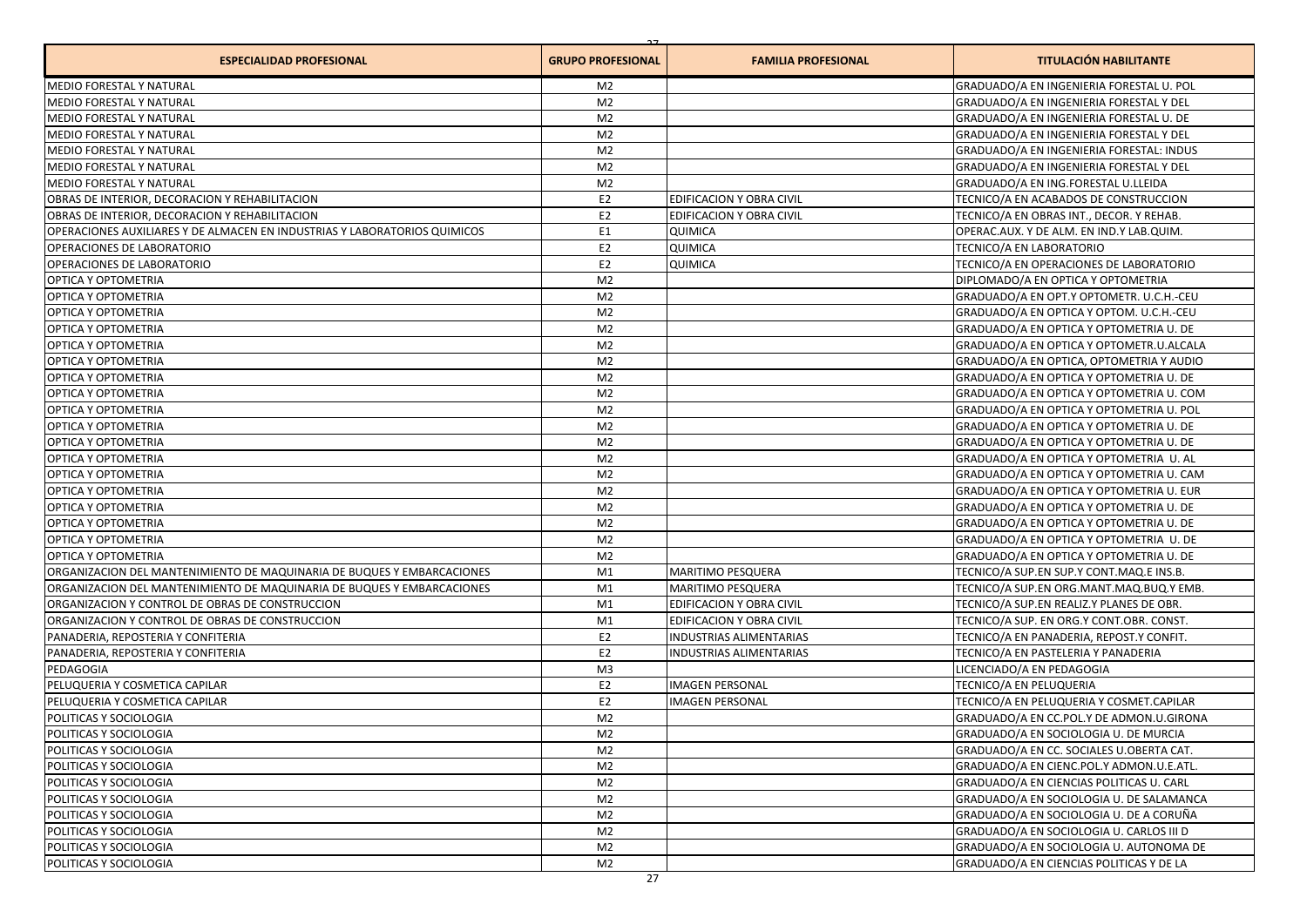| <b>ESPECIALIDAD PROFESIONAL</b>                                               | <b>GRUPO PROFESIONAL</b>         | <b>FAMILIA PROFESIONAL</b>                | <b>TITULACIÓN HABILITANTE</b>                                                      |
|-------------------------------------------------------------------------------|----------------------------------|-------------------------------------------|------------------------------------------------------------------------------------|
| POLITICAS Y SOCIOLOGIA                                                        | M <sub>2</sub>                   |                                           | GRADUADO/A EN CIENCIAS POLITICAS Y DE LA                                           |
| POLITICAS Y SOCIOLOGIA                                                        | M <sub>2</sub>                   |                                           | GRADUADO/A EN SOCIOLOGIA U. NACIONAL DE                                            |
| POLITICAS Y SOCIOLOGIA                                                        | M <sub>2</sub>                   |                                           | GRADUADO/A EN CIENCIAS POLITICAS Y DE LA                                           |
| <b>POLITICAS Y SOCIOLOGIA</b>                                                 | M <sub>2</sub>                   |                                           | <b>GRADUADO/A EN CIENCIAS POLITICAS U. SAN</b>                                     |
| POLITICAS Y SOCIOLOGIA                                                        | M <sub>2</sub>                   |                                           | GRADUADO/A EN SOCIOLOGIA U. COMPLUTENSE                                            |
| POLITICAS Y SOCIOLOGIA                                                        | M <sub>2</sub>                   |                                           | GRADUADO/A EN CIENCIAS POLITICAS Y DE LA                                           |
| POLITICAS Y SOCIOLOGIA                                                        | M <sub>2</sub>                   |                                           | GRADUADO/A EN SOCIOLOGIA U. PABLO DE OLA                                           |
| POLITICAS Y SOCIOLOGIA                                                        | M <sub>2</sub>                   |                                           | <b>GRADUADO/A EN CIENCIAS POLITICAS Y GESTI</b>                                    |
| POLITICAS Y SOCIOLOGIA                                                        | M <sub>2</sub>                   |                                           | GRADUADO/A EN SOCIOLOGIA U. PONTIFICIA D                                           |
| POLITICAS Y SOCIOLOGIA                                                        | M <sub>2</sub>                   |                                           | GRADUADO/A EN CIENCIAS POLITICAS U. COMP                                           |
| <b>POLITICAS Y SOCIOLOGIA</b>                                                 | M <sub>2</sub>                   |                                           | GRADUADO/A EN SOCIOLOGIA U. DE VALENCIA                                            |
| POLITICAS Y SOCIOLOGIA                                                        | M <sub>2</sub>                   |                                           | GRADUADO/A EN SOCIOLOGIA U. DE ALICANTE                                            |
| POLITICAS Y SOCIOLOGIA                                                        | M <sub>2</sub>                   |                                           | GRADUADO/A EN CIENCIAS POLITICAS Y GESTI                                           |
| <b>POLITICAS Y SOCIOLOGIA</b>                                                 | M <sub>2</sub>                   |                                           | GRADUADO/A EN SOCIOLOGIA U. DEL PAIS VAS                                           |
| <b>POLITICAS Y SOCIOLOGIA</b>                                                 | M <sub>2</sub>                   |                                           | GRADUADO/A EN SOCIOLOGIA APLICADA U. PUB                                           |
| POLITICAS Y SOCIOLOGIA                                                        | M <sub>2</sub>                   |                                           | GRADUADO/A EN CIENCIAS POLITICAS Y DE LA                                           |
| POLITICAS Y SOCIOLOGIA                                                        | M <sub>2</sub>                   |                                           | GRADUADO/A EN SOCIOLOGIA U. DE GRANADA                                             |
| <b>POLITICAS Y SOCIOLOGIA</b>                                                 | M <sub>2</sub>                   |                                           | GRADUADO/A EN SOCIOLOGIA U. DE LA LAGUNA                                           |
| <b>POLITICAS Y SOCIOLOGIA</b>                                                 | M <sub>2</sub>                   |                                           | <b>GRADUADO/A EN CIENCIAS POLITICAS U. CARD</b>                                    |
| <b>POLITICAS Y SOCIOLOGIA</b>                                                 | M <sub>2</sub>                   |                                           | GRADUADO/A EN CIENCIAS POLITICAS Y DE LA                                           |
| POLITICAS Y SOCIOLOGIA                                                        | M <sub>2</sub>                   |                                           | GRADUADO/A EN CC.POLIT.Y ADMON. U.GIRONA                                           |
| <b>POLITICAS Y SOCIOLOGIA</b>                                                 | M <sub>2</sub>                   |                                           |                                                                                    |
|                                                                               | M <sub>2</sub>                   |                                           | GRADUADO/A EN CC.POLIT.U.ABAT OLIBA CEU                                            |
| POLITICAS Y SOCIOLOGIA                                                        |                                  |                                           | GRADUADO/A EN SOCIOLOGIA U. BARCELONA                                              |
| POLITICAS Y SOCIOLOGIA                                                        | M <sub>2</sub>                   |                                           | GRADUADO/A EN CIENCIAS POLIT.U.LOYOLA A.<br>LICENCIADO/A EN CIENCIAS POLIT. Y SOC. |
| POLITICAS Y SOCIOLOGIA                                                        | M <sub>3</sub><br>E <sub>2</sub> |                                           |                                                                                    |
| <b>POSTIMPRESION Y ACABADOS GRAFICOS</b><br>POSTIMPRESION Y ACABADOS GRAFICOS | E <sub>2</sub>                   | <b>ARTES GRAFICAS</b>                     | TECNICO/A EN ENCUAD.MANIP.PAPEL Y CARTON                                           |
|                                                                               |                                  | <b>ARTES GRAFICAS</b>                     | TECNICO/A EN POSTIMPR.Y ACABADOS GRAFIC.                                           |
| <b>PREIMPRESION DIGITAL</b>                                                   | E <sub>2</sub>                   | <b>ARTES GRAFICAS</b>                     | TECNICO/A EN PREIMPRESION DIGITAL                                                  |
| <b>PREIMPRESION DIGITAL</b>                                                   | E <sub>2</sub>                   | <b>ARTES GRAFICAS</b>                     | TECNICO/A EN PREIMP. EN ARTES GRAFICAS                                             |
| <b>PREVENCION DE RIESGOS PROFESIONALES</b>                                    | M1                               | MANTENIMIENTO Y SERVICIOS A LA PRODUCCION | TECNICO/A SUP.EN PREVEN.DE RIESGOS PROF.                                           |
| <b>PRODUCCION AGROPECUARIA</b>                                                | E <sub>2</sub>                   | <b>AGRARIA</b>                            | TECNICO/A EN EXPLOTACIONES AGRAR.EXTENS.                                           |
| <b>PRODUCCION AGROPECUARIA</b>                                                | E <sub>2</sub>                   | <b>AGRARIA</b>                            | TECNICO/A EN EXPLOTACIONES AGRIC.INTENS.                                           |
| <b>PRODUCCION AGROPECUARIA</b>                                                | E <sub>2</sub>                   | <b>AGRARIA</b>                            | TECNICO/A EN EXPLOTACIONES GANADERAS                                               |
| <b>PRODUCCION AGROPECUARIA</b>                                                | E <sub>2</sub>                   | <b>AGRARIA</b>                            | TECNICO/A EN PRODUCCION AGROPECUARIA                                               |
| <b>PROYECTOS DE EDIFICACION</b>                                               | M1                               | EDIFICACION Y OBRA CIVIL                  | TECNICO/A SUP.EN DES.Y APL.DE PROY.DE C.                                           |
| <b>PROYECTOS DE EDIFICACION</b>                                               | M1                               | EDIFICACION Y OBRA CIVIL                  | TECNICO/A SUP.EN PROYECTOS DE EDIFIC.                                              |
| <b>PROYECTOS DE OBRA CIVIL</b>                                                | M1                               | EDIFICACION Y OBRA CIVIL                  | TECNICO/A SUP. EN DES. PROY.UR.Y OP.TOP.                                           |
| <b>PROYECTOS DE OBRA CIVIL</b>                                                | M1                               | EDIFICACION Y OBRA CIVIL                  | TECNICO/A SUP.EN PROYECTOS DE OBRA CIVIL                                           |
| <b>PSICOLOGIA</b>                                                             | M <sub>2</sub>                   |                                           | GRADUADO/A EN PSICOLOGIA U. CORDOBA                                                |
| PSICOLOGIA                                                                    | M <sub>2</sub>                   |                                           | GRADUADO/A EN PSICOLOGIA U.AB.OLIBA CEU                                            |
| PSICOLOGIA                                                                    | M <sub>2</sub>                   |                                           | GRADUADO/A EN PSICOLOGIA U. DE GIRONA                                              |
| PSICOLOGIA                                                                    | M <sub>2</sub>                   |                                           | GRADUADO/A EN PSICOLOGIA U.EUR.MADRID                                              |
| PSICOLOGIA                                                                    | M <sub>2</sub>                   |                                           | GRADUADO/A EN PSICOLOGIA U. NAVARRA                                                |
| PSICOLOGIA                                                                    | M <sub>2</sub>                   |                                           | GRADUADO/A EN PSICOLOG.U.LOYOLA ANDALUC.                                           |
| PSICOLOGIA                                                                    | M <sub>2</sub>                   |                                           | GRADUADO/A EN PSICOLOGIA U. DE ALCALA                                              |
| PSICOLOGIA                                                                    | M <sub>2</sub>                   |                                           | GRADUADO/A EN PSICOLOGIA U.EUR.ATLANTICO                                           |
| PSICOLOGIA                                                                    | M <sub>2</sub>                   |                                           | GRADUADO/A EN PSICOLOGIA U.EXTREMADURA                                             |
| PSICOLOGIA                                                                    | M <sub>2</sub>                   |                                           | GRADUADO/A EN PS. U.F.P.-CANARIAS(UFP-C)                                           |
| PSICOLOGIA                                                                    | M <sub>2</sub>                   |                                           | GRADUADO/A EN PSICOLOGIA U.EUR.VALENCIA                                            |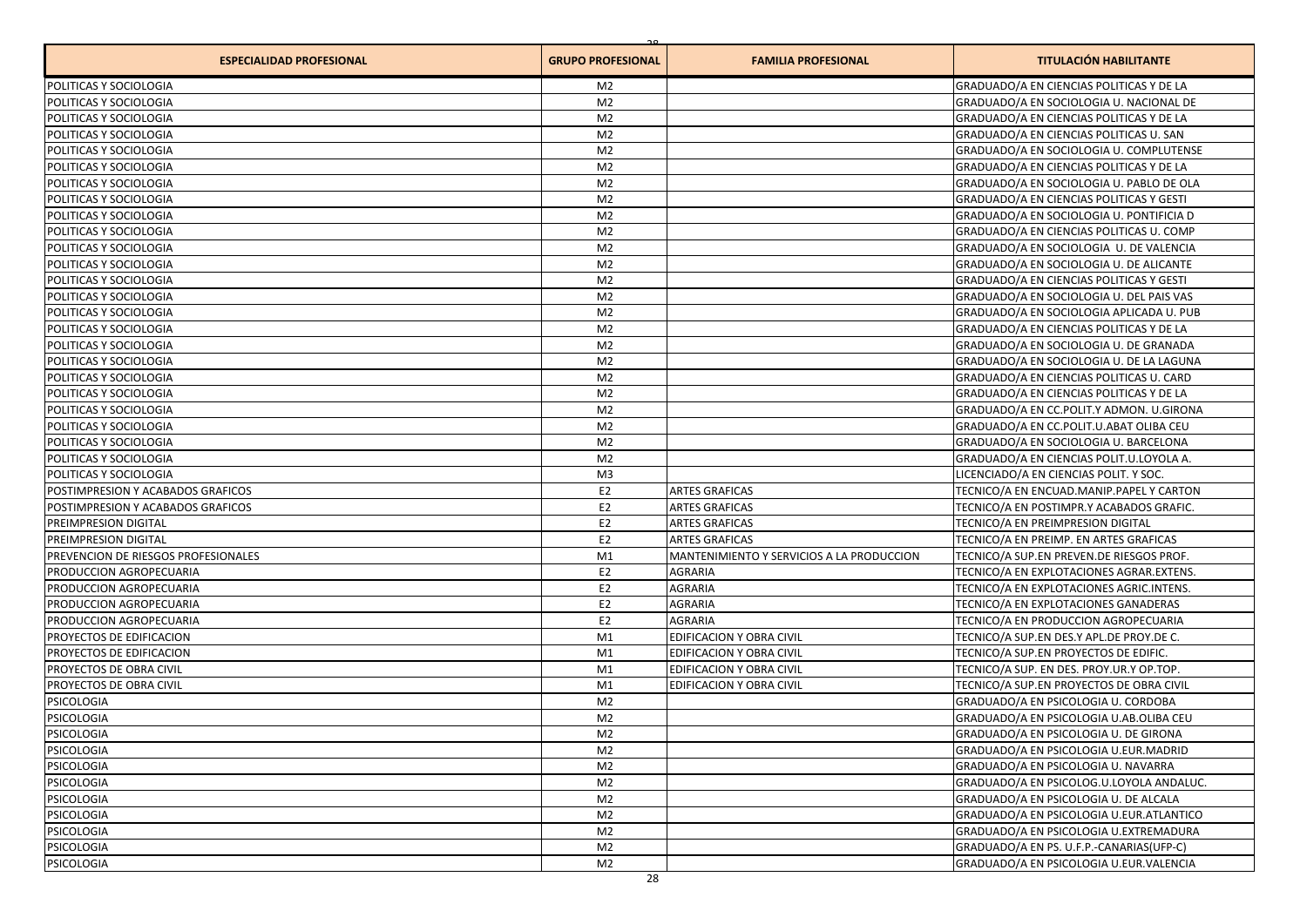| <b>ESPECIALIDAD PROFESIONAL</b> | <b>GRUPO PROFESIONAL</b> | <b>FAMILIA PROFESIONAL</b> | <b>TITULACIÓN HABILITANTE</b>            |
|---------------------------------|--------------------------|----------------------------|------------------------------------------|
| <b>PSICOLOGIA</b>               | M2                       |                            | GRADUADO/A EN PSICOLOGIA U.C.STA.T.J.A.  |
| PSICOLOGIA                      | M <sub>2</sub>           |                            | GRADUADO/A EN PSICOLOGIA U.EUR.M.DE C.   |
| PSICOLOGIA                      | M <sub>2</sub>           |                            | GRADUADO/A EN PSICOLOGIA U.A. DE NEBRIJA |
| PSICOLOGIA                      | M <sub>2</sub>           |                            | GRADUADO/A EN PSICOLOGIA U. A DISTANCIA  |
| PSICOLOGIA                      | M <sub>2</sub>           |                            | GRADUADO/A EN PSICOLOGIA U. CATOLICA SAN |
| <b>PSICOLOGIA</b>               | M <sub>2</sub>           |                            | GRADUADO/A EN PSICOLOGIA U. CATOLICA DE  |
| PSICOLOGIA                      | M <sub>2</sub>           |                            | GRADUADO/A EN PSICOLOGIA U. OBERTA DE CA |
| PSICOLOGIA                      | M <sub>2</sub>           |                            | GRADUADO/A EN PSICOLOGIA U. DE ZARAGOZA  |
| <b>PSICOLOGIA</b>               | M <sub>2</sub>           |                            | GRADUADO/A EN PSICOLOGIA U. AUTONOMA DE  |
| PSICOLOGIA                      | M <sub>2</sub>           |                            | GRADUADO/A EN PSICOLOGIA U. DE BARCELONA |
| PSICOLOGIA                      | M <sub>2</sub>           |                            | GRADUADO/A EN PSICOLOGIA U. DE LAS ILLES |
| PSICOLOGIA                      | M <sub>2</sub>           |                            | GRADUADO/A EN PSICOLOGIA U. DE LA LAGUNA |
| <b>PSICOLOGIA</b>               | M <sub>2</sub>           |                            | GRADUADO/A EN PSICOLOGIA U. NACIONAL DE  |
| PSICOLOGIA                      | M <sub>2</sub>           |                            | GRADUADO/A EN PSICOLOGIA U. RAMON LLULL  |
| PSICOLOGIA                      | M <sub>2</sub>           |                            | GRADUADO/A EN PSICOLOGIA U. ROVIRA I VIR |
| <b>PSICOLOGIA</b>               | M <sub>2</sub>           |                            | GRADUADO/A EN PSICOLOGIA U. DE SANTIAGO  |
| <b>PSICOLOGIA</b>               | M <sub>2</sub>           |                            | GRADUADO/A EN PSICOLOGIA U. ABAT OLIBA C |
| PSICOLOGIA                      | M <sub>2</sub>           |                            | GRADUADO/A EN PSICOLOGIA U. DE DEUSTO    |
| PSICOLOGIA                      | M <sub>2</sub>           |                            | GRADUADO/A EN PSICOLOGIA IE UNIVERSIDAD  |
| <b>PSICOLOGIA</b>               | M <sub>2</sub>           |                            | GRADUADO/A EN PSICOLOGIA U. DE ZARAGOZA  |
| <b>PSICOLOGIA</b>               | M <sub>2</sub>           |                            | GRADUADO/A EN PSICOLOGIA U. PUB. NAVARRA |
| PSICOLOGIA                      | M <sub>2</sub>           |                            | GRADUADO/A EN PSICOLOGIA U. PONTIFICIA C |
| PSICOLOGIA                      | M <sub>2</sub>           |                            | GRADUADO/A EN PSICOLOGIA U. COMPLUTENSE  |
| PSICOLOGIA                      | M <sub>2</sub>           |                            | GRADUADO/A EN PSICOLOGIA U. DE MURCIA    |
| <b>PSICOLOGIA</b>               | M <sub>2</sub>           |                            | GRADUADO/A EN PSICOLOGIA U. CAMILO JOSE  |
| PSICOLOGIA                      | M <sub>2</sub>           |                            | GRADUADO/A EN PSICOLOGIA U. REY JUAN CAR |
| PSICOLOGIA                      | M <sub>2</sub>           |                            | GRADUADO/A EN PSICOLOGIA U. DE VALENCIA  |
| <b>PSICOLOGIA</b>               | M <sub>2</sub>           |                            | GRADUADO/A EN PSICOLOGIA U. DE SEVILLA   |
| <b>PSICOLOGIA</b>               | M <sub>2</sub>           |                            | GRADUADO/A EN PSICOLOGIA U. PONTIFICIA   |
| PSICOLOGIA                      | M <sub>2</sub>           |                            | GRADUADO/A EN PSICOLOGIA U. DE GRANADA   |
| PSICOLOGIA                      | M <sub>2</sub>           |                            | GRADUADO/A EN PSICOLOGIA U. MIGUEL HERNA |
| <b>PSICOLOGIA</b>               | M <sub>2</sub>           |                            | GRADUADO/A EN PSICOLOGIA U. DE OVIEDO    |
| PSICOLOGIA                      | M <sub>2</sub>           |                            | GRADUADO/A EN PSICOLOGIA U. DEL PAIS VAS |
| PSICOLOGIA                      | M <sub>2</sub>           |                            | GRADUADO/A EN PSICOLOGIA U. DE ALMERIA   |
| PSICOLOGIA                      | M <sub>2</sub>           |                            | GRADUADO/A EN PSICOLOGIA U. DE HUELVA    |
| PSICOLOGIA                      | M <sub>2</sub>           |                            | GRADUADO/A EN PSICOLOGIA U. DE JAEN      |
| PSICOLOGIA                      | M <sub>2</sub>           |                            | GRADUADO/A EN PSICOLOGIA U. DE MALAGA    |
| PSICOLOGIA                      | M <sub>2</sub>           |                            | GRADUADO/A EN PSICOLOGIA U. DE SALAMANCA |
| <b>PSICOLOGIA</b>               | M <sub>2</sub>           |                            | GRADUADO/A EN PSICOLOGIA U. SAN PABLO-CE |
| <b>PSICOLOGIA</b>               | M <sub>2</sub>           |                            | GRADUADO/A EN PSICOLOGIA U. JAUME I DE C |
| PSICOLOGIA                      | M <sub>2</sub>           |                            | GRADUADO/A EN PSICOLOGIA U. FRANCISCO DE |
| <b>PSICOLOGIA</b>               | M <sub>2</sub>           |                            | GRADUADO/A EN PSICOLOGIA U. DE CADIZ     |
| <b>PSICOLOGIA</b>               | M <sub>2</sub>           |                            | GRADUADO/A EN PSICOLOGIA U. DE VIC       |
| <b>PSICOLOGIA</b>               | M <sub>2</sub>           |                            | GRADUADO/A EN PSICOLOGIA U.AUT.BARC.     |
| PSICOLOGIA                      | M <sub>2</sub>           |                            | GRADUADO/A EN PSICOLOGIA U.LLEIDA        |
| <b>PSICOLOGIA</b>               | M <sub>2</sub>           |                            | GRADUADO/A EN PSICOLOGIA U.A DIST.MADRID |
| <b>PSICOLOGIA</b>               | M <sub>2</sub>           |                            | GRADUADO/A EN PSICOLOGIA U.I.ISABEL I C. |
| <b>PSICOLOGIA</b>               | M <sub>2</sub>           |                            | GRADUADO/A EN PSICOLOGIA U. I.VALENCIANA |
|                                 |                          |                            |                                          |
| <b>PSICOLOGIA</b>               | M <sub>2</sub>           |                            | GRADUADO/A EN PSICOLOGIA U.INT.LA RIOJA  |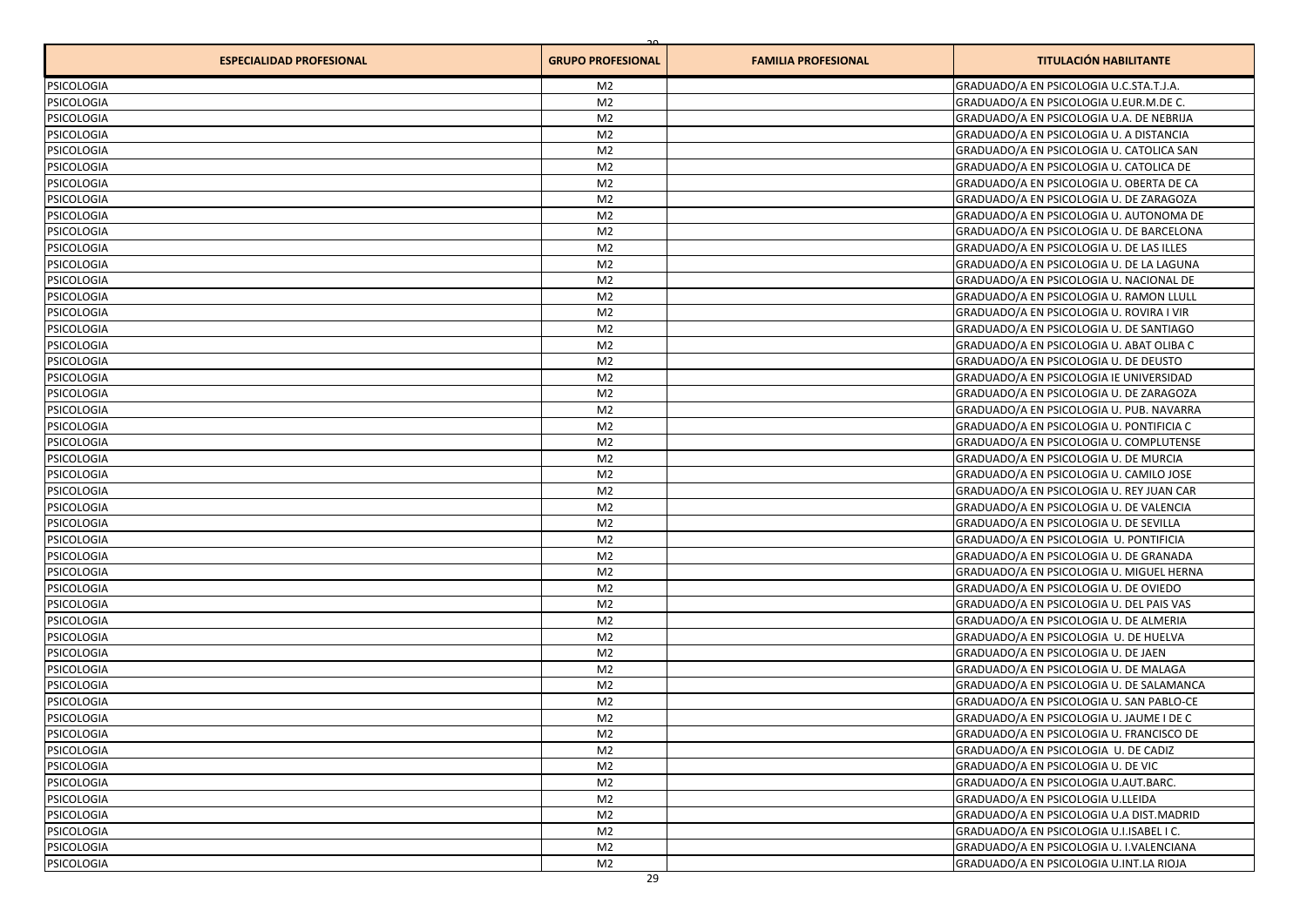| <b>ESPECIALIDAD PROFESIONAL</b> | <b>GRUPO PROFESIONAL</b> | <b>FAMILIA PROFESIONAL</b> | <b>TITULACIÓN HABILITANTE</b>            |
|---------------------------------|--------------------------|----------------------------|------------------------------------------|
| <b>PSICOLOGIA</b>               | M3                       |                            | LICENCIADO/A EN PSICOLOGIA               |
| PSICOPEDAGOGIA                  | M <sub>3</sub>           |                            | LICENCIADO/A EN PSICOPEDAGOGIA           |
| PSICOPEDAGOGIA                  | M <sub>3</sub>           |                            | MASTER U. PSICOPEDAGOGIA U.A DIST.MADRID |
| PSICOPEDAGOGIA                  | M <sub>3</sub>           |                            | MASTER U. PSICOPEDAGOGIA U.A. DE NEBRIJA |
| PSICOPEDAGOGIA                  | M <sub>3</sub>           |                            | MASTER U. PSICOPEDAGOGIA U.AUT.BARCELONA |
| PSICOPEDAGOGIA                  | M <sub>3</sub>           |                            | MASTER U. PSICOPEDAGOGIA U.COMPL.MADRID  |
| PSICOPEDAGOGIA                  | M <sub>3</sub>           |                            | MASTER U. PSICOPEDAGOGIA U. A CORUÑA     |
| PSICOPEDAGOGIA                  | M <sub>3</sub>           |                            | MASTER U. PSICOPEDAGOGIA U. ALCALA       |
| PSICOPEDAGOGIA                  | M <sub>3</sub>           |                            | MASTER U. PSICOPEDAGOGIA U. BARCELONA    |
| PSICOPEDAGOGIA                  | M <sub>3</sub>           |                            | MASTER U. PSICOPEDAGOGIA U. EXTREMADURA  |
| PSICOPEDAGOGIA                  | M <sub>3</sub>           |                            | MASTER U. PSICOPEDAGOGIA U. LLEIDA       |
| PSICOPEDAGOGIA                  | M <sub>3</sub>           |                            | MASTER U. PSICOPEDAGOGIA U. MALAGA       |
| PSICOPEDAGOGIA                  | M <sub>3</sub>           |                            | MASTER U. PSICOPEDAGOGIA U. SEVILLA      |
| PSICOPEDAGOGIA                  | M3                       |                            | MASTER U. PSICOPEDAGOGIA U. VALLADOLID   |
| PSICOPEDAGOGIA                  | M <sub>3</sub>           |                            | MASTER U. PSICOPEDAGOGIA U.INT.LA RIOJA  |
| PSICOPEDAGOGIA                  | M <sub>3</sub>           |                            | MASTER U. PSICOPEDAGOGIA U.I.VILLANUEVA  |
| PSICOPEDAGOGIA                  | M <sub>3</sub>           |                            | MASTER U. PSICOPEDAGOGIA U.JAUME I CAST. |
| PSICOPEDAGOGIA                  | M <sub>3</sub>           |                            | MASTER U. PSICOPEDAGOGIA U.PONT.COMILLAS |
| PSICOPEDAGOGIA                  | M <sub>3</sub>           |                            | MASTER U. PSICOPEDAGOGIA U.RAMON LLULL   |
| PSICOPEDAGOGIA                  | M <sub>3</sub>           |                            | MASTER U. PSICOPEDAGOGIA U.VALENCIA(E.G) |
| PSICOPEDAGOGIA                  | M <sub>3</sub>           |                            | MASTER U. PSICOPEDAGOGIA U.INT.CATALUNYA |
| PSICOPEDAGOGIA                  | M <sub>3</sub>           |                            | MASTER U. PSICOPEDAGOGIA U.I.VALENCIANA  |
| PSICOPEDAGOGIA                  | M <sub>3</sub>           |                            | MASTER U. PSICOPEDAGOGIA U.OB.CATALUNYA  |
| <b>QUIMICA</b>                  | M <sub>2</sub>           |                            | GRADUADO/A EN QUIMICA U. DE ALCALA       |
| QUIMICA                         | M <sub>2</sub>           |                            | GRADUADO/A EN QUIMICA U. DE A CORUÑA     |
| <b>QUIMICA</b>                  | M <sub>2</sub>           |                            | GRADUADO/A EN QUIMICA U. AUTONOMA DE MAD |
| QUIMICA                         | M <sub>2</sub>           |                            | GRADUADO/A EN QUIMICA U. COMPLUTENSE DE  |
| QUIMICA                         | M <sub>2</sub>           |                            | GRADUADO/A EN QUIMICA U. RAMON LLULL     |
| QUIMICA                         | M <sub>2</sub>           |                            | GRADUADO/A EN QUIMICA U. ROVIRA I VIRGIL |
| <b>QUIMICA</b>                  | M <sub>2</sub>           |                            | GRADUADO/A EN QUIMICA U. DE BURGOS       |
| QUIMICA                         | M <sub>2</sub>           |                            | GRADUADO/A EN QUIMICA U. DE BARCELONA    |
| QUIMICA                         | M <sub>2</sub>           |                            | GRADUADO/A EN QUIMICA U. DE MURCIA       |
| QUIMICA                         | M <sub>2</sub>           |                            | GRADUADO/A EN QUIMICA U. ALMERIA         |
| QUIMICA                         | M <sub>2</sub>           |                            | GRADUADO/A EN QUIMICA U. JAUME I DE CAST |
| QUIMICA                         | M <sub>2</sub>           |                            | GRADUADO/A EN QUIMICA U. DE LAS ILLES BA |
| QUIMICA                         | M <sub>2</sub>           |                            | GRADUADO/A EN QUIMICA U. DE LA LAGUNA    |
| QUIMICA                         | M <sub>2</sub>           |                            | GRADUADO/A EN QUIMICA U. DE EXTREMADURA  |
| QUIMICA                         | M <sub>2</sub>           |                            | GRADUADO/A EN QUIMICA U. DE NAVARRA      |
| QUIMICA                         | M <sub>2</sub>           |                            | GRADUADO/A EN QUIMICA U. DE OVIEDO       |
| QUIMICA                         | M <sub>2</sub>           |                            | GRADUADO/A EN QUIMICA U. NACIONAL DE EDU |
| QUIMICA                         | M <sub>2</sub>           |                            | GRADUADO/A EN QUIMICA U. DE VIGO         |
| QUIMICA                         | M <sub>2</sub>           |                            | GRADUADO/A EN QUIMICA U. DE JAEN         |
| QUIMICA                         | M <sub>2</sub>           |                            | GRADUADO/A EN QUIMICA U. DE SANTIAGO DE  |
| QUIMICA                         | M <sub>2</sub>           |                            | GRADUADO/A EN QUIMICA U. DE ALMERIA      |
| QUIMICA                         | M <sub>2</sub>           |                            | GRADUADO/A EN QUIMICA U. DE HUELVA       |
| QUIMICA                         | M <sub>2</sub>           |                            | GRADUADO/A EN QUIMICA U. DE SEVILLA      |
| <b>QUIMICA</b>                  | M <sub>2</sub>           |                            | GRADUADO/A EN QUIMICA U. DE CADIZ        |
| QUIMICA                         | M <sub>2</sub>           |                            | GRADUADO/A EN QUIMICA U. DE CASTILLA-LA  |
| QUIMICA                         | M <sub>2</sub>           |                            | GRADUADO/A EN QUIMICA U. DE VALLADOLID   |
|                                 |                          |                            |                                          |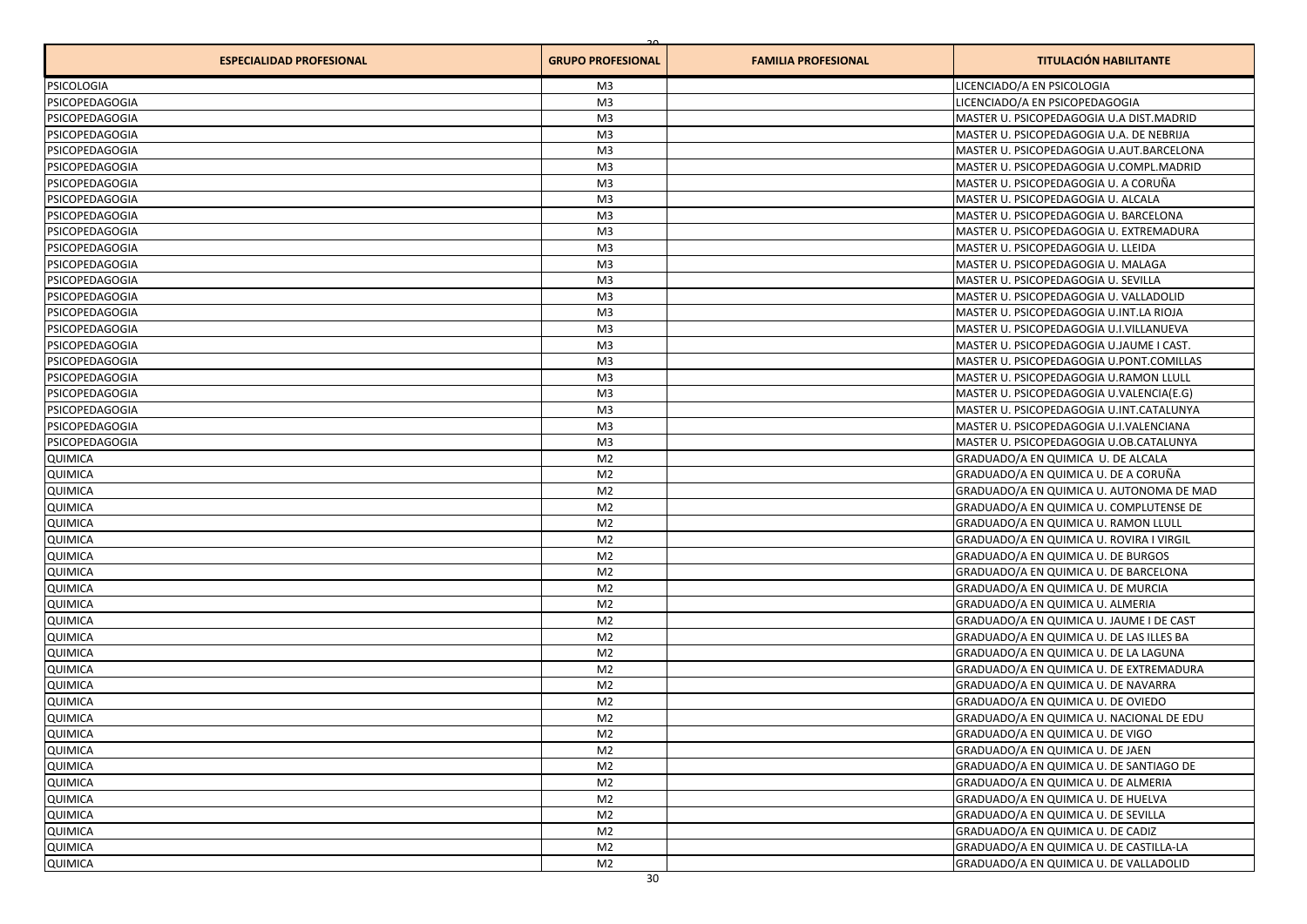| <b>ESPECIALIDAD PROFESIONAL</b>                       | <b>GRUPO PROFESIONAL</b> | <b>FAMILIA PROFESIONAL</b>      | <b>TITULACIÓN HABILITANTE</b>            |
|-------------------------------------------------------|--------------------------|---------------------------------|------------------------------------------|
| QUIMICA                                               | M <sub>2</sub>           |                                 | GRADUADO/A EN QUIMICA U. DE CORDOBA      |
| QUIMICA                                               | M <sub>2</sub>           |                                 | GRADUADO/A EN QUIMICA U. DE GRANADA      |
| QUIMICA                                               | M <sub>2</sub>           |                                 | GRADUADO/A EN QUIMICA U. DE MALAGA       |
| QUIMICA                                               | M <sub>2</sub>           |                                 | GRADUADO/A EN QUIMICA U. DE LA RIOJA     |
| QUIMICA                                               | M <sub>2</sub>           |                                 | GRADUADO/A EN QUIMICA U. DE ALICANTE     |
| QUIMICA                                               | M <sub>2</sub>           |                                 | GRADUADO/A EN QUIMICA U. DE VALENCIA (ES |
| QUIMICA                                               | M <sub>2</sub>           |                                 | GRADUADO/A EN QUIMICA U. DE SALAMANCA    |
| QUIMICA                                               | M <sub>2</sub>           |                                 | GRADUADO/A EN QUIMICA U. DE ZARAGOZA     |
| QUIMICA                                               | M <sub>2</sub>           |                                 | GRADUADO/A EN QUIMICA U. DEL PAIS VASCO/ |
| QUIMICA                                               | M <sub>2</sub>           |                                 | GRADUADO/A EN QUIMICA U. DE GIRONA       |
| QUIMICA                                               | M <sub>2</sub>           |                                 | GRADUADO/A EN QUIMICA U.AUT.BARCELONA    |
| QUIMICA                                               | M <sub>3</sub>           |                                 | LICENCIADO/A EN CIENCIAS QUIMICAS        |
| QUIMICA                                               | M3                       |                                 | LICENCIADO/A EN QUIMICA                  |
| REALIZACION DE PROYECTOS AUDIOVISUALES Y ESPECTACULOS | M1                       | <b>IMAGEN Y SONIDO</b>          | TECNICO/A SUP. EN REALIZ. AUD. Y ESPECT. |
| REALIZACION DE PROYECTOS AUDIOVISUALES Y ESPECTACULOS | M1                       | <b>IMAGEN Y SONIDO</b>          | TECNICO/A SUP.EN REALIZ.DE PROY.AUD.Y E. |
| REFORMA Y MANTENIMIENTO DE EDIFICIOS                  | E <sub>1</sub>           | EDIFICACION Y OBRA CIVIL        | TITULO PROF. BASICO EN REFOR.MANT.EDIF.  |
| SERVICIOS ADMINISTRATIVOS                             | E <sub>1</sub>           | <b>ADMINISTRACION Y GESTION</b> | TITULO PROFES.BASICO EN SERV.ADMTIVOS.   |
| SERVICIOS COMERCIALES                                 | E <sub>1</sub>           | <b>COMERCIO Y MARKETING</b>     | TITULO PROF. BASICO EN SERV. COMECIALES  |
| SERVICIOS EN RESTAURACION                             | E <sub>2</sub>           | HOSTELERIA Y TURISMO            | TECNICO/A EN SERVICIOS EN RESTAURACION   |
| SERVICIOS EN RESTAURACION                             | E <sub>2</sub>           | HOSTELERIA Y TURISMO            | TECNICO/A EN SERV. DE RESTAURANTE Y BAR  |
| SISTEMAS DE TELECOMUNICACIONES E INFORMATICOS         | M1                       | ELECTRICIDAD Y ELECTRONICA      | TECNICO/A SUP.EN SIST.DE TELEC.E INFORM. |
| SISTEMAS ELECTROTECNICOS Y AUTOMATIZADOS              | M1                       | ELECTRICIDAD Y ELECTRONICA      | TECNICO/A SUP.EN INSTALAC.ELECTROTECN.   |
| SISTEMAS ELECTROTECNICOS Y AUTOMATIZADOS              | M1                       | ELECTRICIDAD Y ELECTRONICA      | TECNICO/A SUP.EN SIST. ELECT. Y AUTOMAT. |
| SOCIOLOGIA                                            | M <sub>3</sub>           |                                 | LICENCIADO/A EN SOCIOLOGIA               |
| SOLDADURA Y CALDERERIA                                | E <sub>2</sub>           | <b>FABRICACION MECANICA</b>     | TECNICO/A EN SOLDADURA Y CALDERERIA      |
| SONIDO PARA AUDIOVISUALES Y ESPECTACULOS              | M1                       | <b>IMAGEN Y SONIDO</b>          | TECNICO/A SUPERIOR EN SONIDO             |
| SONIDO PARA AUDIOVISUALES Y ESPECTACULOS              | M1                       | <b>IMAGEN Y SONIDO</b>          | TECNICO/A SUP.EN SONIDO PARA AUD. Y ESP. |
| <b>TRABAJO SOCIAL</b>                                 | M <sub>2</sub>           |                                 | DIPLOMADO/A EN TRABAJO SOCIAL            |
| <b>TRABAJO SOCIAL</b>                                 | M <sub>2</sub>           |                                 | GRADUADO/A EN TRABAJO SOCIAL U.DE GIRONA |
| <b>TRABAJO SOCIAL</b>                                 | M <sub>2</sub>           |                                 | GRADUADO/A EN TRAB.S.U.C.VALENCIA S.V.M  |
| TRABAJO SOCIAL                                        | M <sub>2</sub>           |                                 | GRADUADO/A EN TRABAJO SOCIAL U.REY J.C.  |
| <b>TRABAJO SOCIAL</b>                                 | M <sub>2</sub>           |                                 | GRADUADO/A EN TRABAJO SOCIAL U. DE ZARA  |
| <b>TRABAJO SOCIAL</b>                                 | M <sub>2</sub>           |                                 | GRADUADO/A EN TRABAJO SOCIAL U. PONTIFI  |
| <b>TRABAJO SOCIAL</b>                                 | M <sub>2</sub>           |                                 | GRADUADO/A EN TRABAJO SOCIAL U. RAMON LL |
| <b>TRABAJO SOCIAL</b>                                 | M <sub>2</sub>           |                                 | GRADUADO/A EN TRABAJO SOCIAL U. ROVIRA I |
| <b>TRABAJO SOCIAL</b>                                 | M <sub>2</sub>           |                                 | GRADUADO/A EN TRABAJO SOCIAL U. DE BARCE |
| <b>TRABAJO SOCIAL</b>                                 | M <sub>2</sub>           |                                 | GRADUADO/A EN TRABAJO SOCIAL U. DE LLEID |
| <b>TRABAJO SOCIAL</b>                                 | M <sub>2</sub>           |                                 | GRADUADO/A EN TRABAJO SOCIAL U. DE DEUST |
| <b>TRABAJO SOCIAL</b>                                 | M <sub>2</sub>           |                                 | GRADUADO/A EN TRAB.SOCIAL U.I.VALENCIANA |
| <b>TRABAJO SOCIAL</b>                                 | M <sub>2</sub>           |                                 | GRADUADO/A EN TRABAJO SOCIAL U. ALMERIA  |
| <b>TRABAJO SOCIAL</b>                                 | M <sub>2</sub>           |                                 | GRADUADO/A EN TRABAJO SOCIAL U. DE CASTI |
| <b>TRABAJO SOCIAL</b>                                 | M <sub>2</sub>           |                                 | GRADUADO/A EN TRABAJO SOCIAL U. DE SALA  |
| <b>TRABAJO SOCIAL</b>                                 | M <sub>2</sub>           |                                 | GRADUADO/A EN TRABAJO SOCIAL U. DE VALEN |
| <b>TRABAJO SOCIAL</b>                                 | M <sub>2</sub>           |                                 | GRADUADO/A EN TRABAJO SOCIAL U. DE EXTRE |
| <b>TRABAJO SOCIAL</b>                                 | M <sub>2</sub>           |                                 | GRADUADO/A EN TRABAJO SOCIAL U. COMPLUTE |
| <b>TRABAJO SOCIAL</b>                                 | M <sub>2</sub>           |                                 | GRADUADO/A EN TRABAJO SOCIAL U. DE LA LA |
| TRABAJO SOCIAL                                        | M <sub>2</sub>           |                                 | GRADUADO/A EN TRABAJO SOCIAL U. DE MURCI |
| <b>TRABAJO SOCIAL</b>                                 | M <sub>2</sub>           |                                 | GRADUADO/A EN TRABAJO SOCIAL U. DE LA RI |
| <b>TRABAJO SOCIAL</b>                                 | M <sub>2</sub>           |                                 | GRADUADO/A EN TRABAJO SOCIAL U. DE VALLA |